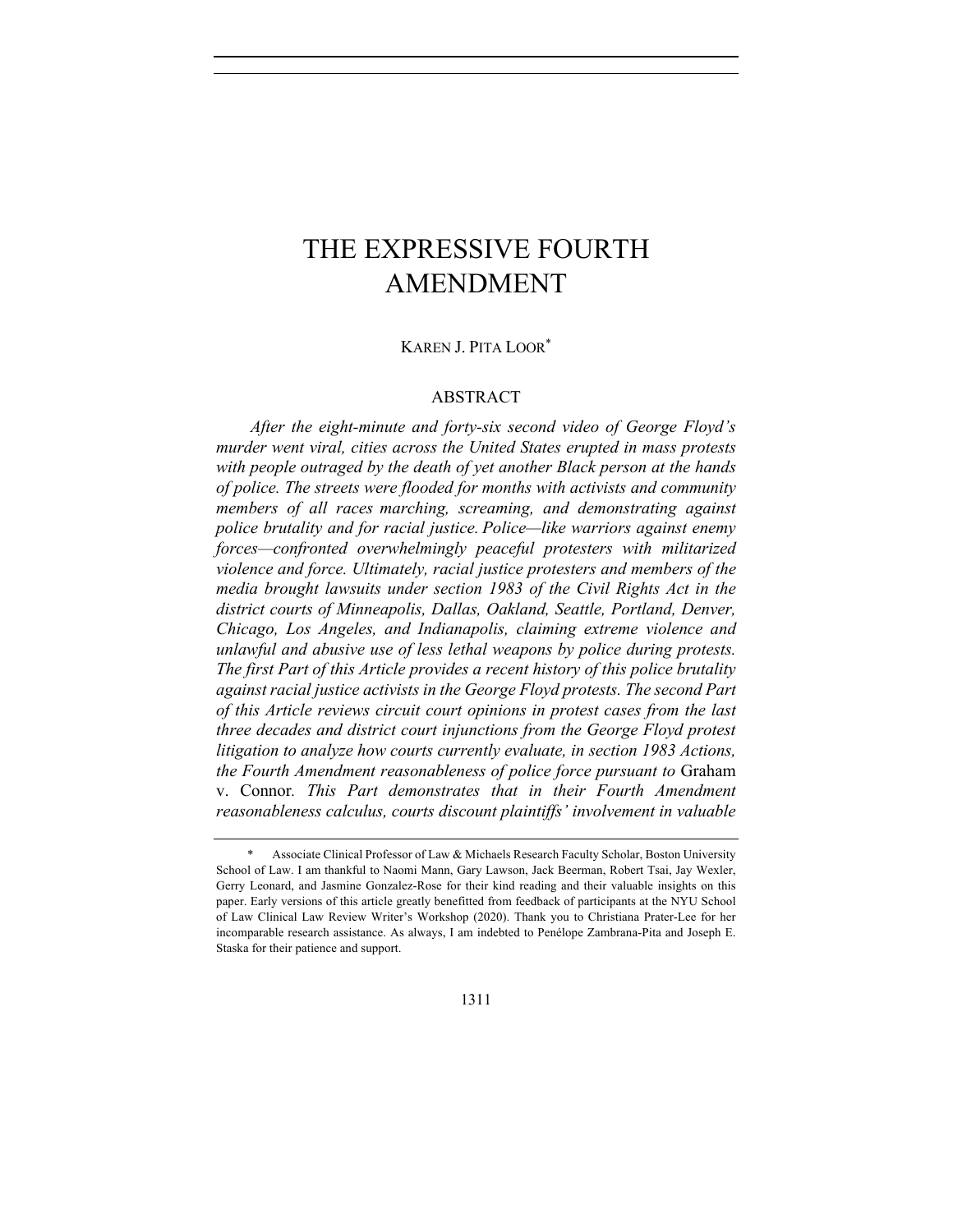*politically expressive conduct. The third Part of this Article argues that the Fourth Amendment mandates courts evaluate the reasonableness of protest policing in light of freedom of expression which means they must positively weigh plaintiffs' expressive protest activity. This reframing of reasonableness is supported by historical evidence of the Framers' intent and Supreme Court jurisprudence on searches of books, papers, and other expressive materials when such items arguably deserve First Amendment protection. The fourth Part of this Article discusses the difference an expression-specific Fourth Amendment—*the expressive Fourth Amendment*—reasonableness test would have made in one of the circuit protest cases.*

#### TABLE OF CONTENTS

| I. CURRENT HISTORY OF POLICE BRUTALITY DURING                |  |
|--------------------------------------------------------------|--|
| DEMONSTRATIONS OVER GEORGE FLOYD'S                           |  |
|                                                              |  |
| II. LITIGATION OVER POLICE BRUTALITY AGAINST                 |  |
| <b>PROTESTERS: PAST DECADES AND CURRENT CASES 1324</b>       |  |
| A. THE <i>GRAHAM V. CONNOR</i> EXCESSIVE FORCE TEST AND ITS  |  |
|                                                              |  |
|                                                              |  |
| 1. Excessive Force Against Protesters Prior to the Floyd     |  |
|                                                              |  |
| 2. Graham v. Connor in Current George Floyd Litigation  1336 |  |
| III. THE REASONABLENESS TEST IN LIGHT OF THE EXPRESSIVE      |  |
|                                                              |  |
| A. HISTORY AND SUPREME COURT PRECEDENT SUPPORT AN            |  |
|                                                              |  |
| 1. The Historical Underpinnings of the Fourth Amendment 1341 |  |
|                                                              |  |
| IV. A CASE REIMAGINED IN LIGHT OF THE EXPRESSIVE             |  |
|                                                              |  |
|                                                              |  |

## INTRODUCTION

On May 26, 2020, the world witnessed via an eight-minute and fortysix second viral video the life being choked out of yet another Black man— George Floyd—by Minneapolis Police Officer Derek Chauvin while other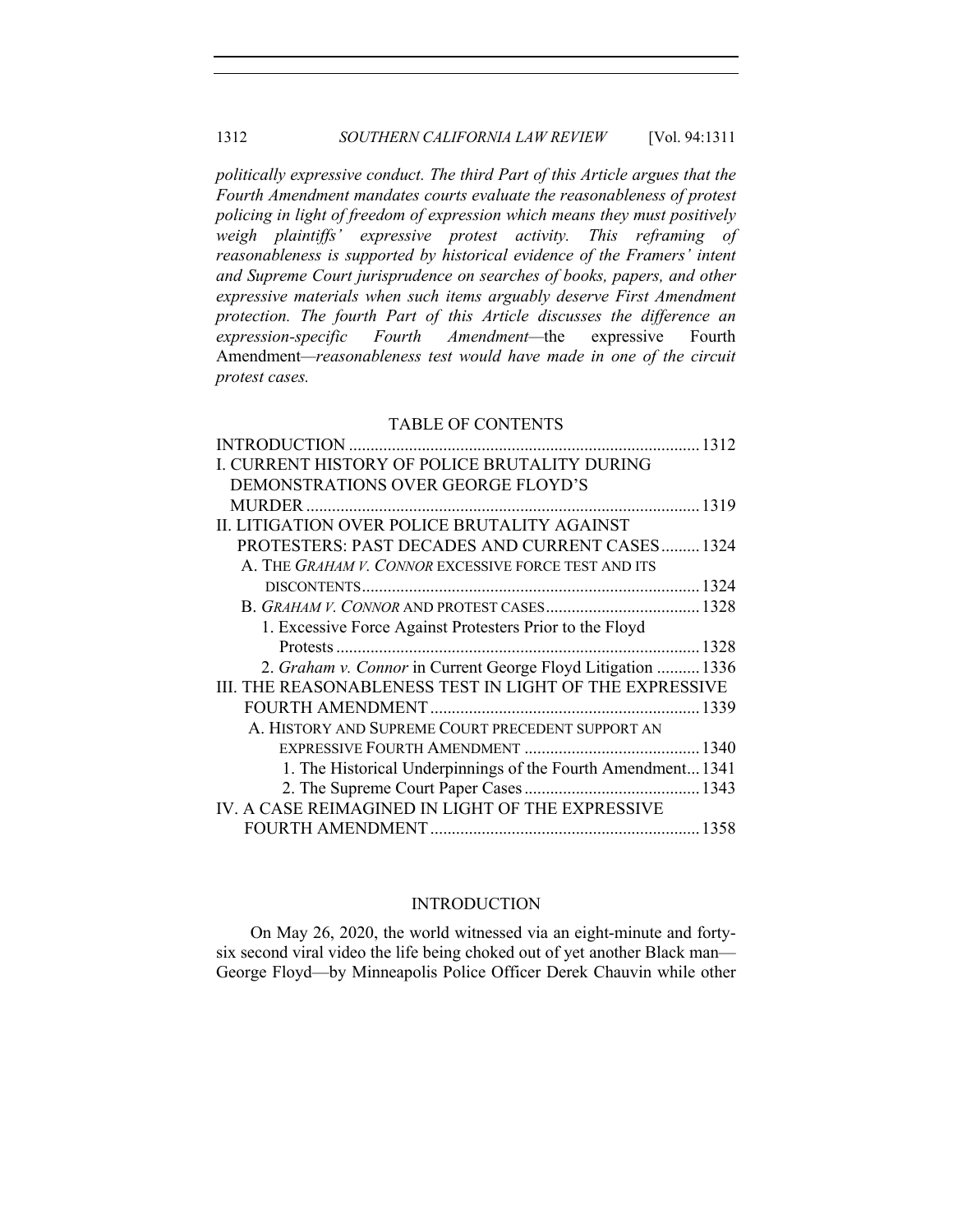members of his department kept watch.<sup>1</sup> Across the nation, the streets erupted in protests as people expressed their disdain for the persistent police brutality against BIPOC.<sup>2</sup> Three days later, Police Officer Tommy McClay posted on Instagram a photo of himself and two other officers in riot gear, ready to head into Denver protests, with the caption, "Let's start a riot."<sup>3</sup> When a protester asked a different Denver police officer during the same protest what will happen once the protest curfew arrived, the officer gripping his baton— firmly replied, "What's going to happen is we are going to beat the fuck out of you."4 And they did. Denver police intentionally aimed and shot munitions at activists' heads and groins.<sup>5</sup> Videos show people bleeding from the eyes as the result of rubber bullets or sponge grenades.6 Additional footage shows the Denver police firing munitions, shooting tear gas, and pepper spraying protestors who were merely holding signs, chanting, taking photos, and, in some cases, just observing; one officer sprayed a protestor in retribution for screaming at him.<sup>7</sup> These atrocities did not only happen in Denver. In Minneapolis, the site of George Floyd's murder, police shot with rubber bullets, tear gassed, pepper sprayed, arrested, and threatened protesters, as well as the journalists who sought to document the protests and ensuing police violence. $8$  The scenes of police brutality in Denver and Minneapolis were replicated at protest sites across the country.<sup>9</sup>

Responding to these and similar instances, protesters and their advocates sued to remedy and prevent future police officer use of excessive

3. Class Action Complaint and Demand for Jury Trial at 3, Abay v. City of Denver, No. 1:20-cv-01616 (D. Colo. June 4, 2020) [hereinafter Denver Complaint]. Officer McClay was terminated by the Denver Police Department because of the post. *Id.* at 4.

4. See *id.* at 5 with a video of incident, available at https://www.ascendcounsel.co/exhibita, [https://perma.cc/5SYN-VBEZ].

<sup>1.</sup> Derrick Bryson Taylor, *George Floyd Protests: A Timeline*, N.Y. TIMES (July 10, 2020), https://perma.cc/CJR8-SXTF.

<sup>2.</sup> BIPOC stands for "black, Indigenous, and people of color" and is intended to be inclusive of racially and ethnically marginalized groups in the United States. *See* Sandra Garcia, *Where Did BIPOC Come From?*, N.Y. TIMES (June 17, 2020), https://www.nytimes.com/article/what-is-bipoc.html [https://perma.cc/CV7N-YNJH]. The BIPOC Project's mission statement explains that the term BIPOC "highlight[s] the unique relationship to whiteness that Indigenous and Black (African American) people have, which shapes the experiences of and relationship to white supremacy for all people of color within a U.S. context." BIPOC PROJECT (August 2, 2020), https://www.thebipocproject.org [https://perma.cc/ 54EJ-NKGF].

<sup>5.</sup> *Id*. at 11.

<sup>6.</sup> *Id*.

<sup>7.</sup> *Id*. at 5; Amy Harmon & Sabrina Tavernise, *One Big Difference About George Floyd Protests: Many White Faces*, N.Y. TIMES (June 12, 2020), https://www.nytimes.com/2020/06/12/us/george-floydwhite-protesters.html [https://perma.cc/7LFD-J42A].

<sup>8.</sup> Class Action Complaint, Williams v. City of Minneapolis, No. 0:20-cv-01303 (D. Minn. June 2, 2020) [hereinafter Williams Complaint]; Class Action Complaint and Demand for Jury Trial, Goyette v. City of Minneapolis, No. 0:20-cv-01302 (D. Minn. June 2, 2020) [hereinafter Goyette Complaint].

<sup>9.</sup> Taylor, *supra* note 1.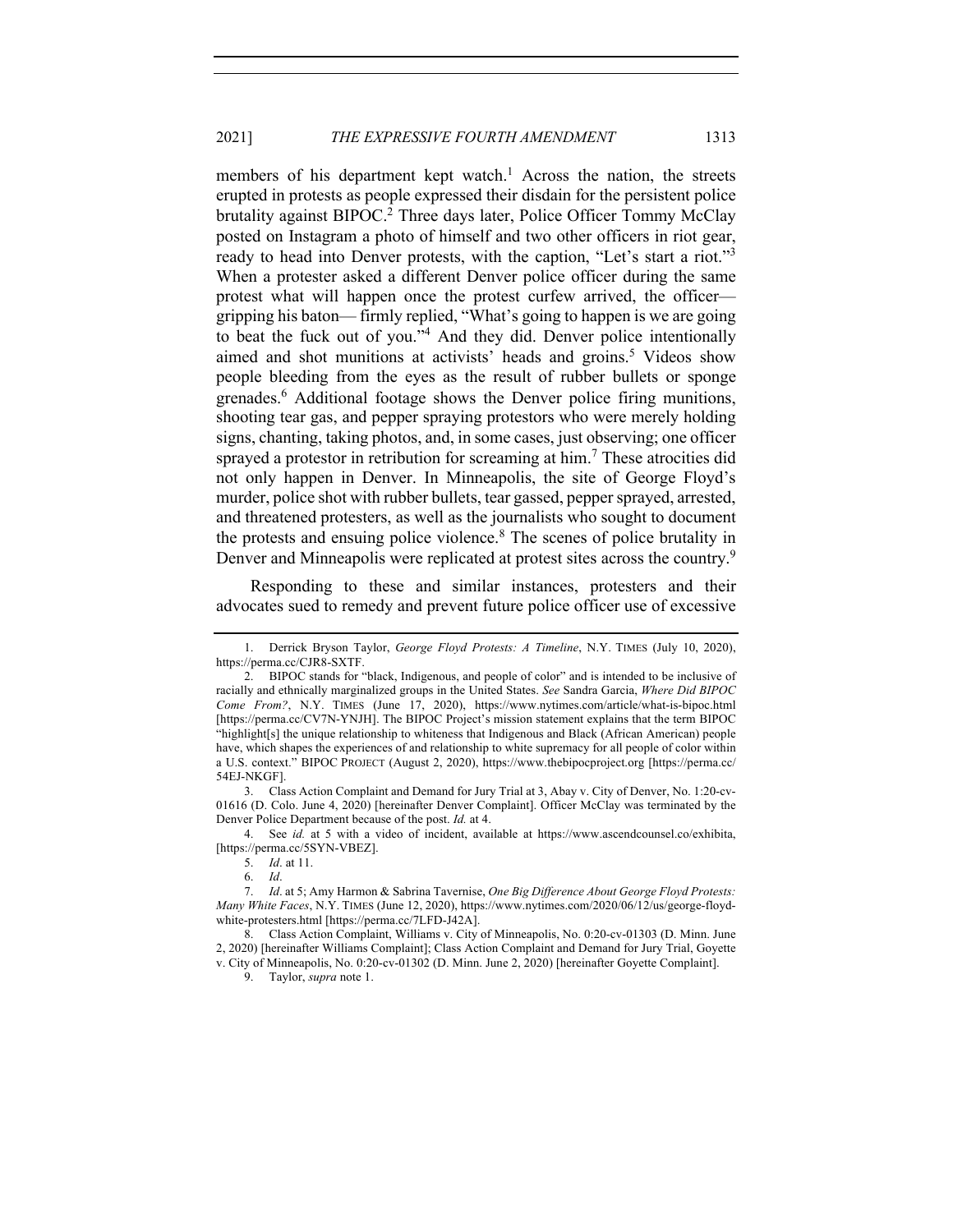force, invoking the Fourth Amendment. These lawsuits have yet to reach trial, but in their preliminary conclusions on the merits, several courts have applied a police-deferential Fourth Amendment analysis to the plaintiffprotesters' excessive force claims.<sup>10</sup> This deferential standard in excessive force jurisprudence emerged primarily from courts' analyses of types of cases involving one-on-one street encounters in which a police officer claims they<sup>11</sup> suspected criminal activity and, subsequently, engaged aggressively with the suspect in the course of a criminal investigation or arrest.<sup>12</sup> However, police violence is not limited to one-on-one encounters during routine policing but extends to activism, as the public witnessed (and participated) in the 2020 racial justice protests. Violent confrontations between police and activists have landed in the courts not only during the George Floyd protests but for decades, with protest plaintiffs claiming that the police violated their Fourth Amendment rights by employing excessive force.<sup>13</sup> But the Fourth Amendment jurisprudence has not differentiated between how police officers can reasonably treat protestors and how police officers can reasonably treat criminal suspects. When the courts analyze whether force in the protest context is "reasonable," they treat expressive conduct<sup>14</sup> no differently than any other conduct in the typical, criminal context. In these protest cases, courts are missing the expressive component of Fourth Amendment protections.

Per *Graham v. Connor*, the constitutionality of police use of force under the Fourth Amendment is primarily a question of whether the use of force was reasonable in the totality of the circumstances.<sup>15</sup> Courts consider the policed person's conduct, the threat to police and public, and the policed person's attempt to flee or resist arrest.<sup>16</sup> However, they generally have not taken into account a signature feature of protests. Protests involve expressive conduct and therefore present a very different and important set of interests, compared to one-on-one criminal suspect cases.

<sup>10.</sup> See *infra* Section II.B.2 discussing protesters' excessive force claims in litigation associated with the George Floyd protests.

<sup>11.</sup> I use "they/them" pronouns throughout this Article to be inclusive of all gender identities. *See*  Jacob Tobia, *Everything You Ever Wanted to Know About Gender-Neutral Pronouns*, TIME (2016), https://time.com/4327915/gender-neutral-pronouns [https://perma.cc/JXW4-YWEX]; Marriott Marquis, *2015 Word of Year is Singular "They*,*"* AM. DIALECT SOC'Y (2016), https://www.americandialect.org/ 2015-word-of-the-year-is-singular-they [https://perma.cc/R8P9-CQS9].

<sup>12.</sup> *See infra* Part II discussing *Graham v. Connor*, its critiques, and its current application to excessive force claims in protest cases.

<sup>13.</sup> *See infra* Part II discussing prior protest litigation.

<sup>14.</sup> The Supreme Court recognizes that conduct "expressing certain views is the type of symbolic act" that is "closely akin to 'pure speech' which . . . is entitled to comprehensive protection under the First Amendment." Tinker v. Des Moines Ind. Cmty. Sch. Dist., 393 U.S. 503, 505–06 (1969).

<sup>15.</sup> Graham v. Connor, 490 U.S. 386 (1989).

<sup>16.</sup> *Id*. at 396. See also *infra* Section II.A discussing application of *Graham* test.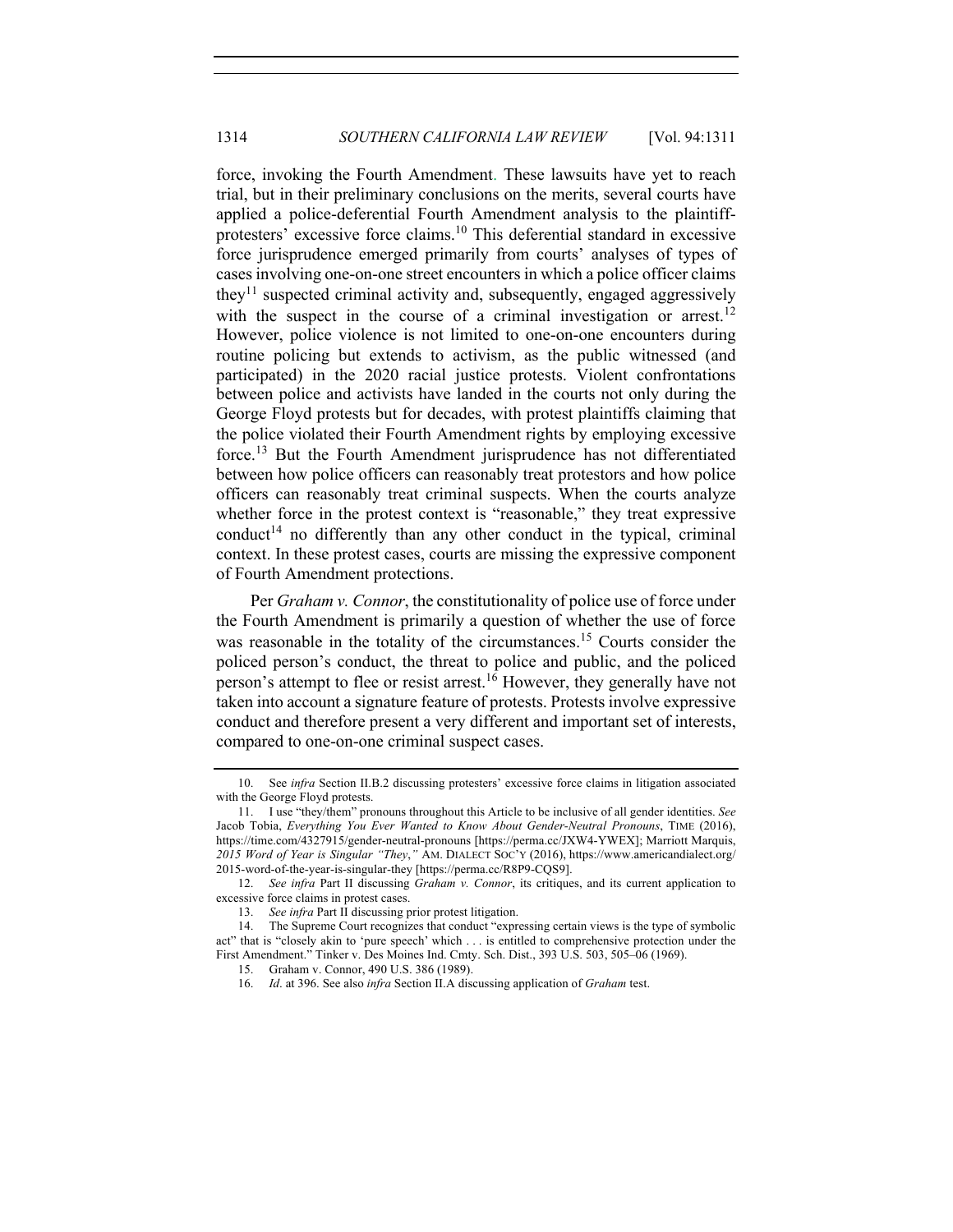In this Article, I argue that courts should recognize the expressive component of Fourth Amendment protections—the *expressive Fourth Amendmen*t—and apply those protections "scrupulously" to excessive force claims in protest cases. Courts should rein in police discretion and shift their Fourth Amendment query from what government actions are reasonable under *Graham v. Connor* to what government actions are "reasonable in light of freedom of expression."17 This means that in the Fourth Amendment balance of the totality of the circumstances, plaintiff activists' engagement in protest activity would weigh positively for their cases. This critique is distinct from the scholarship that focuses on how courts handle the protesters' *First Amendment* claims that police are chilling their speech.<sup>18</sup> Much scholarly attention has been paid to whether certain police actions violate protesters' First Amendment right to freedom of expression, but there has been strikingly little scholarly attention to how police actions against protestors impinge on their Fourth Amendment rights<sup>19</sup> or to whether the fact that protesters are engaged in socially important and desirable expressive behavior, rather than suspected criminal activity, should change the Fourth Amendment reasonableness equation.<sup>20</sup> This Article is the first to name and deeply probe the expressive component of Fourth Amendment protections in the context of protest activity, yet the history of Fourth Amendment

<sup>17.</sup> Roaden v. Kentucky, 413 U.S. 496, 504 (1973).

<sup>18.</sup> *See* Ronald J. Krotoszynski, Jr., THE DISAPPEARING FIRST AMENDMENT xiii (Cambridge University Press 2019) (arguing free speech rights have been restricted in areas where First Amendment claims require open-ended balancing of the interests of speakers and the government); Kevin Francis O'Neill, *Privatizing Public Forums to Eliminate Dissen*t, 5 FIRST AMEND. L. REV. 201, 201–02 (2007) (critiquing deference given to police in nonpublic forums on First Amendment protest claims); Daniel Markovits, *Democratic Disobedience*, 114 YALE L.J. 1897, 1898 (2005) ("Political protesters sometimes break the law. . . . In such cases, disobedience is not guided by greed or self-dealing but by principal, and it is therefore not criminal in any ordinary sense . . . ."); Bruce Ledewitz, *Civil Disobedience, Injunctions, and the First Amendment*, 19 HOFSTRA L. REV. 67, 69 (1990) (arguing that First Amendment protection should extend to situations of civil disobedience).

<sup>19.</sup> The following are my prior scholarly pieces addressing the impact of protest policing on activists' Fourth Amendment rights: Karen J. Pita Loor, *Tear Gas + Water Hoses Dispersal Orders: The Fourth Amendment Endorses Brutality in Protest Policing*, 100 B.U. L. REV. 817, 817 (2020) [hereinafter Loor, *Water Hoses*]; Karen J. Pita Loor, *When Protest Is the Disaster: Constitutional Implications of State and Local Emergency Power*, 43 SEATTLE U. L. REV. 1, 22–23 (2019) [hereinafter Loor, *When Protest Is the Disaster*]; *see also* Alicia A. D'Addario, *Policing Protest: Protecting Dissent and Preventing Violence Through First and Fourth Amendment Law*, 31 N.Y.U. REV. L. & SOC. CHANGE 97, 100 (2006).

<sup>20.</sup> *See* Crystal Abbey, Note, *Agents of Change: How the Police and the Courts Misuse the Law to Silence Mass Protests*, 72 NAT'L LAW. GUILD REV. 81, 98 (2015) (noting that international law against use of chemical agents is more restrictive than domestic laws protecting protesters); D'Addario, *supra*  note 19, at 101 (exploring "the manner in which lower federal courts have applied the First and Fourth Amendments to protesters and argu[ing] that courts have failed to consider the interaction of the two amendments"); Renee Paradis, *Carpe Demonstratores: Toward a Bright-Line Rule Governing Seizure in Excessive Force Claims Brought by Demonstrators*, 103 COLUM. L. REV. 316, 319 (2003) (arguing that the seizure requirement of the Fourth Amendment should apply to all protesters "constructively seized" by police force in order to facilitate § 1983 suits).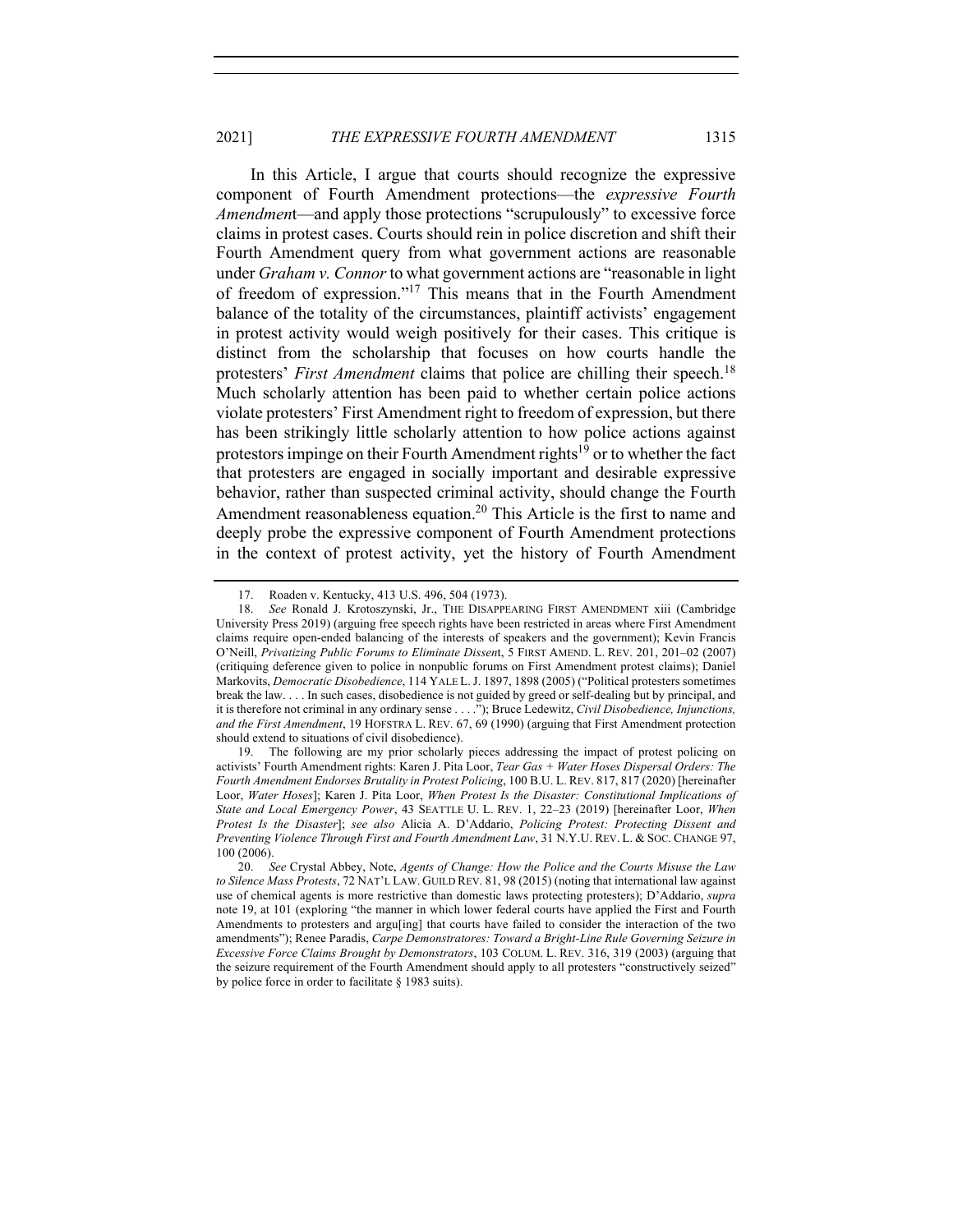doctrine involving freedom of expression indicates that the Framers and the Supreme Court understood the Fourth Amendment to extend special protection to expressive conduct. The Court has recognized that the Fourth Amendment has an expressive component and affords special protection to expression in cases involving searches of books and papers, and now that same special protection must be recognized when an individual's conduct is expressive, such as when activists are embroiled in protest. The expressive Fourth Amendment likely has implications beyond paper search and protests cases, but I will limit my exploration in the context of the latter, saving other possibilities for future work.<sup>21</sup>

Evidence of the historical context surrounding the drafting of the Bill of Rights demonstrates that the very concept of the Fourth Amendment derives in part not just from a concern of government intrusion but also of the power of that intrusion to quell political thought. Freedom of expression was very much in the Framers' minds when constructing the Bill of Rights, and its protection was encapsulated within both the First and Fourth Amendment.<sup>22</sup> The Supreme Court has recognized the relevance of this historical context when evaluating whether government searches of books, papers, and other materials violate the Fourth Amendment.<sup>23</sup> The Court's search analysis long held that the Fourth Amendment provides special protection for "papers"24 precisely *because* papers are communicative in nature and may contain the type of political speech that might be targeted by police authorities. However, courts have generally not applied this facet of Fourth Amendment jurisprudence to seizures of the person. They should.

Justice Thurgood Marshall remarked, "To protest against injustice is the foundation of American democracy."<sup>25</sup> The freedom to gather and express dissent is central to democratic government,<sup>26</sup> but this freedom is eroded

<sup>21.</sup> Karen Pita Loor, *"Hey! Hey! Ho! Ho! These Mass Arrests Have Got to Go!" The Expressive Fourth Amendment Argument*, WM. & MARY (forthcoming Jan. 2022); Karen Pita Loor, *An Argument Against Unbounded Arrest Power: The Expressive Fourth Amendment & Protesting While Black*, MICH. L. REV. (forthcoming June 2022) [hereinafter Loor, *Protesting While Black*].

<sup>22.</sup> See *infra* Section III.A.1 discussing framing of Fourth Amendment.<br>23. See *infra* Section III.A.2 discussing the Supreme Court's paper case.

See *infra* Section III.A.2 discussing the Supreme Court's paper cases.

<sup>24.</sup> By papers, I am referring to written materials as well as videos, newspapers, and other materials recognized as expressive by the Court. In *Roaden v. Kentucky*, 413 U.S. 496, 504 (1973), analyzed *infra* pp. 1347–48, the Court found that "the prior restraint of the right of expression, whether by books or films [or other expressive material], calls for a higher hurdle in the evaluation of reasonableness." This standard thus applies to all "paper cases" regardless of medium.

<sup>25.</sup> *Dallas Police Brutality Lawyers & Non-Violence Arrests Attorneys Broden & Mickelsen*, ASSOCIATED PRESS (June 28, 2021), https://tinyurl.com/2pd8d3r4 [https://perma.cc/8S6M-G2QK]. The exact source of this quote is unknown but is widely accredited to Justice Marshall. *Id*.

<sup>26.</sup> *See* Whitney v. California, 274 U.S. 357, 375–76 (1927) (Brandeis, J., concurring) ("[F]reedom to think as you will and to speak as you think are indispensable to the discovery and the spread of political truth . . . without free speech and assembly, discussion would be futile . . . the greatest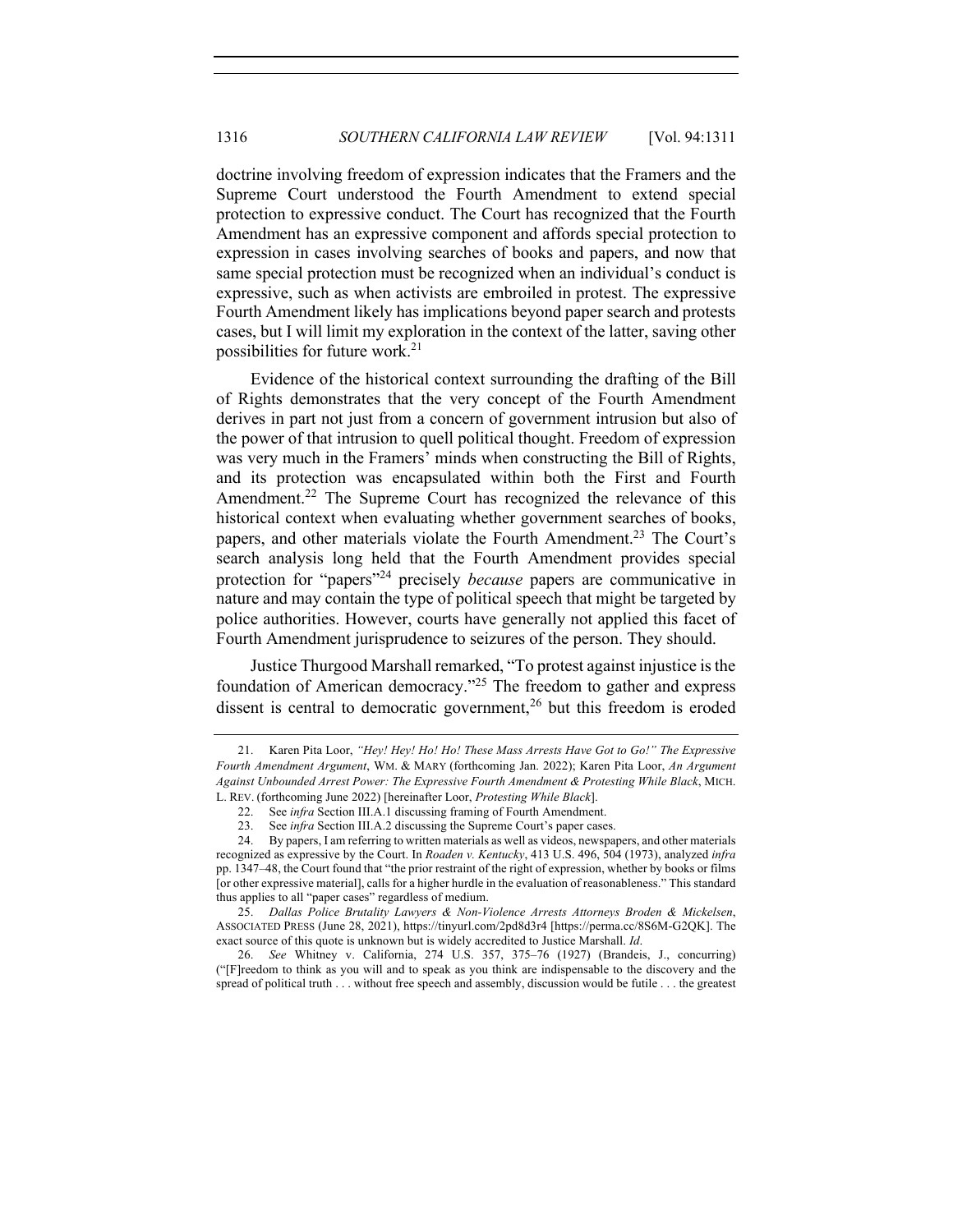## 2021] *THE EXPRESSIVE FOURTH AMENDMENT* 1317

when militarized law enforcement descend aggressively on protesters. The current reasonableness analysis ignores the revered position that protest activity has in our system of government and, by doing so, ignores the historical underpinning of the Fourth Amendment and important Fourth Amendment doctrine. Reasonableness is a sliding scale, $27$  and thus to properly value expressive freedom, it is insufficient to simply consider protest activity the same as any other noncriminal activity because it devalues individual expressive rights protected by the First Amendment.

I propose a doctrinal shift in the manner that jurists evaluate the reasonableness of police force pursuant to the expressive Fourth Amendment—grounded in history and precedent—that will safeguard freedom of expression by mitigating police discretion and considering the political value of protest activity. This doctrinal shift is urgent as we stand in the midst of the largest protest movement in American history.<sup>28</sup>

I recognize that a shift in how courts evaluate protesters' excessive force claims by no means completely fixes the problem of violent protest policing. A multi-pronged approach is needed. I have previously suggested a bureaucratic solution at the state and local level that would direct and rein in law enforcement and executive emergency management responsesto mass protests.29 Moreover, I acknowledge that even on the judicial front there is an additional "elephant in the room" type of barrier to plaintiffs' recovery in these lawsuits, namely qualified immunity.<sup>30</sup> Qualified immunity is a serious

menace to freedom is an inert people . . . .").

<sup>27.</sup> *See* Terry v. Ohio, 392 U.S. 1, 18 (1968) ("[T]he central inquiry under the Fourth Amendment [is] the reasonableness in all the circumstances of the particular governmental invasion of a citizen's personal security. 'Search' and 'seizure' are not talismans. We therefore reject the notions that the Fourth Amendment does not come into play at all as a limitation upon police conduct if the officers stop short of something called a 'technical arrest' or a 'full-blown search.' "); Camara v. Municipal Court, 387 U.S. 523, 536–47 (1967) ("[T]here can be no ready test for determining reasonableness other than by balancing the need to search against the invasion which the search entails."); *see also* Eric Muller, *Hang Onto Your Hats!* Terry *Into the Twenty-First Century*, 72 ST. JOHN'S L. REV. 1114, 1141 (1998) (taking "the central idea of *Terry* to be its refreshing flexibility: Its willingness to break from the rigidity of the probable cause requirement, and to recognize that police officers interact with citizens in many more ways"); Christopher Slobogin, *World Without a Fourth Amendment*, 39 UCLA L.REV. 1, 68, 70 (1991) (arguing that a "sliding scale approach" to Fourth Amendment reasonableness analysis is "deeply inimical to both individual and state interests.")

<sup>28.</sup> *See* Larry Buchanan, Quoctrung Bui & Jugal K. Patel, *Black Lives Matter May Be the Largest Movement in U.S. History*, N.Y. TIMES (July 3, 2020), https://www.nytimes.com/interactive/2020/07/ 03/us/george-floyd-protests-crowd-size.html [https://perma.cc/4TM9-F8AA] (mapping the number of protests nationwide during the summer of 2020).

<sup>29.</sup> *See* Loor, *When Protest Is the Disaster*, *supra* note 19 (recommending that states and localities establish a council of experts, activists and community members to guide emergency response when the perceived crisis is prompted by protest activity).

<sup>30.</sup> The doctrine of qualified immunity guards a government actor from lawsuit even when they act unconstitutionally or unlawfully as long as any reasonable official would not have understood that the conduct was in violation of a clearly established law. Hunter v. Bryant, 502 U.S. 224, 227 (1991). "The qualified immunity standard 'gives ample room for mistaken judgments' by protecting 'all but the plainly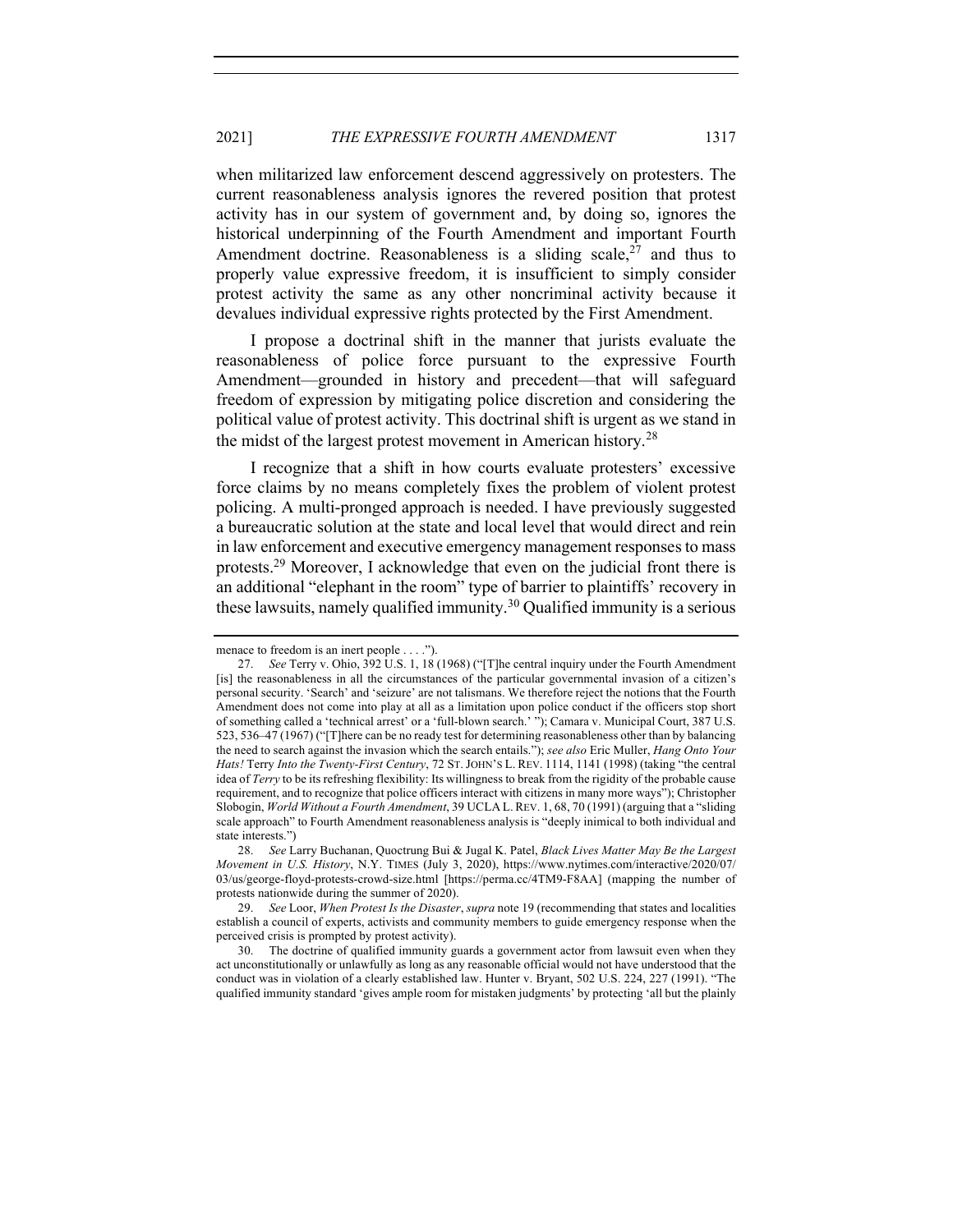challenge to excessive force litigation which other scholars have expertly battled.<sup>31</sup> At this time, I will stay out of that fray. Nevertheless, although the judicial shift I suggest will not serve as a complete fix to the litigation problem, it is not only a step in the right direction, but the correct doctrinal step considering the expressive component of the Fourth Amendment.

Part I of this Article provides a history of police brutality against racial justice activists in the protests over the murder of George Floyd. Part II of this Article discusses how courts currently evaluate the Fourth Amendment's standard of reasonableness of police force pursuant to *Graham v. Connor* by reviewing circuit court opinions from the last three decades and district court injunctions from the George Floyd protest litigation. Part III of this Article argues that the Fourth Amendment mandates that courts evaluate the reasonableness of protest policing in considering the right of freedom of expression that such protest activity implicates. This reframing of reasonableness is supported by historical evidence of the Framer's intent and the Supreme Court jurisprudence on searches of books, papers, and other expressive materials when such items arguably deserve First Amendment protection. Part IV of this Article discusses how an expression-specific Fourth Amendment—the expressive Fourth Amendment—reasonableness test would have made a difference in one of the circuit protest cases.

incompetent of those who knowingly violate the law.' " *Id*. at 229 (quoting Malley v. Briggs, 475 U.S. 335, 343 (1986)). In some jurisdictions, courts have interpreted the "clearly established law" principle to mean that there must be a precedential case on point that has determined similar conduct not deserving of qualified immunity. *See* John P. Gross, *Qualified Immunity and the Use of Force: Making the Reckless into the Reasonable*, 8 ALA. C.R. & C.L. L. REV. 67, 78–79 (2017) ("The requirement that the law be *clearly established* before a government official can be held liable for damages almost certainly contributes to the spread of practices that are eventually deemed unlawful. There is very little incentive to litigate when the state of the law is arguably unclear" (emphasis added)). The Supreme Court has stated that although it "do[es] not require a case directly on point . . . existing precedent must have placed the statutory or constitutional question beyond debate." Ashcroft v. al-Kidd, 563 U.S. 731, 735 (2011). In addition, since the doctrine acts to immunize government actors from suit instead of being a defense during trial, the Supreme Court "repeatedly [has] stressed the importance of resolving immunity questions at the earliest possible stage in the litigation." *Hunter*, 502 U.S. at 227. Thus, qualified immunity prevents most § 1983 lawsuits against government actors in early stages of litigation. Diana Hassel, *Excessive Reasonableness*, 43 IND. L. REV. 117, 124–29 (2009). Of course, plaintiffs can also appeal a dismissal due to qualified immunity; however, I have excluded circuit cases in which immunity is the only issue.

<sup>31.</sup> *See, e.g*., Marcus Nemeth, *How Was That Reasonable? The Misguided Development of Qualified Immunity and Excessive Force by Law Enforcement Officers*, 60 B.C. L. REV. 989, 994 (2019) ("[Qualified immunity] is increasingly used as a shield for police officers who forcibly violate constitutional rights"); Tahir Duckett, *Unreasonably Immune: Rethinking Qualified Immunity in Fourth Amendment Excessive Force Cases*, 53 AM. CRIM. L. REV. 409, 411 (2016) (arguing that "qualified immunity standards have begun to set longstanding Fourth Amendment precedents adrift, skewing and minimizing courts' oversight of police departments' use of force"); Philip Sheng, *An "Objectively Reasonable" Criticism of the Doctrine of Qualified Immunity in Excessive Force Case Brought Under 42 U.S.C. § 1983*, 26 BYU J. PUB. L. 99, 100 (2011) ("The only solution appears to be eliminating qualified immunity from excessive force cases altogether.").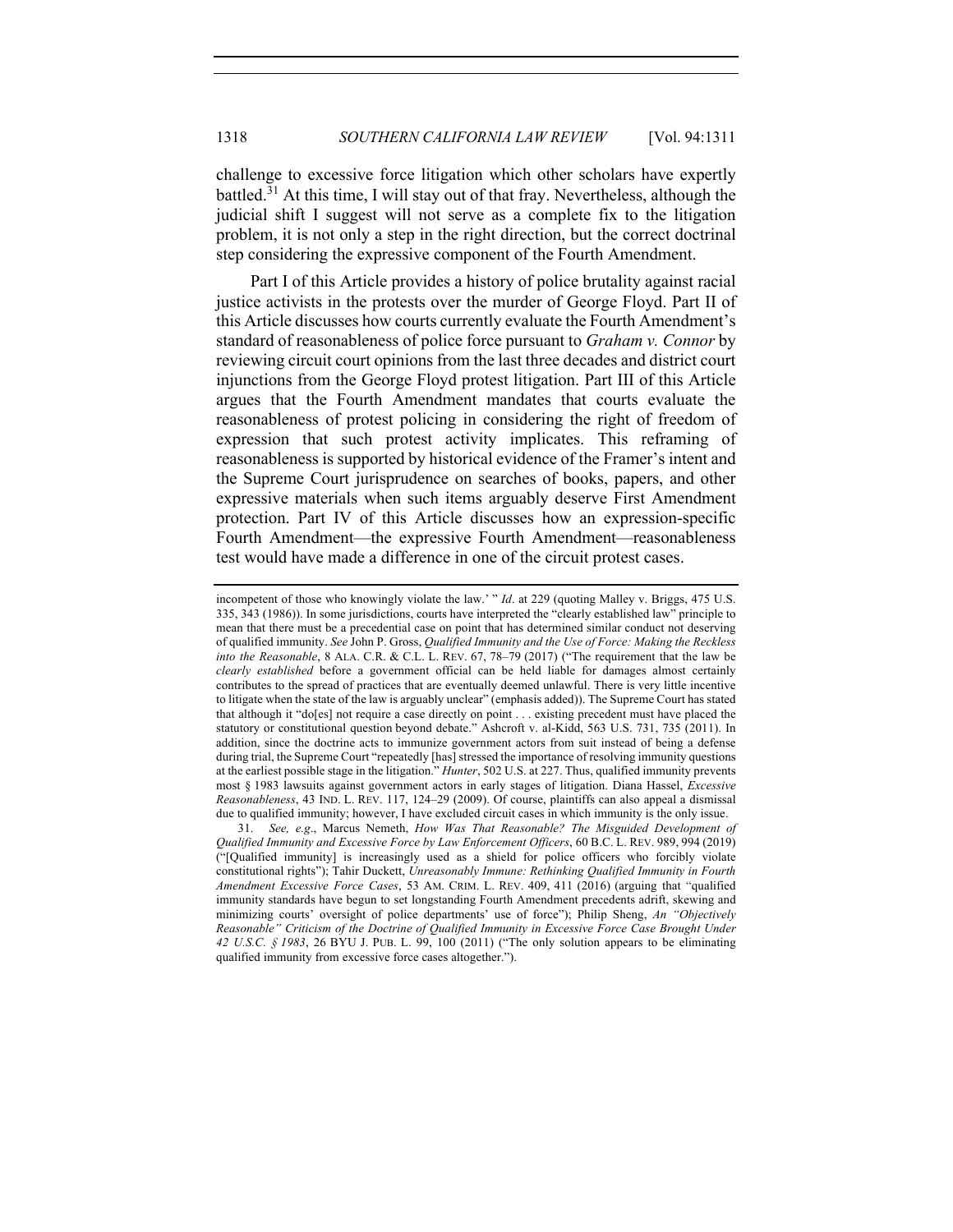# I. CURRENT HISTORY OF POLICE BRUTALITY DURING DEMONSTRATIONS OVER GEORGE FLOYD'S MURDER

The summer of 2020 will live in infamy for two reasons. One is the daily monitoring and growing death rate numbers due to  $COVID-19<sup>32</sup>$ Another is the reckoning on the streets after the murder of George Floyd that exposed two simultaneous crises: the brutality of police against BIPOCs during everyday encounters and the brutality against activists during protest policing. The discussion below provides an account of the latter.

On May 25, 2020, Minneapolis Police Officer Derek Chauvin killed George Floyd on video.<sup>33</sup> The eight-minute and forty-six second video shows Officer Chauvin suffocating Mr. Floyd by kneeling on the back of his neck with the full weight of his body as other police officers stand guard. Officer Chauvin's hands are in his pockets. Observers plead in desperation with Officer Chauvin to get off Mr. Floyd's neck. Bystanders try to engage the other officers to stop Chauvin. The observers caution that Chauvin is killing Mr. Floyd. Officers ignore their pleas and prevent the observers from intervening. Mr. Floyd gasps several times that he can't breathe. He ultimately calls out for his mother. He loses consciousness. The video stops.

After the video of George Floyd's murder went viral,<sup>34</sup> cities across the country erupted in mass protests with people outraged by the death of another Black person at the hands of police.<sup>35</sup> The streets were flooded for months with activists and community members of all races<sup>36</sup> marching, screaming,

<sup>32.</sup> Jason Slotkin, *COVID-19 Daily Cases on the Rise in Nearly Half of U.S. States*, NPR (Sept. 26, 2020, 6:59 PM), https://www.npr.org/sections/coronavirus-live-updates/2020/09/26/917275615/ covid-19-cases-on-the-rise-in-nearly-half-the-u-s [https://perma.cc/M4E4-N3KV].

<sup>33.</sup> See Evan Hill, *How George Floyd Was Killed in Police Custody*, N.Y. TIMES (July 28, 2020), https://www.nytimes.com/2020/05/31/us/george-floyd-investigation.html [https://perma.cc/HF6Q-EB5 T], for a compilation of the body camera and street footage video of George Floyd's murder. A jury convicted Derek Chauvin of second and third degree murder and second degree manslaughter in April 2021, and a judge sentenced him to twenty-two and a half years in prison. Janelle Griffth, *Derek Chauvin Sentenced to 22.5 Years For The Murder of George Floyd*, NBC NEWS (June 25, 2021), https://www. nbcnews.com/news/us-news/derek-chauvin-be-sentenced-murder-death-george-floyd-n1272332 [https: //perma.cc/FE2X-QE3G].

<sup>34.</sup> *See* Nicholas Bogel-Burroughs, *8 Minutes, 46 Seconds Became a Symbol in George Floyd's Death. The Exact Time Is Less Clear*, N.Y. TIMES (June 18, 2020), https://www.nytimes.com/2020/ 06/18/us/george-floyd-timing.html?action=click&module=RelatedLinks&pgtype=Article [https://perma .cc/H2QX-EST3]; *see also* Angela Onwuachi-Willing, *The Trauma of the Routine: Lessons on Cultural Trauma from the Emmett Till Verdict*, 34 SOC. THEORY 336, 353–54 (2016) (noting that previous videos of police killings and beatings of Black individuals have "deepened the pain of African Americans, but they have also exposed many whites to the overpolicing, the bias, and the tragic killings that African Americans have endured, complained about, and protested for centuries").

<sup>35.</sup> There were even international protests in solidarity of the United States protests, from the United Kingdom to Japan to Kenya. *How George Floyd's Death Sparked Protests Across the World*, WASH. POST (June 10, 2020), https://www.washingtonpost.com/graphics/world/2020/06/10/howgeorge-floyds-death-sparked-protests-around-world [https://perma.cc/FVF2-X552].

<sup>36.</sup> Harmon & Tavernis, *supra* note 7; *see also* Class Action Complaint and Demand for Jury Trial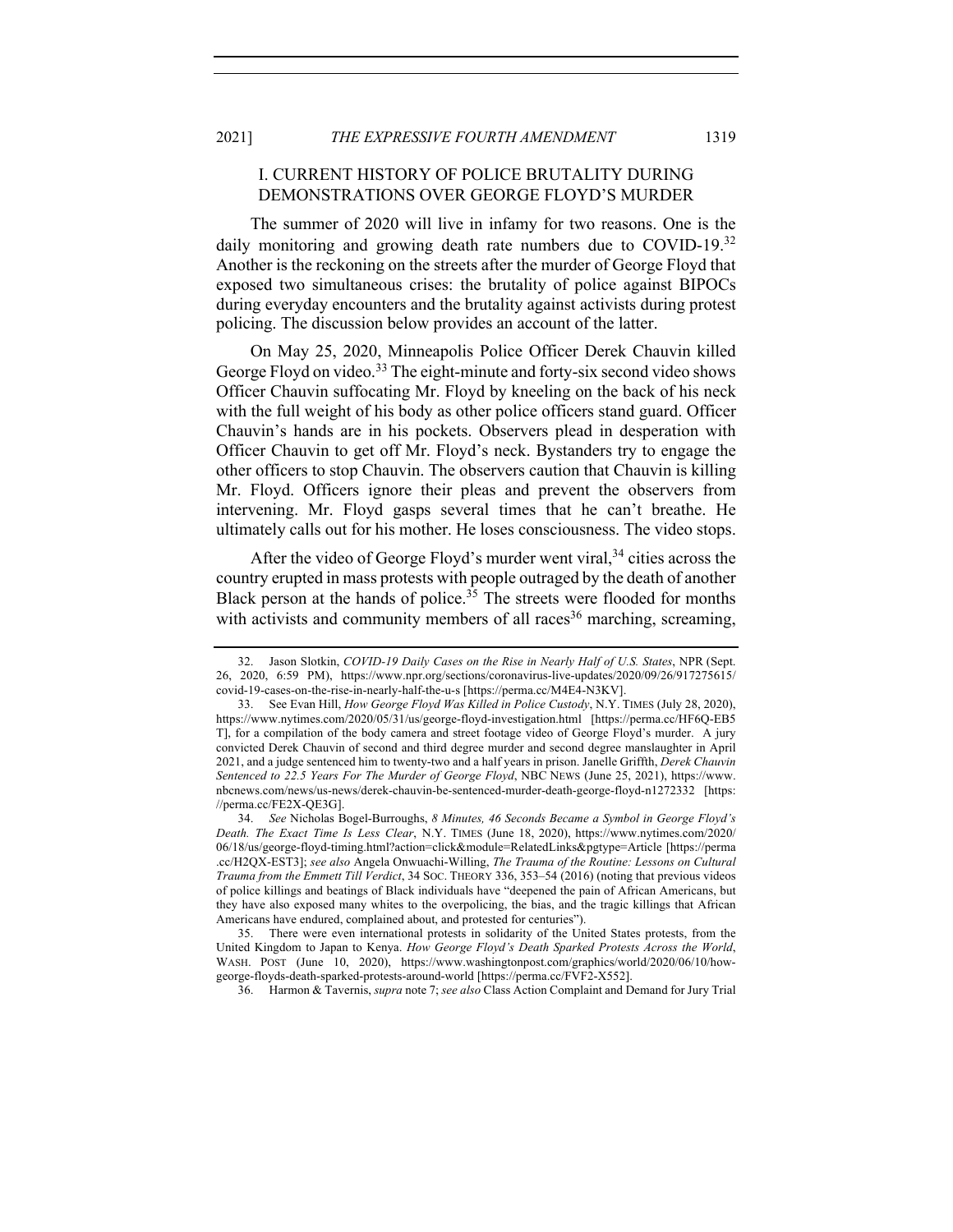and demonstrating against police brutality and for racial justice.<sup>37</sup> Police like warriors against enemy forces—confronted overwhelmingly peaceful protesters with militarized violence and force.<sup>38</sup> Although police reacted in solidarity with racial justice protesters in some places, for example kneeling alongside activists,<sup>39</sup> law enforcement officers persistently committed violence against protestors, as litigation that ensued across metropolitan protest sites shows.<sup>40</sup> Police outfitted in armor and riot gear<sup>41</sup>—sometimes riding atop military vehicles<sup>42</sup>—deployed a barrage of military grade weapons on activists and journalists alike. Law enforcement sprayed people and crowds with pepper spray and tear gas; blasted them with rubber and sponge bullets, concussion grenades, stun guns, long range acoustic devices; and beat them with batons.<sup>43</sup> There were reports of police using these lesslethal weapons<sup>44</sup> indiscriminately, although other officers appeared to

41. Dallas Complaint, *supra* note 40, at 10; Denver Complaint, *supra* note 40, at 14; Second Amended Complaint at 10, Don't Shoot Portland v. City of Portland at 7, No. 3:20-cv-00917 (D. Or. June 24, 2020) [hereinafter Amended Portland Complaint].

44. According to the ACLU, less lethal weapons are "weapons technology for use in situations in which the use of firearms is neither required nor justified. . . . intended only to incapacitate or restrain a dangerous or threatening person." ACLU OF MASS., LESS LETHAL FORCE: PROPOSED STANDARDS FOR MASSACHUSETTS LAW ENFORCEMENT AGENCIES EXECUTIVE SUMMARY i (2016), https://www.aclum. org/sites/default/files/wp-content/uploads/2015/06/reports-less-lethal-force.pdf [https://perma.cc/4M5S-X7TT]. Types of less lethal weapons include chemical sprays, pepper spray, impact projectiles, and

at 7, Anti-Police Terror Project v. City of Oakland, No. 3:20-cv-03866 (S.D. Cal. June 11, 2020) [hereinafter Oakland Complaint] (noting that "[t]he demographics of the [Oakland] demonstrators included people of all different heritages and ages").

<sup>37.</sup> See, e.g*.*, @justiceforgeorgenyc, INSTAGRAM, https://www.instagram.com/justicefor georgenyc/?hl=en, for daily updates on the George Floyd protests in New York City.

<sup>38.</sup> *See* Loor, *When Protest Is the Disaster*, *supra* note 19 (discussing the mechanisms that provide police and the executive the authority and means to respond swiftly and violently to mass protests).

<sup>39.</sup> *Police Take a Knee in Solidarity with George Floyd Protesters*, USA TODAY (June 7, 2020), https://www.usatoday.com/picture-gallery/news/nation/2020/06/02/police-take-knee-solidarity-georgefloyd-protesters/5316495002 [https://perma.cc/5VH5-9E36].

<sup>40.</sup> Complaint and Jury Demand at 2, Williams v. City of Dallas Texas, No. 3:20-cv-01526 (N.D. Tex. June 11, 2020) [hereinafter Dallas Complaint]; Complaint and Demand for Jury Trial at 3, Ballew v. City of Chicago, No. 1:20-cv-03422 (N.D. Ill. June 11, 2020) [hereinafter Chicago Complaint]; Class Action Complaint at 3–4, Black Lives Matter Seattle-King County v. City of Seattle, No. 2:20-cv-00887 (W.D. Wash. June 9, 2020) [hereinafter Seattle Complaint]; Class Action Complaint and Jury Demand at 5, Black Lives Matter Los Angeles v. City of Los Angeles, No. 2:20-cv-05027 (C.D. Cal. June 5, 2020) [hereinafter Los Angeles Complaint]; Complaint and Demand for Jury Trial at 7, Don't Shoot Portland v. City of Portland, No. 3:20-cv-00917 (D. Or. June 5, 2020) [hereinafter Portland Complaint]; Denver Complaint, *supra*, at 5; Oakland Complaint, *supra* note 35, at 7–8; Williams Complaint, *supra* note 8, at 10–13; Goyette Complaint, *supra* note 8, at 7; Complaint for Declaratory and Injunctive Relief and Individual Damages at 5, 12–13, Indy 10 Black Lives Matter v. City of Indianapolis, No. 1:20-cv-01660 (S.D. Ind. July 10, 2020) [hereinafter Indianapolis Complaint].

<sup>42.</sup> Dallas Complaint, *supra* note 40, at 10.

<sup>43.</sup> Indianapolis Complaint, *supra* note 40, at 3–5, 7, 10–12; Amended Class Action Complaint and Jury Demand at 1–7, 13–18, 20, 23, Black Lives Matter Los Angeles v. City of Los Angeles, No. 2:20-cv-05027 (C.D. Cal. June 21, 2020) [hereinafter Amended Los Angeles Complaint]. Amended Portland Complaint, *supra* note 41, at 1–2, 8; Dallas Complaint at 1–2, 6–10, 12; Chicago Complaint, *supra* note 40, at 3; Oakland Complaint, *supra* note 40, at 2, 7–8; Denver Complaint, *supra* note 40, at 5–10, 12–13, 15–17; Goyette Complaint, *supra* note 40, at 9–10, 12, 14–15, 17–18.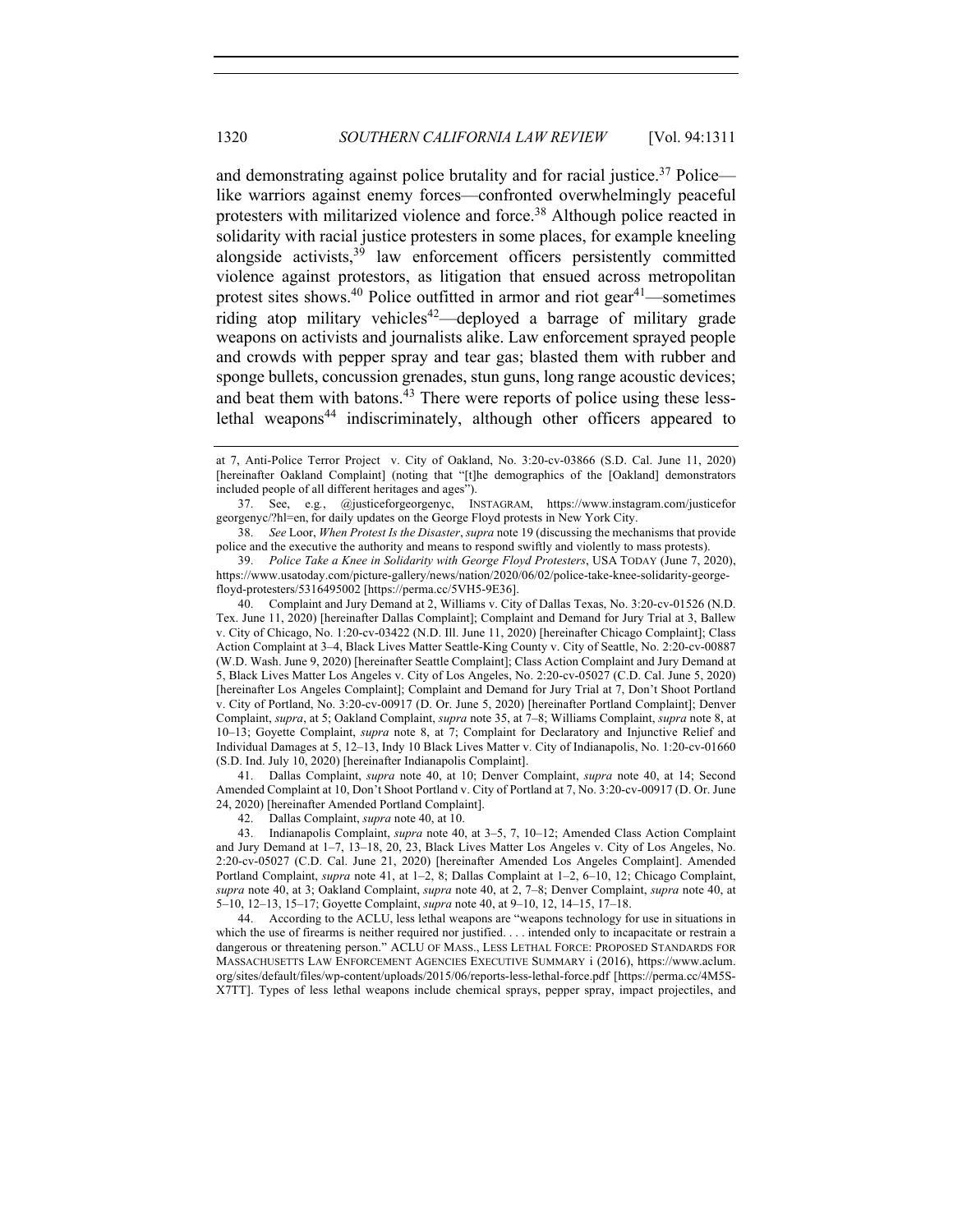intentionally use them to cause the greatest level of harm.<sup>45</sup> As discussed in the Introduction, Denver police's use of less-lethal weapons was brutal.<sup>46</sup> Dallas police tear gassed kneeling protesters.<sup>47</sup> Minneapolis police shot a rubber bullet directly at a journalist's face.<sup>48</sup> A journalist covering the Minneapolis protests stated, "I have never been aimed at so deliberately so many times when I was avoiding it."<sup>49</sup> In Portland, after a court had initially limited police use of tear gas, law enforcement "escalated its use of rubber bullets, pepper balls, blast balls, flash bangs, and other impact munitions on  $\dots$  crowd[s] in an indiscriminate manner."<sup>50</sup> Protesters and journalists were seriously injured by these "less lethal" weapons.<sup>51</sup>

Research demonstrates that these weapons can kill or cause serious injuries and lasting health effects.<sup>52</sup> Pepper spraying people in the face and eyes can cause permanent damage to the cornea and conjunctiva of the eye.<sup>53</sup> Still, a YouTube video surfaced of a New York City police officer tearing off a protester's mask and directly spraying him in the face.<sup>54</sup> Lawsuits reveal evidence of additional injuries, including photos of bloody protesters, journalists, and even bystanders.<sup>55</sup> The manner in which police used less lethal weapons—spraying faces, aiming projectiles directly at individuals,

51. *A Guide to the Less-Lethal Weapons That Law Enforcement Uses Against Protesters*, WASH. POST (June 5, 2020), https://www.washingtonpost.com/nation/2020/06/05/less-lethal-weapons-protests/? arc404=true [https://perma.cc/344M-LLFS].

52*.* Rohini J. Haar, Vincent Iacopino, Nikhil Ranadive, Sheri D. Weiser & Madhavi Dandu, *Health Impacts of Chemical Irritants Used for Crowd Control: A Systematic Review of the Injuries and Deaths Caused by Tear Gas and Pepper Spray*, BMC PUB. HEALTH, Oct. 2017, at 1, 2 [hereinafter Haa et al., *Health Impacts*] (finding that at high concentrations, tear gas can cause "permanent injury (primarily to the respiratory system)"); Rohini J. Haar, Vincent Iacopino, Nikhil Ranadive, Madhavi Dandu & Sheri D. Weiser, *Death Injury and Disability from Kinetic Impact Projectiles in Crowd Control Settings: A Systematic Review*, BMJ OPEN, Dec. 2017, at 1, 8 (concluding that due to the "risk of serious injury or death and potential for deliberate misuse, . . . [rubber bullets] do not appear to be an appropriate means of force in crowd control settings"); *see also A Guide to the Less-Lethal Weapons That Law Enforcement Uses Against Protesters*, *supra* note 51.

electroshock weapons. *Id*.

<sup>45.</sup> *See, e.g.*, Amended Los Angeles Complaint, *supra* note 43, at 23 (describing how officers waited until protestors were kettled and unable to leave before firing teargas).

See supra notes 3–7 and accompanying text.

<sup>47.</sup> Dallas Complaint, *supra* note 40, at 12–13; *see also* Oakland Complaint, *supra* note 40, at 2 (asserting Oakland police engaged in crowd control by "indiscriminately launching tear gas and flashbang into crowds and at individuals, and shooting projectiles at demonstrators").

<sup>48.</sup> Goyette Complaint, *supra* note 40, at 9–10.

<sup>49.</sup> *Id.* at 12.

<sup>50.</sup> Amended Portland Complaint, *supra* note 41, at 8.

<sup>53.</sup> Haar et al., *Health Impacts*, *supra* note 52, at 9–10.

<sup>54.</sup> Erica Byfield, *Protester Speaks Out After Mask Ripped Off by NYPD and Pepper-Sprayed in Brooklyn*, N.Y. POST (June 5, 2020), https://www.nbcnewyork.com/news/local/protester-speaks-out-aft er-mask-ripped-off-by-nypd-and-pepper-sprayed-in-brooklyn/2448135 [https://perma.cc/2F3G-7P7L].

<sup>55.</sup> Amended Los Angeles Complaint, *supra* note 43, at 2, 10, 12, 13, 15, 18, 19, 20, 25; Dallas Complaint, *supra* note 40, at 8, 13, 15, 22; Denver Complaint, *supra* note 40, at 11; Goyette Complaint, *supra* note 40, at 17–18.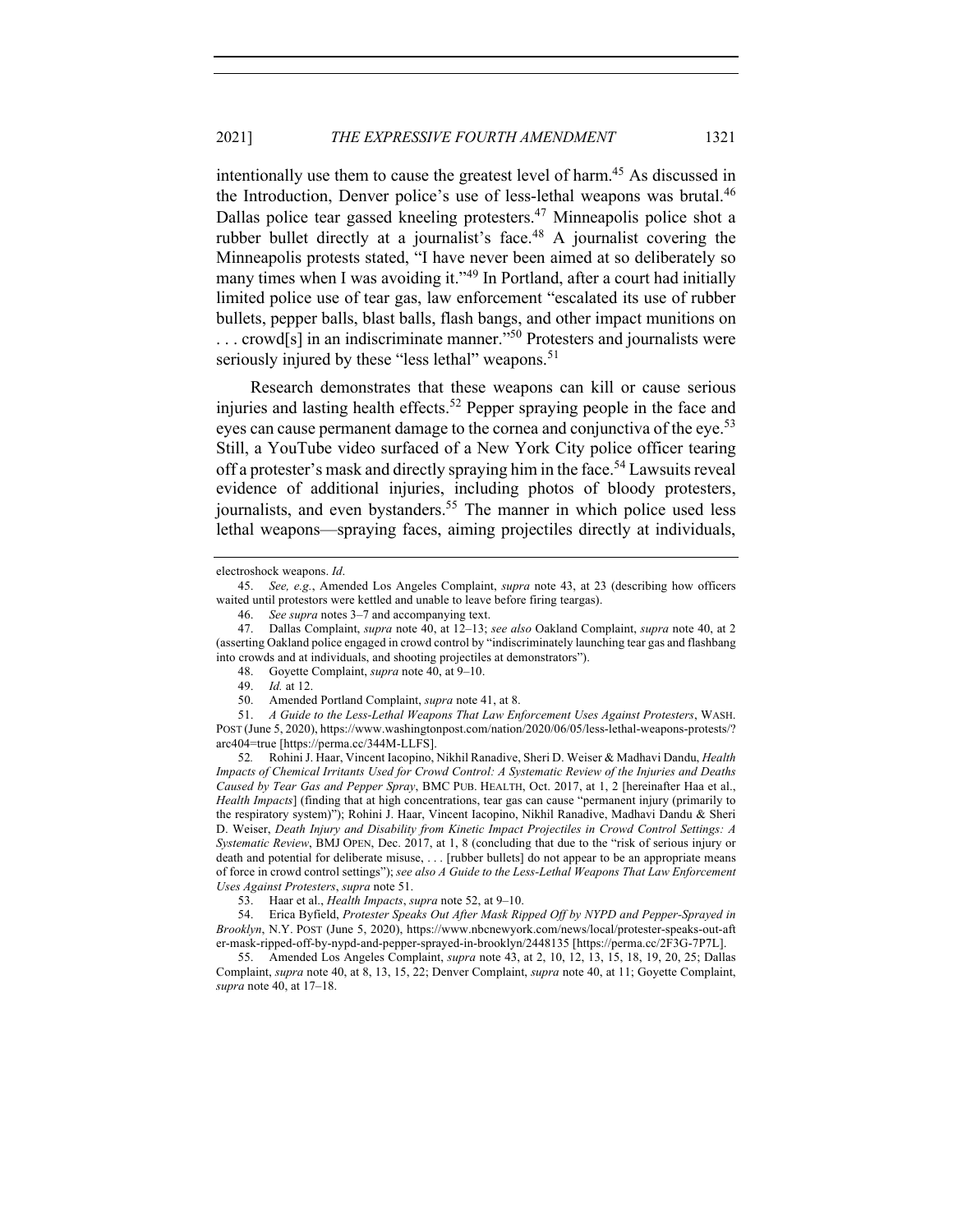and for general crowd control—increased the physical harm to protesters.<sup>56</sup> A Portland police officer shot munitions at a protester filming the protests, ripping their hand open and breaking a bone.<sup>57</sup> In Indianapolis, the police launched tear gas at protestors filming the abuse from the fifth floor of a parking garage.<sup>58</sup> In Minneapolis, a journalist was permanently blinded in one eye by a projectile,<sup>59</sup> while in Dallas a protester lost his eye and another had his cheek shattered.<sup>60</sup>

Not only did the police use and misuse of these weapons show a complete disregard to protesters' and journalists' safety, but law enforcement also failed to provide their victims with medical attention. In Denver, when law enforcement was notified that an arrested protester was suffering from an asthma attack inside the police van, an officer is alleged to have responded, "[I]f you wanted to breathe, you should have stayed home tonight."<sup>61</sup> Police also targeted individuals providing medical attention to other protesters, including people who were clearly medics.<sup>62</sup> In Dallas, an injured protester was "left bleeding and handcuffed in the middle of a bridge for several hours while suffering from a massive contusion."<sup>63</sup> In Indianapolis, a baby exposed to tear gas was seen "foaming at the mouth."<sup>64</sup>

Ultimately, racial justice protesters and members of the media brought lawsuits in the district courts of Minneapolis, Dallas, Oakland, Seattle, Portland, Denver, Chicago, Los Angeles, and Indianapolis, claiming extreme violence and unlawful and abusive use of less lethal weapons by police during protests.<sup>65</sup> Across these lawsuits, plaintiffs brought their claims

<sup>56.</sup> In *Abay v. City of Denver*, the plaintiffs discuss how Denver police repeatedly pointed and shot rubber bullets, which are supposed to be aimed at the ground, at protesters' bodies to cause the greatest degree of physical harm. Denver Complaint *supra* note 40, at 12–13. The various complaints describe how law enforcement utilized chemical irritants for crowd control in ways that increased risk of injury. *See, e.g.*, Amended Portland Complaint, *supra* note 41, at 14 ("[T]rapped between walls of gas, a fence, and lines of police officers. . . . [plaintiffs] believed the police were trying to kill them."); Indianapolis Complaint, *supra* note 40, at 11 ("[Officers] threw more tear gas at the protesters who, at this point, were just trying to get away"); Oakland Complaint, *supra* note 40, at 8 ("Many demonstrators were forced to remove their masks due to the chemical irritants clinging to the cloth and in the air, making it hard to breathe. . . . As a result, many demonstrators were involuntarily made more vulnerable and susceptible to COVID-19 infections.").

<sup>57.</sup> Amended Portland Complaint, *supra* note 41, at 16.

<sup>58.</sup> Memorandum in Support of Motion for Preliminary Injunction at 9, Indy 10 Black Lives Matter v. City of Indianapolis, No. 1:20-cv-01660 (S.D. Ind. July 10, 2020).

<sup>59.</sup> Goyette Complaint, *supra* note 40, at 10.

<sup>60.</sup> Dallas Complaint, *supra* note 40, at 13–15.

<sup>61.</sup> Denver Complaint, *supra* note 40, at 16.

<sup>62.</sup> *Id.* at 15, 17.

<sup>63.</sup> Dallas Complaint, *supra* note 40, at 2.

<sup>64.</sup> Indianapolis Complaint, *supra* note 40, at 11.

<sup>65.</sup> *See supra* note 40. Protesters also brought state law claims of police violence in state courts, but I have excluded these cases from my discussion since the plaintiffs did not argue violations of their Fourth Amendment rights. *See, e.g.*, Complaint at 2, Leggett v. City of Portland, No. 1:20-CV-19842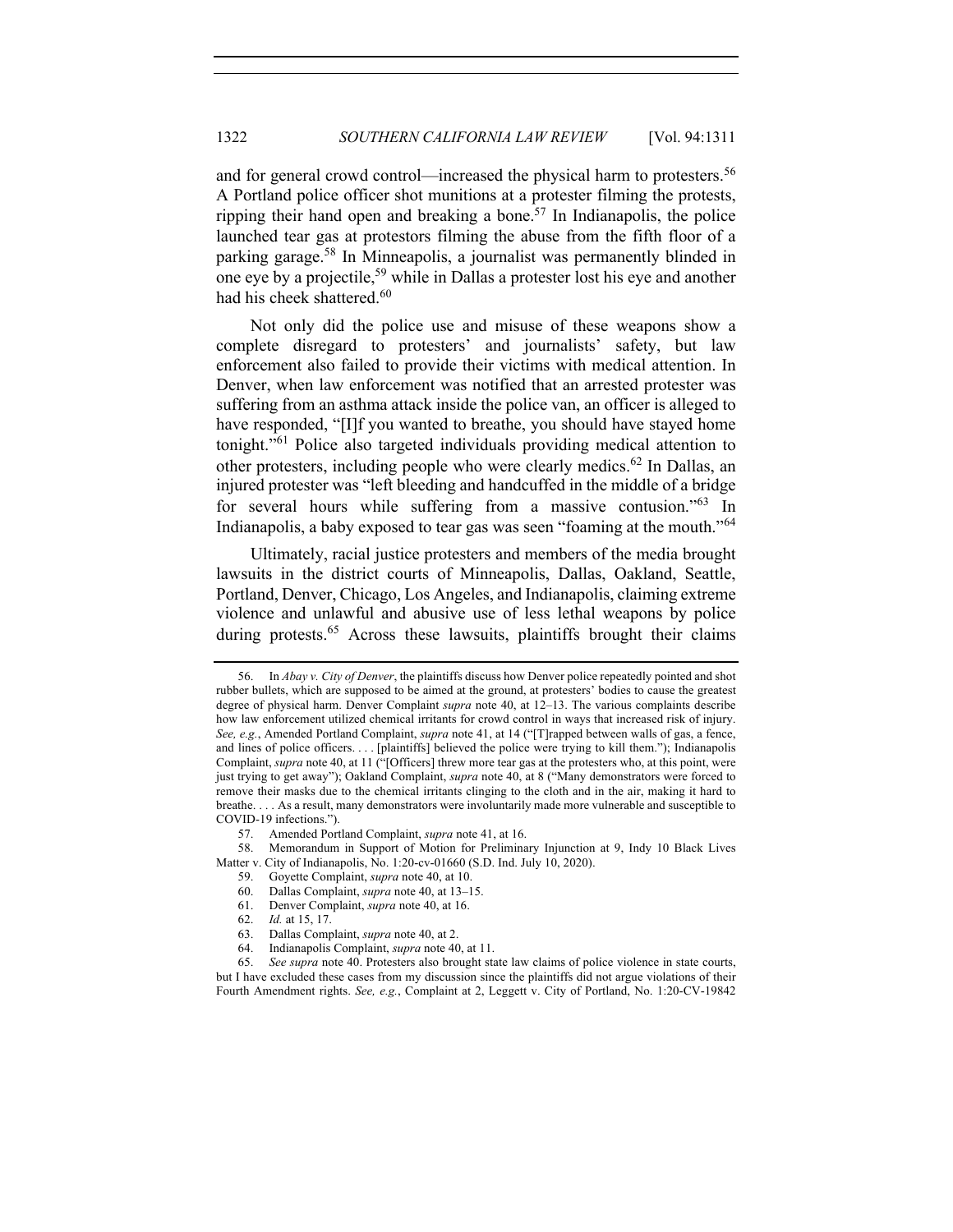against police, their superiors, and the cities themselves under 42 U.S.C. § 1983 ("section 1983") of the Civil Rights Act.<sup>66</sup> Section 1983 is the vehicle whereby an individual may sue a government actor for a violation of a constitutional civil right.<sup>67</sup> To bring a section 1983 claim, the individual must specify the constitutional right that was violated.<sup>68</sup> Each constitutional violation constitutes a separate claim.<sup>69</sup>

In the George Floyd lawsuits, plaintiffs alleged that the police's use of excessive force amounted to a violation of their Fourth Amendment rights.<sup>70</sup> These plaintiffs also filed motions to restrict law enforcement's use of

66. 42 U.S.C. § 1983.

69. *See* Graham v. Connor, 490 U.S. 386, 394 (1989) ("The validity of the claim must . . . be judged by reference to the specific constitutional standard which governs that right."); *see also* Jack M. Beermann, *The Unhappy History of Civil Rights Legislation, Fifty Years Later*, 34 CONN. L. REV. 981, 1005 (2002) ("Section 1983 now provides an action against many state and local violations of the federal Constitution, including, but not limited to, police brutality, unlawful searches and seizures, censorship, unconstitutional prison conditions, procedurally defective denial and termination of government benefits, licenses, permits and government employment, interference with the free exercise of religion, threats of prosecution under unconstitutional criminal laws, and administrative and legislative violations of equal protection.").

70. Amended LA Complaint, *supra* note 41, at 50–52; Indianapolis Complaint, *supra* note 40, at 16–17; Dallas Complaint, *supra* note 40, at 37–45; Seattle Complaint, *supra* note 40, at 24; Portland Complaint, *supra* note 40, at 13–15; Oakland Complaint, *supra* note 40, at 15; Denver Complaint, *supra*  note 40, at 21–23; Williams Complaint, *supra* note 40, at 9; Goyette Complaint, *supra* note 40, at 37. Plaintiffs also asserted that the police chilled their First Amendment rights, which while critical for obtaining additional relief from the courts, is not the subject of this Article. *See* Amended LA Complaint, *supra* note 41, at 50–52; Indianapolis Complaint, *supra* note 40, at 16–17; Dallas Complaint, *supra* note 40, at 35–37; Seattle Complaint, *supra* note 40, at 23–24; Portland Complaint, *supra* note 40, at 15; Chicago Complaint, *supra* note 40, at 5–6. Oakland Complaint, *supra* note 40, at 15; Denver Complaint, *supra* note 40, at 23–24; Williams Complaint, *supra* note 40, at 9; Goyette Complaint, *supra* note 40, at 35.

<sup>(</sup>Cir. Or. June 7, 2020) (tort claims); Complaint at 2, Farley v. City of Portland, No. 1:20-CV-19839 (Cir. Or. June 6, 2020) (battery claims); Complaint at 2, Lake v. City of Portland, No. 1:20-CV-19838 (Cir. Or. June 6, 2020) (tort claims); Complaint at 2, Elias v. City of Portland, No. 1:20-CV-19783 (Cir. Or. June 5, 2020) (battery claims). Litigants also brought other lawsuits challenging other government responses to the protests including curfews. *See, e.g.*, Complaint, Hamilton v. DeBlasio at 4, No. 1:20 cv-04300 (S.D.N.Y. June 5, 2020); Complaint at 5–8, Graff v. Cincinnati, No. 1:20-cv-00449 (S.D. Ohio Jun 3, 2020); Complaint at 23–26, Black Lives Matter v. Garcetti, No. 2:20-cv-04940 (W.D. Cal. June 3, 2020). However, I will not discuss this litigation since it is not related to excessive force claims.

<sup>67.</sup> Joanna Schwartz, *Constitutional Litigation Under Section 1983 and the* Bivens *Doctrine in the October 2008 Term*, 26 TOURO L. REV. 531, 532 (2010).

<sup>68.</sup> Plaintiffs are not able to bring a claim solely under section 1983. Osagie K. Obasogie, *More Than Bias: How Law Produces Police Violence*, 100 B.U. L. Rev. 771, 776 (2020) ("Section 1983 provides a private cause of action for victims to sue state actors who deprive them of constitutional rights"); Adam Lourie, *Ganging Up on Police Brutality, Municipal Liability for the Unconstitutional Actions of Multiple Police Officers Under 42 U.S.C. § 1983*, 21 CARDOZO L. REV. 2087, 2103 (2000) ("To establish liability, therefore, it is almost necessary for the plaintiff to show a policy or custom of violating the Constitution . . . ."); Kit Kinports, *Supervisory Liability in Section 1983 Cases*, 15 TOURO L.REV. 1657, 1657 (1999) ("The language of Section 1983 creates a cause of action against anyone acting under color of state law who subjects another person to a constitutional violation, or who causes that person to be subjected to a constitutional violation.").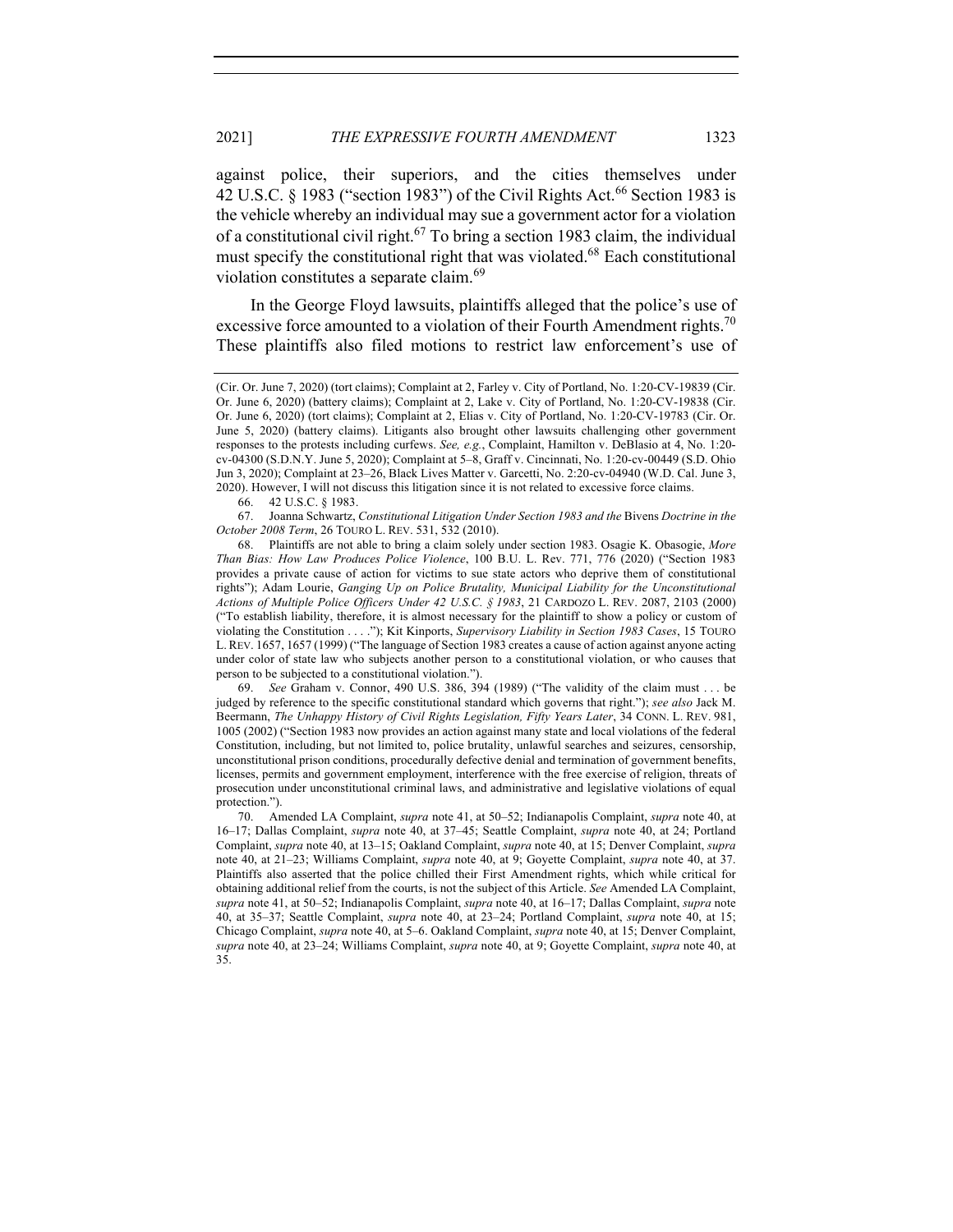various less lethal weapons.<sup>71</sup> In Section II.B, I will discuss the district courts' preliminary analysis of the merits of Fourth Amendment excessive force claims in some of these George Floyd lawsuits to demonstrate the voluminous evidence plaintiffs must provide under the current Fourth Amendment reasonableness framework for district courts to enjoin police violence.

Below, I discuss the courts' current excessive force analysis. I first explain the general framework for analyzing the reasonableness of police force, as set forth in the 1989 case *Graham v. Connor*. Then, I turn to a critical analysis of courts' application of this framework to the excessive force cases emanating from protests both before and during the 2020 demonstrations for racial justice.

# II. LITIGATION OVER POLICE BRUTALITY AGAINST PROTESTERS: PAST DECADES AND CURRENT CASES

# A. THE *GRAHAM V. CONNOR* EXCESSIVE FORCE TEST AND ITS **DISCONTENTS**

In the 1989 case *Graham v. Connor*, the Supreme Court established that whether police engaged in unlawful excessive force with an individual was a Fourth Amendment question.<sup>72</sup> Plaintiff Mr. Dethorne Graham was a Black man<sup>73</sup> whom the police wrongfully suspected of shoplifting after Mr. Graham had simply entered and left a convenience store.<sup>74</sup> Still, they suspected *criminal* activity.<sup>75</sup> After the police stopped the vehicle that Mr. Graham occupied, he became agitated, ran out of the car, and sat on the sidewalk.<sup>76</sup> The driver, Mr. Graham's companion, explained to police that Mr. Graham was not engaging in any criminal activity but was having a

<sup>71.</sup> Ex Parte Application for Temporary Restraining Order and Motion for Preliminary Injunction at 1–2, Black Lives Matter Los Angeles v. City of Los Angeles, No. 2:20-cv-05027 (C.D. Cal. June 24, 2020) [hereinafter Los Angeles TRO Motion]; Motion for Preliminary Injunction at 1–2, Indy 10 Black Lives Matter v. City of Indianapolis, No. 1:20-cv-01660 (S.D. Ind. June 18, 2020) [hereinafter Indianapolis PI Motion]; Motion for Temporary Restraining Order, Black Lives Matter Seattle-King County v. City of Seattle at 12, No. 2:20-cv-00887 (W.D. Wash. June 9, 2020) [hereinafter Seattle TRO Motion]; Motion for Temporary Restraining Order at 9, Don't Shoot Portland v. City of Portland, No. 3:20-cv-00917 (D. Or. June 5, 2020) [hereinafter Portland TRO Motion]; Motion for Temporary Restraining Order at 1–2, Abay v. City of Denver, No. 1:20-cv-01616 (D. Colo. June 5, 2020) [hereinafter Denver TRO Motion]; *see also* Oakland Complaint, *supra* note 40, at 17; Williams Complaint, *supra*  note 40, at 10; Goyette Complaint, *supra* note 40, at 41.

<sup>72.</sup> *Graham*, 490 U.S. at 396.

<sup>73.</sup> As usual, the Supreme Court opinion is completely devoid of any mention of Mr. Graham's race. However, documents filed by his counsel reveal that Mr. Graham was African American. Brief for the Petitioner at 3, Graham v. Connor, 490 U.S. 386 (1989) (No. 87-6571), 1988 WL 1025786, at \*3.

<sup>74.</sup> *Graham*, 490 U.S. at 389.

<sup>75.</sup> *Id.* at 388–89.

<sup>76.</sup> *Id.* at 389.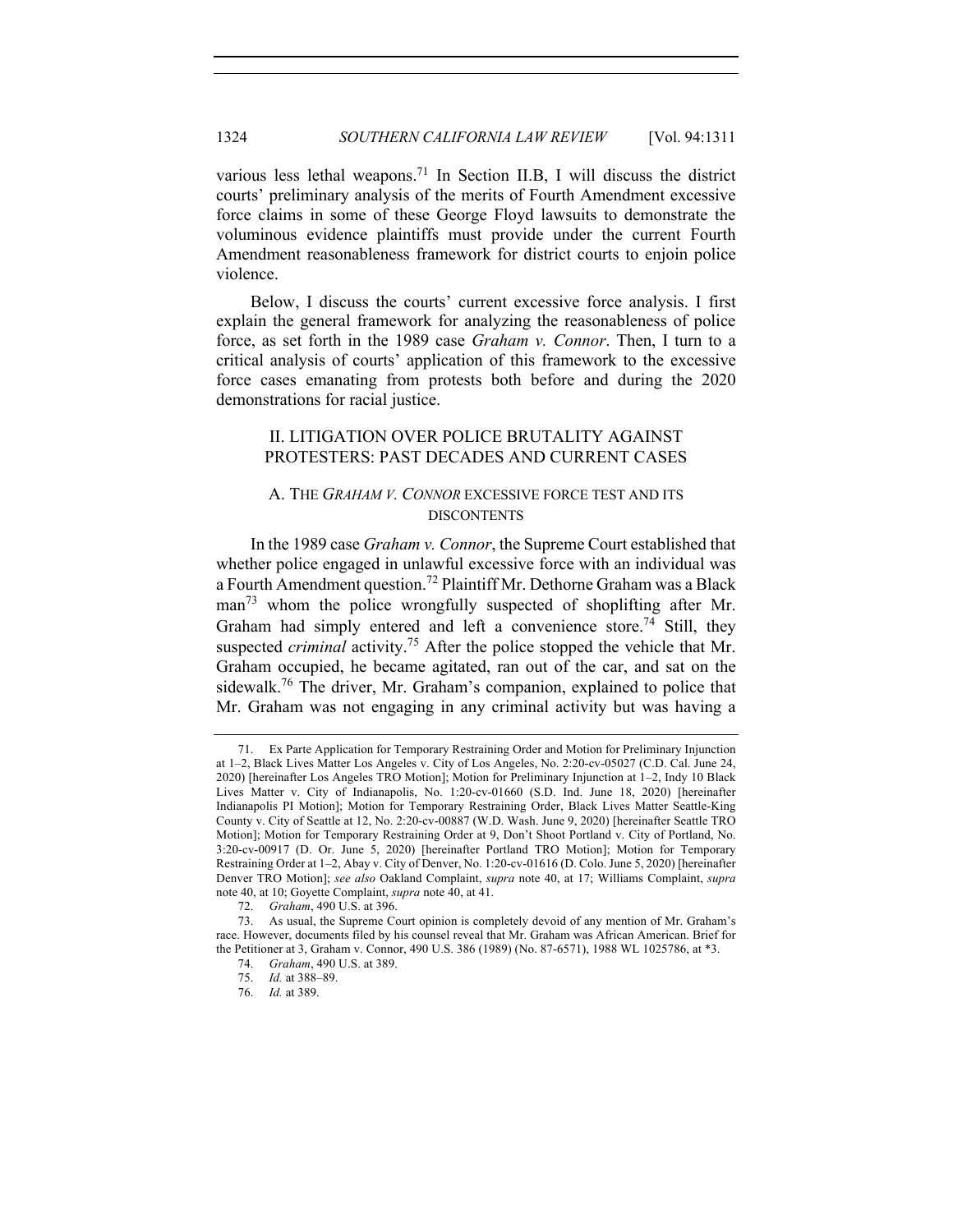diabetic episode.<sup>77</sup> The police did not listen to Mr. Graham's companion as he tried to explain that Mr. Graham was acting strangely because he was suffering from a "sugar reaction."<sup>78</sup> Multiple police arrived in response to a call for back-up as Mr. Graham passed out on the sidewalk.<sup>79</sup> Police officers turned over an unconscious Mr. Graham, handcuffed his hands tightly behind his back, and threw him face down on the hood of his friend's car.  $80$ Mr. Graham regained consciousness, and police officers shoved his face onto the hood of the car while warning him to "shut up" as he pleaded with them to check his wallet for his medical card. $81$  Police then "threw him headfirst into the police car."<sup>82</sup> Mr. Graham suffered serious long-term injuries as a result of this police violence.<sup>83</sup> These were the only direct consequences as Mr. Graham was never charged with any criminal conduct. He sued the police in a section 1983 civil rights action, arguing that their use of force violated the Fourth Amendment prohibition against unreasonable seizure.<sup>84</sup>

After deciding that the Fourth Amendment was the appropriate avenue for review, the Court articulated a new balancing test to assess whether the police actions were reasonable.<sup>85</sup> Fourth Amendment reasonableness would be determined by the totality of the circumstances, including: (1) the severity of the crime, (2) the immediacy of the threat to the police or others, and (3) any resistance or attempt to flee by the suspect.<sup>86</sup> The Court also found that because law enforcement are "often forced to make split-second judgments in circumstances that are tense, uncertain and rapidly evolving," review of police conduct should be deferential and avoid the "20/20 vision of hindsight."<sup>87</sup> This deferential review set up most plaintiffs for failure in subsequent section 1983 actions.<sup>88</sup> As a matter of fact, after the Supreme

82. *Id.*

<sup>77.</sup> *Id.* at 388.

<sup>78.</sup> *Id.* at 389.

<sup>79.</sup> *Id.*

<sup>80.</sup> *Id*. 81. *Id.*

<sup>83.</sup> *Id.* at 390. 84. *Id.*

<sup>85.</sup> *Id.* at 396.

<sup>86.</sup> *See id.* ("Because '[t]he test of reasonableness under the Fourth Amendment is not capable of precise definition or mechanical application,' . . . its proper application requires careful attention to the facts and circumstances of each particular case, including the severity of the crime at issue, whether the suspect poses an immediate threat to the safety of the officers or others, and whether he is actively resisting arrest or attempting to evade arrest by flight." (quoting Bell v. Wolfish, 441 U.S. 520, 559 (1979))).

<sup>87.</sup> *Id.* at 396–97.

<sup>88.</sup> *See* Osagie K. Obasogie & Zachary Newman, *The Futile Fourth Amendment: Understanding Police Excessive Force Doctrine Through an Empirical Assessment of* Graham v. Connor, 122 NW. U. L. REV. 1465, 1467 (2018) ("[P]olice officers' use of excessive force that maims and kills . . . . remain staggering even after the massive outpouring of activism and discussion over the past few years."); Diana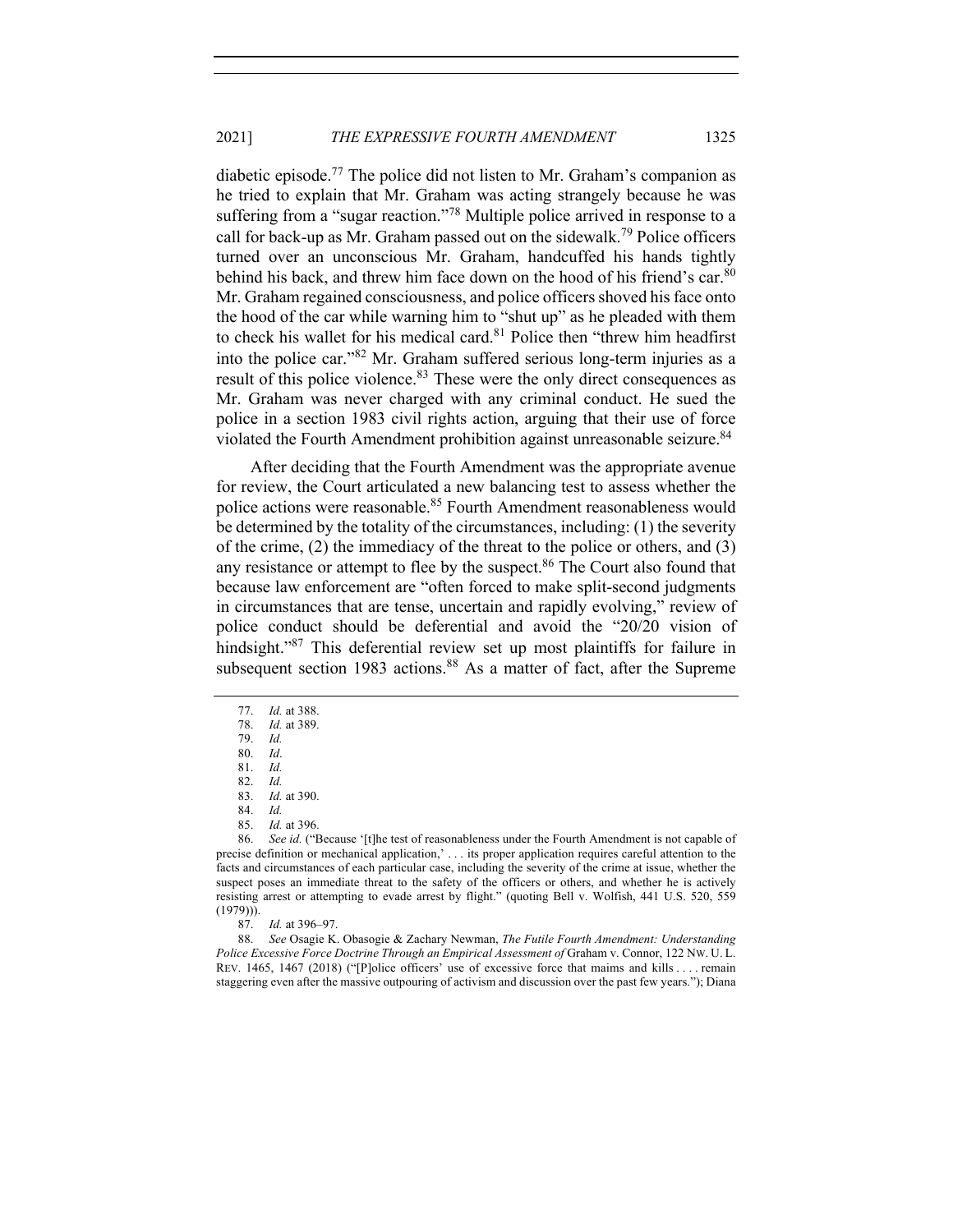Court remanded his case so the lower court could apply the new proper Fourth Amendment analysis, Mr. Graham lost at retrial, as the jury determined that the police had acted "reasonably."89

Scholars have waged significant critiques of how the *Graham v. Connor*  deferential analysis of reasonableness has left the public with little recourse against police violence, and has even resulted in officers literally getting away with murder.<sup>90</sup> These scholars have rightfully indicted *Graham v. Connor* and its progeny for how the leeway it provides law enforcement discourages police departments from having to train their officers to respond calmly to tense situations;<sup>91</sup> how it leads judges to ignore any police misconduct or escalation leading up to the use of force;  $92$  and how it

89. *See* Alice Ristroph, *The Constitution of Police Violence*, 64 UCLA L. REV. 1182, 1207 (2017) ("Graham's lawsuit was remanded for consideration under the Fourth Amendment standard, and though there is no opinion entered after the remand, Graham apparently lost at retrial, too.").

90. *See* Erwin Chemerinsky, Editorial, *How the Supreme Court Protects Bad Cops*, N.Y. TIMES, Aug. 27, 2014, at A23; *see also* Aya Gruber, *Policing and "Bluelining*,*"* 58 HOUS. L. REV. 101, 135 (2021) (arguing that "[t]he law encourages brutality in these policed spaces by conferring on officers a near absolute power to physically dominate the individuals—Black or white—they encounter on the street. . . . [as courts] consider only whether the officer acted reasonably (had reasonable fear) in the 'split-second' moment when he pulled trigger"); John Gross, *Judge, Jury, and Executioner: The Excessive Use of Deadly Force by Police Officers*, 21 TEX.J.C.L. & C.R. 155, 161 (2016) (arguing Supreme Court's deference to law enforcement is based on inaccurate assumptions regarding reasonableness of their actions); Gregory Howard Williams, *Controlling the Use of Non-Deadly Force: Policy and Practice*, 10 HARV. BLACKLETTER J. 79, 95 (1993) ("[T]he basic problem with *Graham* is the fantasy of the Fourth Amendment 'reasonableness' test and the so-called balancing analysis 'Reasonableness' is never truly defined, and unfortunately the balance rarely weighs in favor of the citizen.").

91. *See* Nemeth, *supra* note 31, at 1020 (arguing law enforcement training "practices and misconceptions led to what Justice Sotomayor labeled a 'shoot first, think later approach' adopted by police officers, which has abolished Fourth Amendment rights for anyone harmed by police officers"); Brandon Garrett & Seth Stoughton, *A Tactical Fourth Amendment*, 103 VA. L. REV. 211, 293–99 (2017) (arguing that *Graham* does not take into account officer preparation, training, or tactics prior to use of force); Avidan Y. Cover, *Reconstructing the Right Against Excessive Force*, 68 FL. L. REV. 1773, 1805 (2016) ("[Graham's] emphasis—whether accurate or not—on the compressed time frame and uncertainty facing officers also risks legitimizing as 'reasonable' police officers' use of force that is influenced by racial stereotypes.").

92. *See* Lacks, *supra* note 88, at 428 ("[T]he temporal focus in many circuits on the moment of decision to shoot in assessing an officer's reasonableness, as opposed to also analyzing pre-seizure conduct which may exacerbate the necessity to employ deadly force."); Garrett, *supra* note 91, at 216 ("[I]ll-considered statements in *Graham* and other decisions reinforce a 'split-second' theory of policing that sets the wrong constitutional floor."); Aaron Kimber, *Righteous Shooting, Unreasonable Seizure?* 

Hassel, *Excessive Reasonableness*, 43 IND. L. REV. 117, 117 (2009) ("When these two [section 1983 and qualified immunity] doctrines converge, an almost impenetrable barrier to liability results."); Jeremy R. Lacks, *The Lone American Dictatorship: How Court Doctrine and Police Culture Limit Judicial Oversight of the Police Use of Deadly Force*, 64 N.Y.U. ANN. SURV. AM. L. 391, 428 (2008) (arguing that "the federal judiciary, as a consequence of a unique combination of the doctrinal features of § 1983 suits and the characteristics of contemporary police culture, has substantially relinquished its ability to oversee the police use of deadly force"); *see also* Cara McClellan, *Dismantle the Trap: Untangling the Chain of Events in Excessive Force Claims*, 8 COLUM.J. RACE & L. 1, 20 (2017) (citing Murray v. Earle, 405 F.3d 278, 290 (5th Cir. 2005) ("Section 1983 . . . require[s] a showing of proximate causation, which is evaluated under the common law standard.")) (arguing the proximate cause requirement for a section 1983 suit sets a high bar to liability in excessive force cases).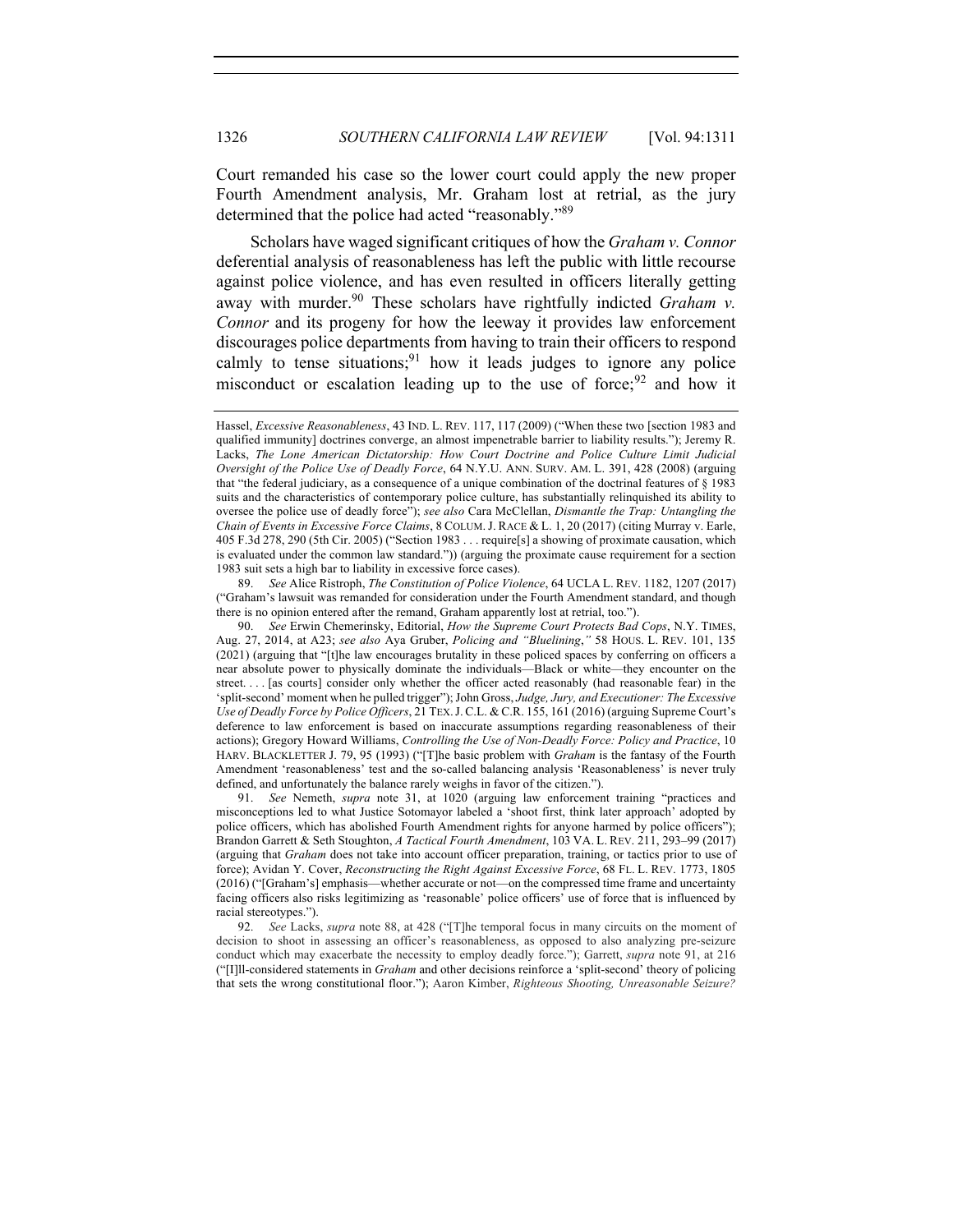2021] *THE EXPRESSIVE FOURTH AMENDMENT* 1327

facilitates courts ignoring and overlooking the race of both the victims and perpetrators of police brutality.<sup>93</sup>

These critiques are insightful and well-founded. However, in the context of protests, there is much more to be said. First, courts' deferential review in the criminal context is inapposite to the expressive protest context. The Supreme Court's rationale for providing deferential review to police officers as they engage forcefully with a criminal suspect is police officer safety.<sup>94</sup> The Court considers people potentially engaged in *criminal* activity dangerous to police. But the officer safety rationale does not exist when the policed person is involved in expressive protest activity, as opposed to potentially criminal activity, and thus, that degree of judicial deference should not exist either when law enforcement engages with a protester.

Second, these critiques miss an important aspect of the *Graham* framework that is of critical importance to protesters: *Graham* explicitly invites courts to consider the nature of the policed person's *underlying conduct*. Because *Graham v. Connor* arose in the context of suspected criminal activity and most excessive force cases arise in that context, this focus on conduct becomes a question of the nature of the suspected crime and how that might affect the Fourth Amendment balance of interests when police officers use force. Thus, where the suspected crime is minor, police are *less* justified in using force than when the suspected crime is, for

94. Graham v. Connor, 490 U.S. 386, 396 (1989) (considering "whether the suspect poses an immediate threat to the safety of the officers or others"); *see also* Tennessee v. Garner, 471 U.S. 1, 11 (1984) ("Where the officer has probable cause to believe that the suspect poses a threat of serious physical harm, either to the officer or to others, it is not constitutionally unreasonable to prevent escape by using deadly force."); *id.* at 26-27 (O'Connor, J., dissenting) (noting that the "reasonableness of police decisions made in uncertain and often dangerous circumstances" with "harsh potentialities for violence" "preclude characterization . . . as innocuous, inconsequential, minor, or 'nonviolent' "). It is worth mentioning that this concern over police officer safety during encounters with criminal suspects might not be in line with the data. *See* Jordan Blair Woods, *Policing, Danger Narratives and Routine Traffic Stops*, 117 MICH. L. REV. 635, 635 (2019) (finding rate of violence against officers at traffic stops extremely low as compared to officer's use of force).

*The Relevance of an Officer's Pre-Seizure Conduct in an Excessive Force Claim*, 13 WM. & MARY BILL RTS. J. 651, 653 (2004) (arguing that unlike Supreme Court precedent, courts must consider pre-seizure context as "the determination of whether a use of force is excessive cannot be made by looking at the application of physical force in a vacuum").

<sup>93.</sup> *See, e.g.*, Osagie K. Obasogie & Zachary Newman, *The Futile Fourth Amendment: Understanding Police Excessive Force Doctrine Through an Empirical Assessment of* Graham v. Connor, 112 NW. U. L. REV. 1465, 1470 (2018) ("[T]he Fourth Amendment is an area of constitutional law that is structurally unsuited to address racialized group harm—an evaluation that is necessary for understanding the nature of police violence today"); Devon W. Carbado, *Blue-on-Black Violence: A Provisional Model of Some of the Cause*s, 104 GEO. L. J. 1479, 1489 n.41 (2016) (describing how racialized "broken windows" policing and pretextual stops go unchecked by courts); Christian M. Halliburton, *Race, Brain Science, and Critical Decision-Making in the Context of Constitutional Criminal Procedure*, 47 GONZ. L.REV. 319, 332–35 (2011) (addressing "negative association" with people of color that lead police to assume "heightened propensity for violence and criminality in black men" that courts do not consider in reasonableness calculation).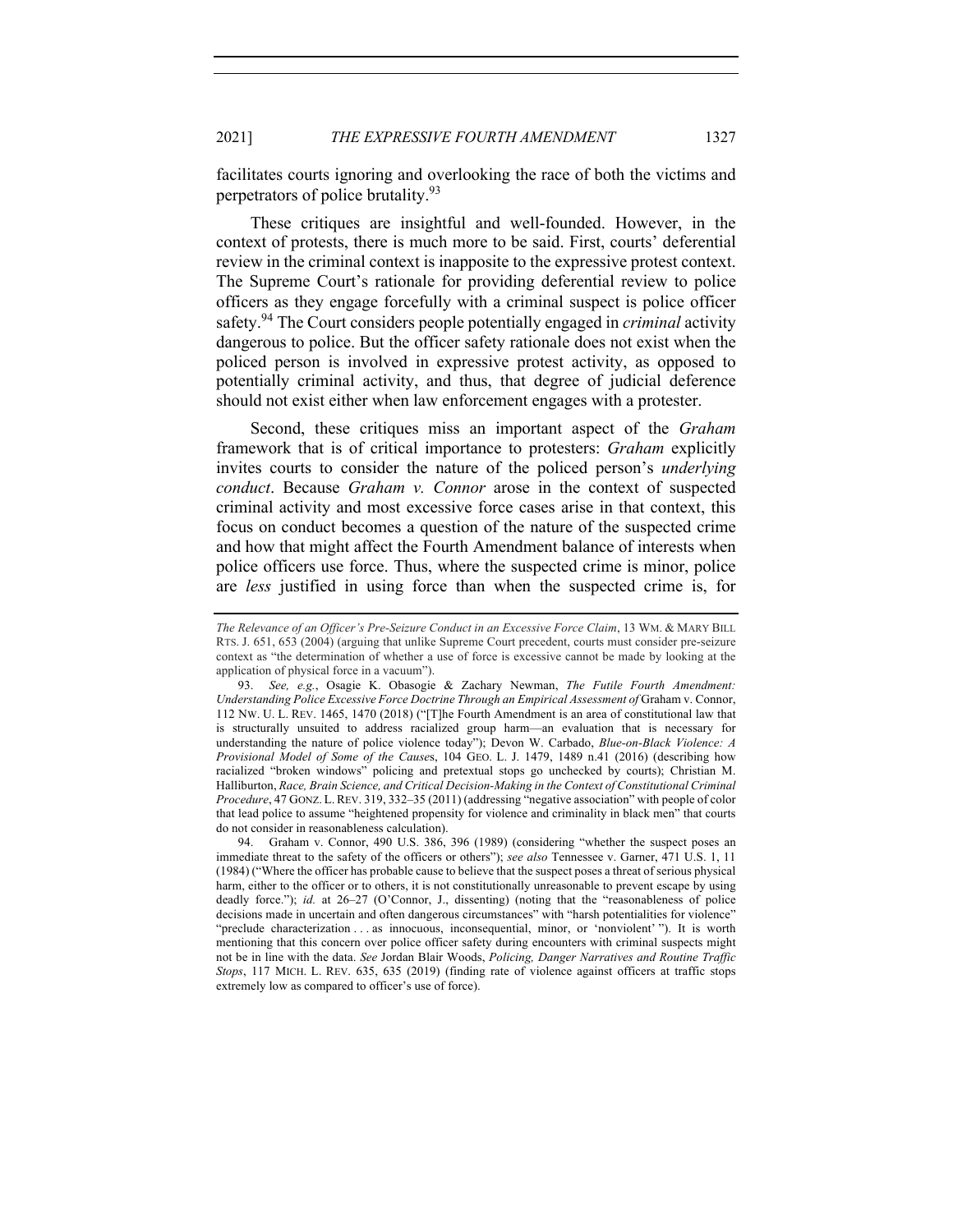example, a violent felony.<sup>95</sup> This inquiry about the policed person's underlying conduct should not fall away when police use force, not against criminal suspects, but against protestors. Protestors' underlying conduct is not bad or even minor like a misdemeanor; it is good and valuable. It is politically expressive conduct that is potentially protected by the First Amendment. Thus, if being a suspected misdemeanant versus a felon makes a difference to the police's ability to use force, so too should the fact that protesters' underlying conduct is protected expression. And yet, as we will see, courts have not applied this reasoning in Fourth Amendment excessive force cases involving protests. This critique and analysis are the primary subjects of this Article.

#### B. *GRAHAM V. CONNOR* AND PROTEST CASES

1. Excessive Force Against Protesters Prior to the Floyd Protests

A review of all federal appellate cases in which courts apply the *Graham v. Connor* framework to claims of police excessive force during protest demonstrates that courts fail to consider how the value of activists' expressive conduct affects the reasonableness calculus.<sup>96</sup> During my

<sup>95.</sup> *See, e.g.*, Hupp v. Cook, 931 F.3d 307, 322 (4th Cir. 2019) ("First, the severity of the crime for which she was arrested is slight: obstruction is a misdemeanor. . . . When the offense is a 'minor one,' we have found 'that the first Graham factor weighed in plaintiff's favor.' . . . We see no reason to find otherwise here." (citations omitted)); Cugini v. City of New York, 941 F.3d 604, 613 (2d Cir. 2019) ("We conclude that each of the Graham factors weighs decidedly in the plaintiff's favor here. First, the crime at issue was a relatively minor one: the misdemeanor offense of stalking and harassing a family member from whom she was estranged."); Trammell v. Fruge, 868 F.3d 332, 340 (5th Cir. 2017) ("As an initial matter, public intoxication is a Class C misdemeanor, . . . and thus is a minor offense militating against the use of force."); Yates v. Terry, 817 F.3d 877, 885 (4th Cir. 2016) ("In addition, the driving without a license offense that was the basis for Terry initially detaining Yates constitutes only a misdemeanor under South Carolina law. When the offense committed is a minor one, 'we have found that the first Graham factor weigh[s] in plaintiff's favor.' " (citations omitted)); Jarrett v. Town of Yarmouth, 331 F.3d 140, 150 (1st Cir. 2003) ("The third Graham factor (the severity of the crime at issue) slightly undermines the objective reasonableness of McClelland's actions. At the time McClelland released Shadow, he knew with certainty only that Jarrett had committed several minor traffic infractions.").

<sup>96.</sup> *See* Felarca v. Birgeneau, 891 F.3d 809, 816 (9th Cir. 2018); White v. Jackson, 865 F.3d 1064, 1074 (8th Cir. 2017); Dundon v. Kirchmeier, 701 F. App'x 538, 538 (8th Cir. 2017) (unpublished); Westfahl v. District of Columbia, 75 F. Supp. 3d 365, 379–80 (D.C. Cir. 2014); Moss v. United States Secret Serv., 711 F.3d 941, 965–66 (9th Cir. 2013); Bernini v. City of St. Paul, 665 F.3d 997, 1003 (8th Cir. 2012); Acosta v. City of Costa Mesa, 718 F.3d 800, 825 (9th Cir. 2012); Oberwetter v. Hilliard, 639 F.3d 545, 555 (D.C. Cir. 2011); Crowell v. Kirkpatrick, 400 F. App'x 592, 594 (2d Cir. 2010) (unpublished); Buck v. City of Albuquerque, 549 F.3d 1269, 1287–88 (10th Cir. 2008); Fogarty v. Gallegos, 523 F.3d 1147, 1159–60 (10th Cir. 2008); Jones v. Parmley, 465 F.3d 46, 61 (2d Cir. 2006); Amnesty Am. v. Town of West Hartford, 361 F.3d 113, 123–24 (2d Cir. 2004); Headwaters Forest Def. v. Cnty. of Humboldt, 276 F.3d 1125, 1129–30 (9th Cir. 2002); Cyr v. City of Dallas, No. 96-10937, 1997 U.S. App. LEXIS 43178, at \*3–5 (5th Cir. Apr. 3, 1997) (unpublished); Barlow v. Ground, 943 F.2d 1132, 1135–36 (9th Cir. 1991). There is also a slew of cases in which the plaintiffs are somehow caught up in protests either on purpose as journalists, medical personnel, or legal observers or inadvertently, but are not protesters themselves. *See* Douglas v. City of New York, 730 F. App'x 12, 14 (2d Cir. 2018) (legal observer); Brown v. City of New York, 862 F.3d 182 (2d Cir. 2017) (restroom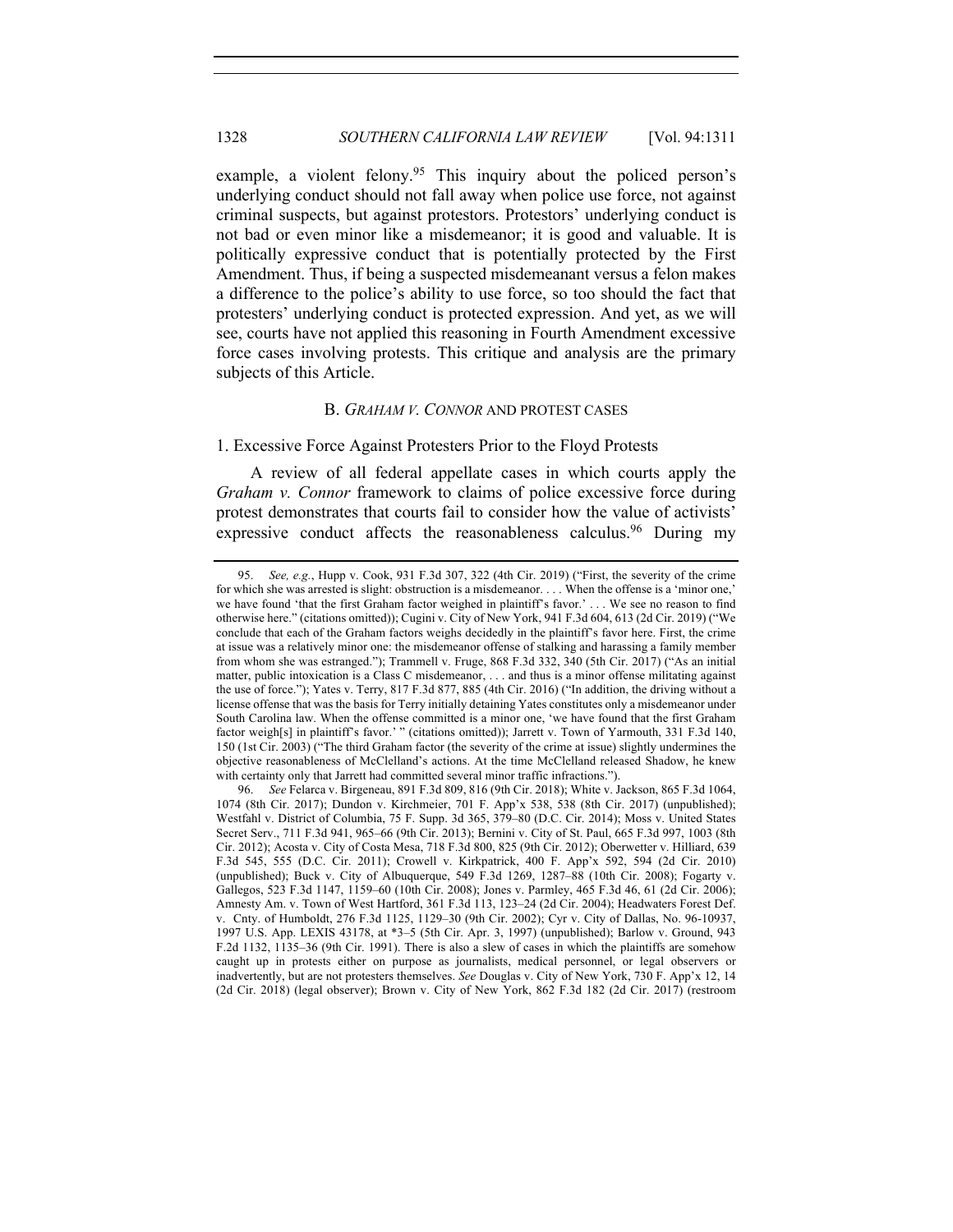research across federal cases, I only encountered one court case, *Lamb v. City of Decatur*, in which the district court suggested that plaintiffs' engagement in protest activity instead of suspected criminal activity presents an unique factual scenario warranting heightened judicial review.<sup>97</sup> However, the court did not elaborate what was required under this heightened standard. Moreover, in every other case, courts' failure to consider how activists' expressive conduct should influence the reasonableness analysis leads to several problems.

First, courts are not mitigating the deference they provide to police in excessive force cases to account for expressive conduct. This is a problem both because in the protest context, unabridged police authority can curtail even unintentionally—protected expressive activity and because the officer safety rationale<sup>98</sup> for providing police deference to contend with (from the courts' perspective) dangerous criminals is not present in the protest scenario.

Second, in terms of *Graham*'s factor-by-factor analysis, courts do not positively weigh the protesters' underlying expressive conduct. By underlying conduct, I mean the conduct that leads to the interaction between police and the policed person, which during protests is expressive activity. Instead, courts' inquiries are limited to whether activists were compliant<sup>99</sup> or

97. Lamb v. City of Decatur, 947 F. Supp. 1261, 1265 (C.D. Ill. 1996) (noting that since this was "not a typical excessive force case where the police were struggling with a fleeing felon or a rebellious prisoner [but] [i]nstead, the police were monitoring a peaceful, lawful, constitutionally protected demonstration" then "the court feels that in these unique, hitherto untested circumstances, involving not only Fourth Amendment concerns, but also strong First Amendment concerns, a fact finder must decide . . . whether the force used by the defendants was reasonable under all of the circumstances").

98. *See supra* note 94.

seeker); Wilkerson v. Warner, 545 F. App'x 413, 416 (6th Cir. 2013) (doctor); Liiv v. City of Coeur D'Alene, 130 F. App'x 848, 850 (9th Cir. 2005) (videographer); Durruthy v. Pastor, 351 F.3d 1080, 1080 (11th Cir. 2003) (freelance cameraman). I am not considering in my analysis cases in which a jury verdict was reached. *See* Morales v. Fry, 873 F.3d 817, 826–27 (9th Cir. 2017); Valiavicharska v. Tinney, 562 F. App'x 562, 563 n.3 (9th Cir. 2014); Davis v. Yovella, Nos. 95-5415, 95-5450, 95-6036, 1997 U.S. App. LEXIS 6621, at \*19–21 (6th Cir. Apr. 2, 1997); Forrester v. City of San Diego, 25 F.3d 804, 805 (9th Cir. 1994). I am also excluding from my analysis protest cases which do not apply *Graham*. *See* Lash v. Lemke, 971 F. Supp. 2d 85, 98 (D.C. Cir. 2015); Singleton v. Darb*y*, 609 F. App'x 190, 196 (5th Cir. 2015); Am. Fed. of Labor and Congress of Indus. Org'n v. City of Miami, 637 F.3d 1178, 1191 (11th Cir. 2011); Snell v. City of York, 564 F.3d 659, 672–73 (3d Cir. 2009); Darrah v. City of Oak Park, 255 F.3d 301, 305–06 (6th Cir. 2001); Katz v. United States, 194 F.3d 962, 969 (9th Cir. 1999).

<sup>99.</sup> *See Moss*, 711 F.3d at 966 (finding no "indication that [the protestors] were disobeying the commands of the officers or resisting in any way"); *Westfahl*, 75 F. Supp. 3d at 374 (finding that "[s]triking a passive arrestee to compel affirmative compliance is a clearly established constitutional violation" so as to preclude finding of qualified immunity under *Graham* excessive force claims).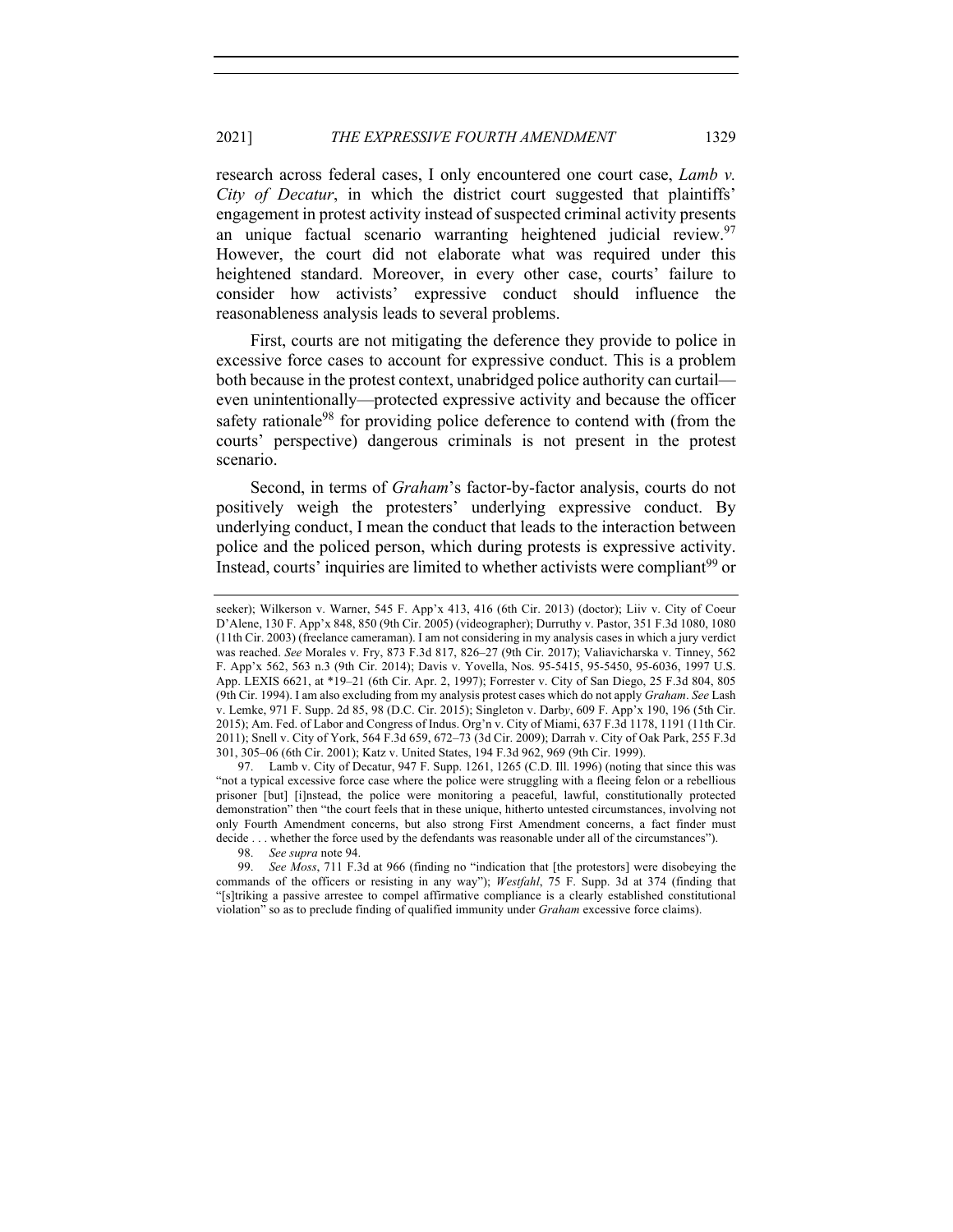resisted in any way,<sup>100</sup> whether they were peaceful<sup>101</sup> or somehow disorderly or agitated,<sup>102</sup> and whether they engaged in criminal or noncriminal activity. Now while these characteristics are important and relevant to the reasonableness calculus, it is even more critical for courts to consider the overarching principle that protesters are engaged in expressive conduct that the Fourth Amendment protects. Protest activity itself should factor positively in the reasonableness sliding scale and result in increased police reticence to use force. After all, it is the government's duty via the Fourth Amendment—not just the First Amendment—to safeguard freedom of expression. The government does not have a concomitant duty to safeguard criminal activity. The discussion below of a sampling of circuit court cases elucidates this mode of analysis.

The circuit courts have reached seemingly unharmonious results in an array of cases in which police officers have used force to remove activists engaging in sit-ins or refusing to leave in protest. These courts, however, have been consistent in their failure to account for plaintiffs' engagement in politically expressive conduct in the Fourth Amendment reasonableness calculus. The Ninth Circuit, in *Headwaters Forest Defense v. County of Humboldt*, considered environmental activists' claims that police used excessive force by employing pepper spray to compel the activists to release themselves from lock-down devices as they sat linked together in three

<sup>100.</sup> *See Felarca*, 891 F.3d at 815 (finding "legitimate" use of force against protestors who "directly interfered with officers' attempt to enforce university policy by linking arms to block officers' access to the tents); *Crowell*, 400 F. App'x at 595 (finding use of force reasonable when protestors were "actively resisting their arrest at the time they were tased by the officers in this case, having chained themselves to a several hundred pound barrel drum and having refused to free themselves"); *Bernini*, 665 F.3d at 1006 (finding "reasonable for the officers to deploy non-lethal munitions" against "noncompliant crowd" to keep them moving); *Acosta*, 718 F.3d at 825 (find no excessive force when officers grabbed protestor's arms and placed him in an upper body control hold to forcibly remove him from podium at city hall meeting where protestor "did not leave the podium when first asked to step down and . . . . did not leave the podium immediately"). *But see Barlow*, 943 F.2d at 1136 (finding at summary judgment stage that "a reasonable jury could conclude . . . [the officers] applied excessive force. Throwing down a sign is not a severe crime and [protestor's] actions in self-defense did not pose a threat to the officers until after they placed the 'pain compliance' hold on him").

<sup>101.</sup> *See Moss*, 711 F.3d at 966 ("their protest was entirely peaceful"); *Jones*, 465 F.3d at 52 (precluding summary judgment in favor of officers on basis of qualified immunity in excessive force claim in which officers "assault[ed]" protesters who "were at all times orderly and peaceful and did not disturb nor harass neighbors, motorists or passersby who witnessed the demonstration" and no dispersal order was given); *see also Cyr*, 1997 U.S. App. LEXIS 43178, at \*1, \*6 (affirming summary judgment for officers, finding that using mace against anti-abortion protestors who "dropped to the floor and refused to stand and walk out of the clinic" was not excessive force). *But see Amnesty Am*., 361 F.3d at 123 (reversing grant of summary judgment in finding issues of material facts remained whether police officers' forceful removal of "passive" anti-abortion protestors who bound themselves together in front of abortion clinic amounted to excessive force).

<sup>102.</sup> *See* Oberwetter v. Hilliard, 639 F.3d 545, 555 (D.C. Cir. 2011) (finding the use of force reasonable against dancing protestor who refused to stop dancing); *Bernini*, 665 F.3d at 1002 (describing protestors as chanting "various profanities"); *Acosta*, 718 F.3d at 808 ("[V]ideo recordings show that he was visibly emotional and agitated.").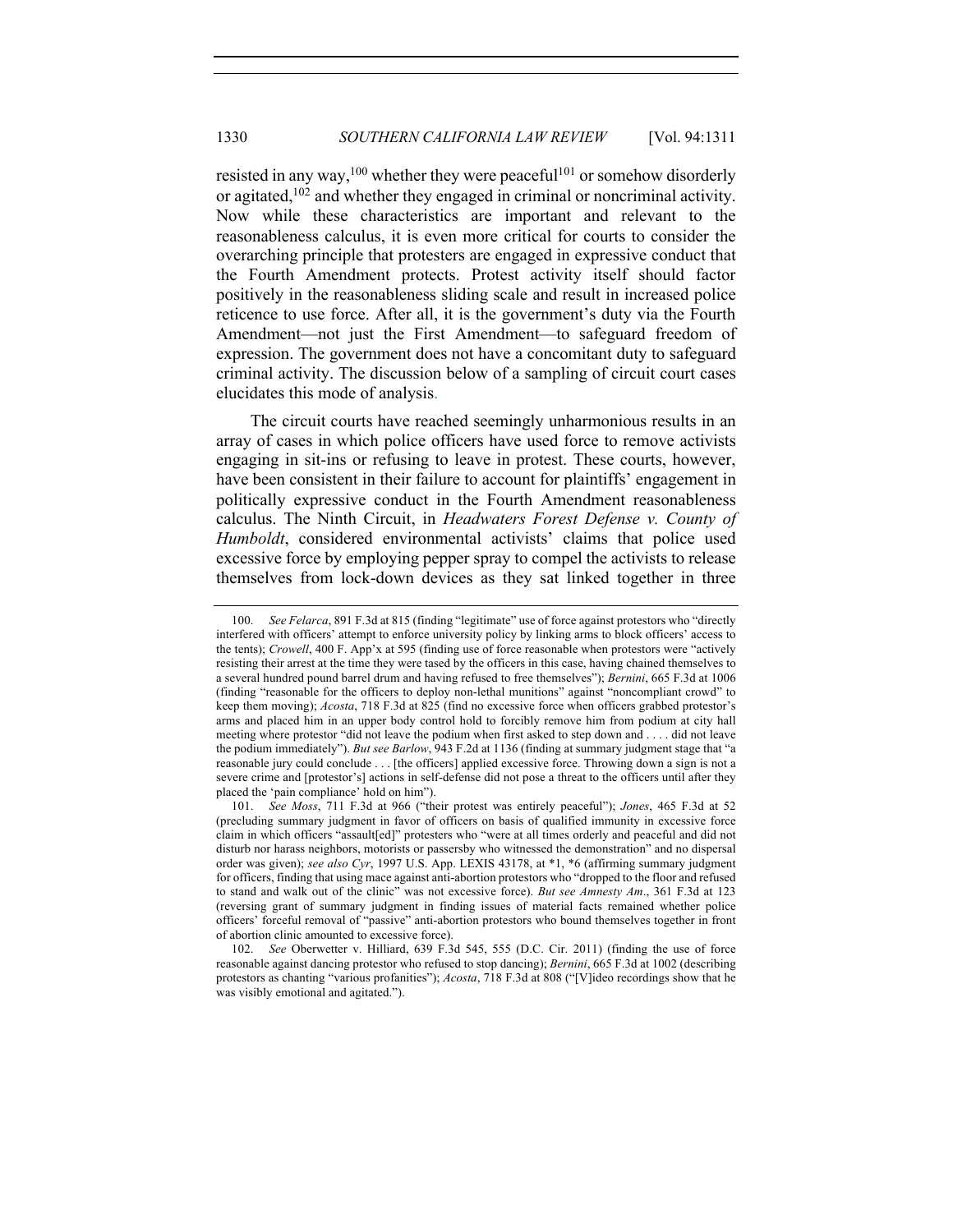separate peaceful protests against the logging of the Headwaters Forest.<sup>103</sup> Two of the protests occurred at the offices of a lumber company, and the third occurred at a legislator's office.<sup>104</sup> After warnings, police applied pepper spray with Q-tips and later with spray bottles when activists refused to release themselves from the lock-down devices.<sup>105</sup> The court agreed with the protesters that police officer defendants were not entitled to summary judgment on their excessive force claims.<sup>106</sup> In its opinion, the Ninth Circuit focused on the environmental activists' passive conduct as police attempted to get them to leave the area and that they were at most engaged in misdemeanor trespass.<sup>107</sup> The court categorized plaintiffs' conduct as "sitting peacefully, . . . easily moved by police, and . . . not threaten[ing] or harm[ing] the officers" and "nonviolent."<sup>108</sup>

Unlike *Headwaters*, the Fifth Circuit found that the defendant police officers were entitled to summary judgment in *Cyr v. City of Dallas*, concluding that the officers acted reasonably by using mace on plaintiff protesters who sat, already handcuffed by police, but who refused police commands to stand and walk out of a clinic where abortions were performed.109 Like in *Headwaters*, the police officers had warned the protesters that they would use mace if they did not voluntarily leave the clinic.110

In another anti-abortion protest case however, *Amnesty America v. Town of West Hartford*, the Second Circuit held that summary judgment for police officers was unwarranted when the officers removed activists from a clinic at two separate demonstrations using pain-inducing methods such as applying pressure to wrists and fingers, as well as dragging and throwing plaintiffs against the ground or the wall and placing a knee on a plaintiff's neck.<sup>111</sup> In addition to being uncooperative during arrests by going limp and refusing to respond to police questions, some activists also chained themselves to each other or covered their limbs with maple syrup to make

<sup>103.</sup> Headwaters Forest Def. v. Cnty. of Humboldt, 276 F.3d 1125, 1130 (9th Cir. 2002).

<sup>104.</sup> *Id.* at 1128–29.

<sup>105.</sup> *Id.* at 1128.

<sup>106.</sup> *Id.* at 1130.

<sup>107.</sup> Headwaters Forest Def. v. Cnty. of Humboldt, 240 F.3d, 1185, 1204 (9th Cir. 2000), *vacated by* 534 U.S. 801 (2001). These facts come from a previous Ninth Circuit appeal, denying summary judgement to the officers as to the excessive force claims, that was vacated and remanded by the Supreme Court to reconsider the qualified immunity analysis under *Saucier v. Katz*, 533 U.S. 194 (2001).

<sup>108.</sup> *Headwaters*, 240 F.3d at 1130.

<sup>109.</sup> Cyr v. City of Dallas, No. 96-10937, 1997 U.S. App. LEXIS 43178, at \*1 (5th Cir. Apr. 3, 1997).

<sup>110.</sup> *Id.*

<sup>111.</sup> Amnesty Am. v. Town of W. Hartford, 361 F.3d 113, 123 (2d Cir. 2004).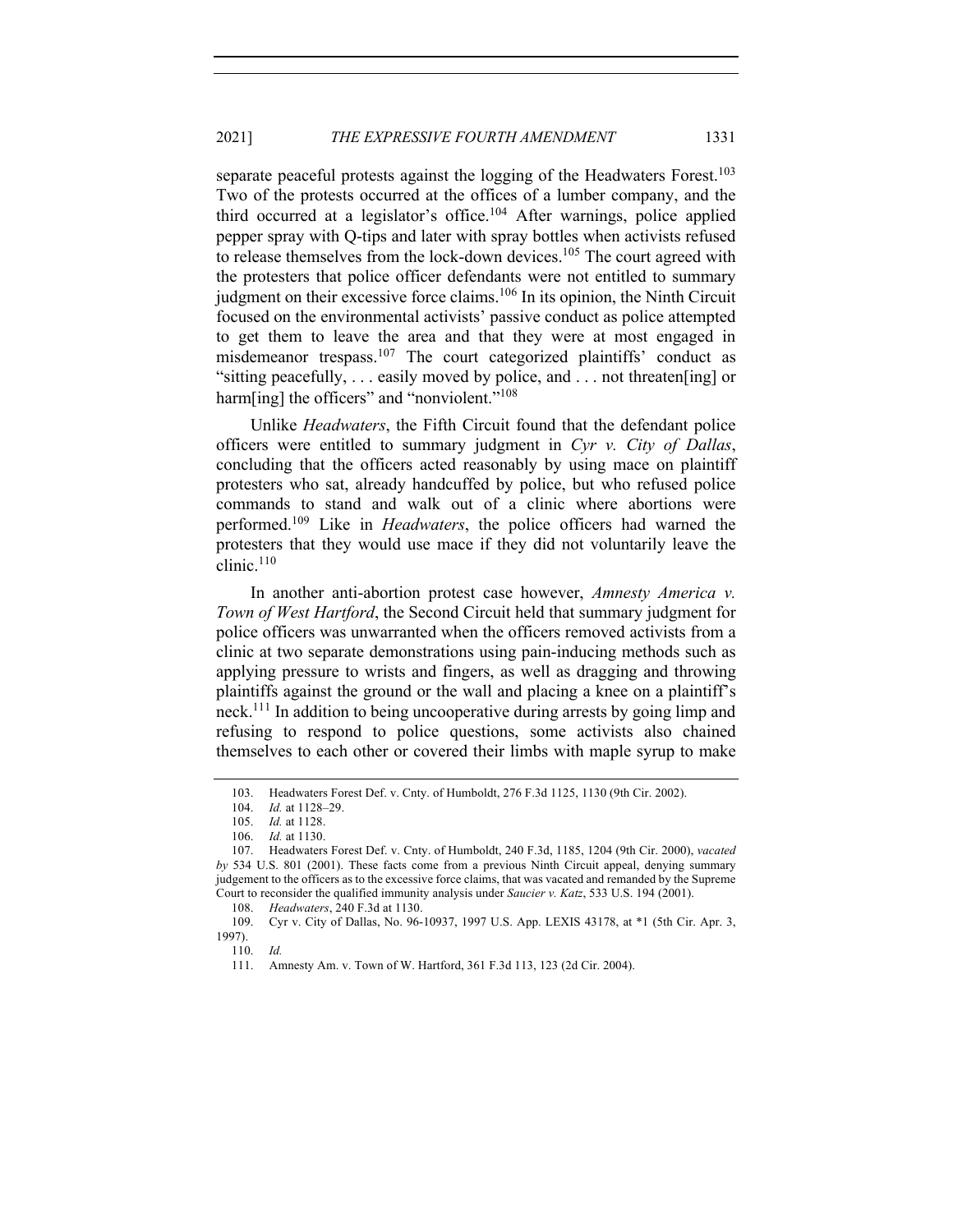arrest more difficult.<sup>112</sup> The Second Circuit in *Amnesty America* stated that it was for the jury to determine whether there was excessive force and stated that the factfinders should take into account plaintiffs' conduct at the clinic, which included blocking access to medical areas and situating themselves throughout the clinic. $113$ 

The Fifth Circuit in *Cyr* also focused on plaintiffs' similar conduct. While the *Cyr* plaintiffs were arrested only for trespassing, the Fifth Circuit highlighted that before their arrest, plaintiffs had walked around the clinic and caused upheaval by screaming and scaring patients, blocking access to the surgical area, and trying to gain access to offices.<sup>114</sup> Despite the fact that once arrested and handcuffed, the plaintiffs were no longer causing a disturbance but merely refusing to follow police commands to leave, the *Cyr*  court still concluded that no reasonable juror could decide that police used excessive force by firing mace at uncooperative seated plaintiffs.

Harmonizing these cases to find a clear rule about how courts handle police use of force to remove activists refusing to be moved is challenging. After all, Fourth Amendment reasonableness balancing is, by its very nature, a fact-specific and highly contextual inquiry. The degree of police force in each case ranges from a burst of mace or pepper spray applied directly to the eyes and face to pain-inducing techniques and blows.<sup>115</sup> However, what is clear is that the courts do consider the policed person's conduct at various stages. Their conduct matters in terms of how they resist arrest and whether they have committed a crime, such as trespassing, in these three cases.<sup>116</sup> Furthermore, in both *Cyr* and *Amnesty America*, the court discusses the relevance of the plaintiffs' conduct in the clinic, the site of the protest activity, before any interaction with police. However, missing from the assessment of plaintiffs' conduct is how its nature as expressive influences the courts' reasonableness analysis.

<sup>112.</sup> *Id.* at 124.

<sup>113.</sup> *See id.* ("In evaluating plaintiffs' allegations, the factfinder will have to judge the officers' actions in light of the situation as it appeared at the time. Graham, 490 U.S. at 396. Plaintiffs conducted their demonstration in a manner calculated to prevent patients and doctors from obtaining access to the clinic.").

<sup>114.</sup> *Cyr*, 1997 U.S. App. LEXIS 43178, at \*1.

<sup>115.</sup> *See also* Crowell v. Kirkpatrick, 400 F. App'x 592, 595 (2d Cir. 2010) (unpublished). In *Crowell*, the Second Circuit dealt with a case in which police officers tased protesters to get them to release themselves from barrel drums they were chained to. *Id*. The court distinguished the case from *Amnesty America v. Town of West Hartford* by differentiating the level of violence police used in the preceding case. *Id*.

<sup>116.</sup> Both *Cyr* and *Headwaters* mention that plaintiffs are trespassing. Headwaters Forest Def. v. Cnty. of Humboldt, 276 F.3d 1125, 1130 (9th Cir. 2002); *Cyr*, 1997 U.S. App. LEXIS 43178. In *Amnesty America*, plaintiffs are likely also trespassing since they are refusing to leave the clinic. *See Amnesty Am*., 361 F.3d at 123.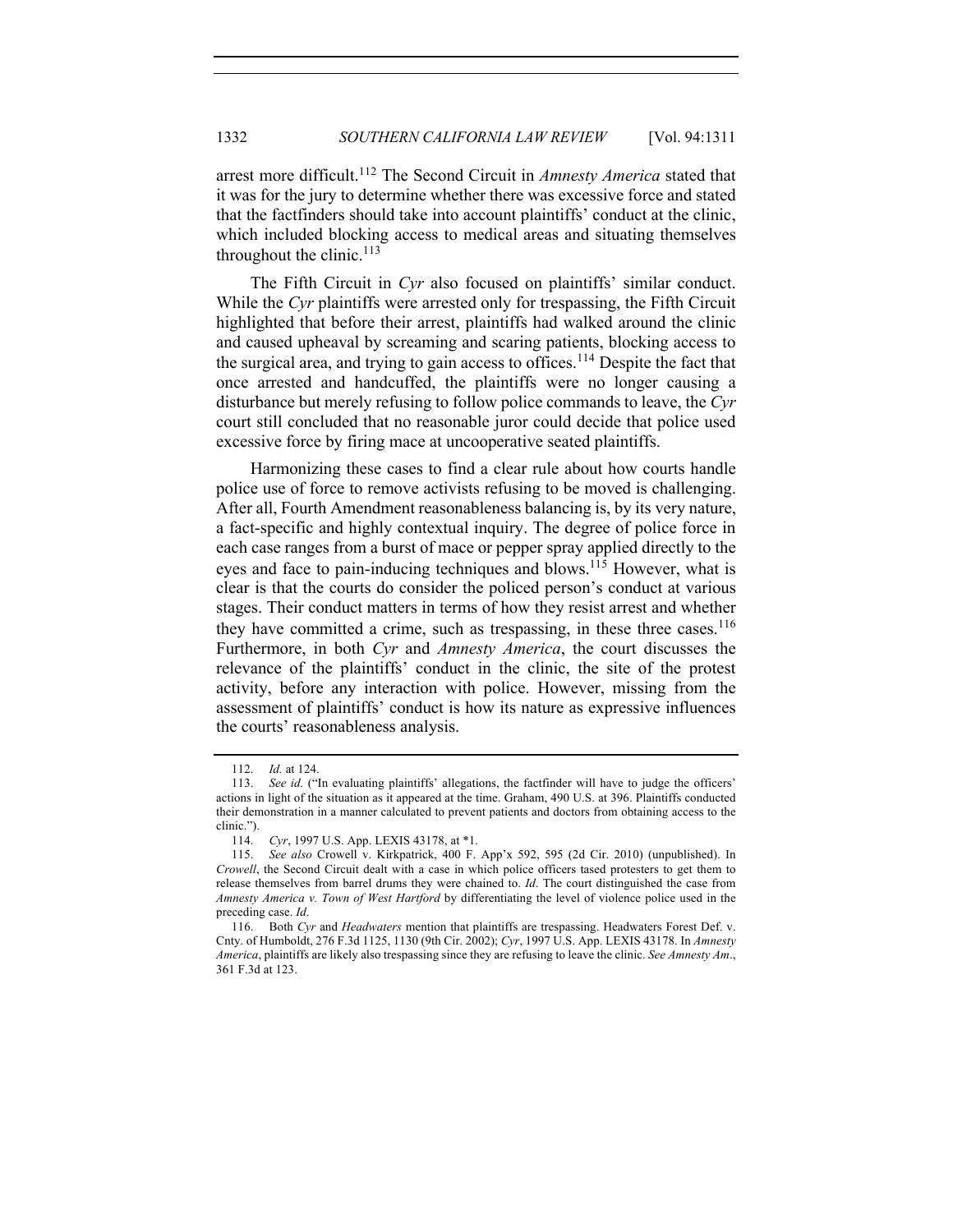## 2021] *THE EXPRESSIVE FOURTH AMENDMENT* 1333

Beyond sit-ins, again and again, courts' prevailing Fourth Amendment reasonableness analysis pays no attention to the underlying expressive conduct in protest cases. In *Felarca v. Birgeneau*, the Ninth Circuit concluded that riot gear clad police did not use excessive force when they repeatedly struck four Occupy<sup>117</sup> protesters with batons as they forcefully removed their encampment from the University of California, Berkeley campus.118 Police struck protesters multiple times on their arms, thighs, ribs, legs, collarbone, back, face, and neck.<sup>119</sup> Most of the strikes were in the form of baton jabs, but police struck one of the protesters with an overhand baton strike.<sup>120</sup> These "metal"<sup>121</sup> batons inflict "a type of force capable of causing serious injury."<sup>122</sup>

The Ninth Circuit did consider attributes of the Occupy protesters' underlying conduct, noting that the plaintiffs were not engaged in felonies, but misdemeanors.<sup>123</sup> However, it characterized activists as yelling at and "physically provoking" police.<sup>124</sup> To be sure, there is much to criticize in the court's description of the Occupy protesters. The "physically provoking" acts amounted to a single plaintiff shaking his fist and throwing leaves at an officer's face.125 There was some evidence that these same activists and others may have also grabbed at a police baton and kicked at officers, but the district court found, $126$  and the circuit court recognized, that these actions were at most an attempt to defend against ongoing police assault.<sup>127</sup>

#### The court articulated the Ninth Circuit's practice of considering threat

<sup>116.</sup> The Occupy movement began in 2011 "as a small group of protesters camping out in Manhattan's Zuccotti Park" and "ignited a national and global movement calling out the ruling class of elites by connecting the dots between corporate and political power" through protests, sit-ins, and park takeovers that continued for several years. Michael Levitin, *The Triumph of Occupy Wall Street*, ATLANTIC (June 15, 2015), https://www.theatlantic.com/politics/archive/2015/06/the-triumph-ofoccupy-wall-street/395408 [https://perma.cc/8R2R-T6Y5].

<sup>118.</sup> Felarca v. Birgeneau, 891 F.3d 809, 818–19 (9th Cir. 2018).

<sup>119.</sup> *Id.*; *see also* Felarca v. Birgeneau, No. 11-cv-05719, 2016 U.S. Dist. LEXIS 9797 at \*38 n.14 (N.D. Cal. Jan. 27, 2016), *rev'd*, 891 F.3d 809 (9th Cir. 2018) (describing officer's swings as "hitting so hard that a soda can in [protestor's] backpack burst").

<sup>120.</sup> *Felarca*, 891 F.3d at 818.

<sup>121.</sup> *Id.* at 823 (Watford, J., concurring).

<sup>122.</sup> *Id*. at 817 (quoting Young v. Cnty. of Los Angeles, 655 F.3d 1156, 1162 (9th Cir. 2011)).

<sup>123.</sup> *Id.* at 818; *see also Felarca*, 2016 U.S. Dist. LEXIS 9797, at \*45–46 ("[T]heir arrests were all for misdemeanor violation of California Penal Code section 148(a)(1), willfully resisting, delaying, or obstructing any police officer 'in the discharge or attempt to discharge any duty of his or her office or employment.' ").

<sup>124.</sup> *Felarca*, 891 F.3d at 818–19.

<sup>125.</sup> *Id*.

<sup>126.</sup> *See Felarca*, 2016 U.S. Dist. LEXIS 9797, at \*42 n.16 ("When the use of force is excessive, persons subjected to it are not, in all instances, required to submit to that force and refrain from actions to protect themselves from injury.").

<sup>127.</sup> *See Felarca*, 891 F.3d at 818 ("[T]he district court found that some of Uribe's actions may have been defensive.").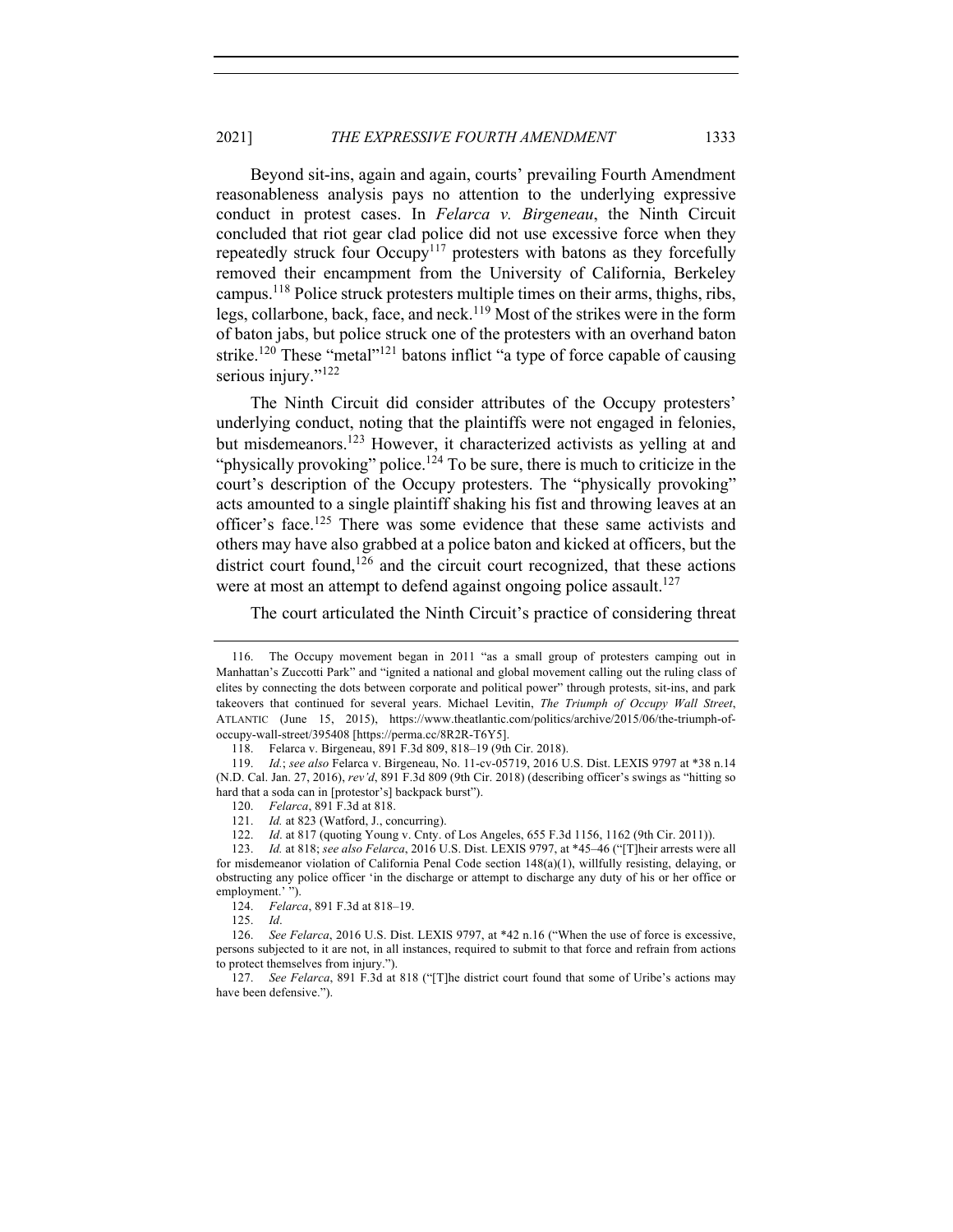as the most important factor in the *Graham* analysis.128 The court recognized that the tents posed no threat and, again, activists' most serious crimes were misdemeanors.129 Still, the court characterized the Occupy activists as "lawbreakers" and their protest activity as "organized lawlessness" that the university and police need not tolerate and were thus entitled to quell with force due to safety concerns.<sup>130</sup> In concluding that the "the government had a 'safety interest in controlling a mass of people,'" the court analogized the protesters to a plaintiff who encountered police force while drinking in a park with friends and relatives.<sup>131</sup> Say what one will about the virtues of drinking in the park, but the Framers and Supreme Court do not consider such activities to be particularly socially valuable or entitled to special protection from governmental intrusion. Using criminal suspect cases as a reference in evaluating the reasonableness of police force in expressive protest cases is problematic because there is no comparable constitutional right to engage in criminal, or even in noncriminal, public drinking.<sup>132</sup>

The last circuit court case I will discuss here is *White v. Jackson*. <sup>133</sup> In *White*, the Eight Circuit assessed whether police used excessive force against multiple plaintiffs—including Dwayne Matthews—in the 2014 Ferguson protests following Michael Brown's murder by a police officer.<sup>134</sup> I will

<sup>128.</sup> *Id.* at 817 (citing S.B. v. Cnty. of San Diego, 864 F.3d 1010, 1013 (9th Cir. 2017)); *see also* Moss v. United States Secret Serv., 711 F.3d 941, 966 (9th Cir. 2013) ("[The] most important single element of the *Graham* framework is whether the suspect poses an immediate threat to the safety of officers or others.").

<sup>129.</sup> *Felarca*, 891 F.3d at 817–18.

<sup>130.</sup> *See id.* ("While the tents themselves posed no threat and the protesters appeared guilty only of misdemeanors, the university was not required to permit the 'organized lawlessness' conducted by the protesters.").

<sup>131.</sup> *See id.* at 818 (analogizing case to Jackson v. City of Bremerton, 268 F.3d 646, 649–50 (9th Cir. 2001), in which plaintiff alleged that police used excessive force when arresting her at a park during a gathering). As will be discussed, this is far from the only instance the circuit courts have analogized to non-protest cases to reach their conclusion. *See infra* text accompanying note 110; *see also* Westfahl v. District of Columbia, 75 F. Supp. 3d 365, 374 (D.C. Cir. 2014) (analogizing case to Johnson v. District of Columbia, 528 F.3d 969, 974–75 (D.C. Cir. 2008), in which an off-duty police officer was kicked in the groin during an encounter with another officer); Acosta v. City of Costa Mesa, 718 F.3d 800, 825 (9th Cir. 2012) (analogizing to Jackson v. City of Bremerton, 268 F.3d 646, 649-50 (9th Cir. 2001)); Oberwetter v. Hilliard, 639 F.3d 545, 555 (D.C. Cir. 2011) (analogizing case to Wasserman v. Rodacker, 557 F.3d 635 (D.C. Cir. 2009), in which an individual was forcefully arrested while walking his dog in violation of a leash law); Crowell v Kirkpatrick, 400 F. App'x 592, 595 (2d Cir. 2010) (unpublished) (citing Brooks v. City of Seattle, 599 F.3d 1018, 1027 (9th Cir. 2010), in which an officer used a taser against the arrestee after she refused to leave her vehicle); Amnesty Am. v. Town of W. Hartford, 361 F.3d 113, 124 (2d Cir. 2004) (analogizing case to Robison v. Via, 821 F.2d 913, 924 (2d Cir. 1987), in which an officer "yanked" a woman out of her car during child sexual assault investigation).

<sup>132.</sup> In *Headwaters*, the court states that the facts in the case are indistinguishable from Lalonde v. County of Riverside, 204 F.3d 947, 961 (9th Cir. 2000), in which the police investigate a neighbor's complaint of a disturbance. *See* Headwaters Forest Def. v. Cnty. of Humboldt, 276 F.3d 1125, 1131 (9th Cir. 2002).

<sup>133.</sup> White v. Jackson, 865 F.3d 1069 (8th Cir. 2017).

<sup>134.</sup> *Id.* at 1069, 1072–73.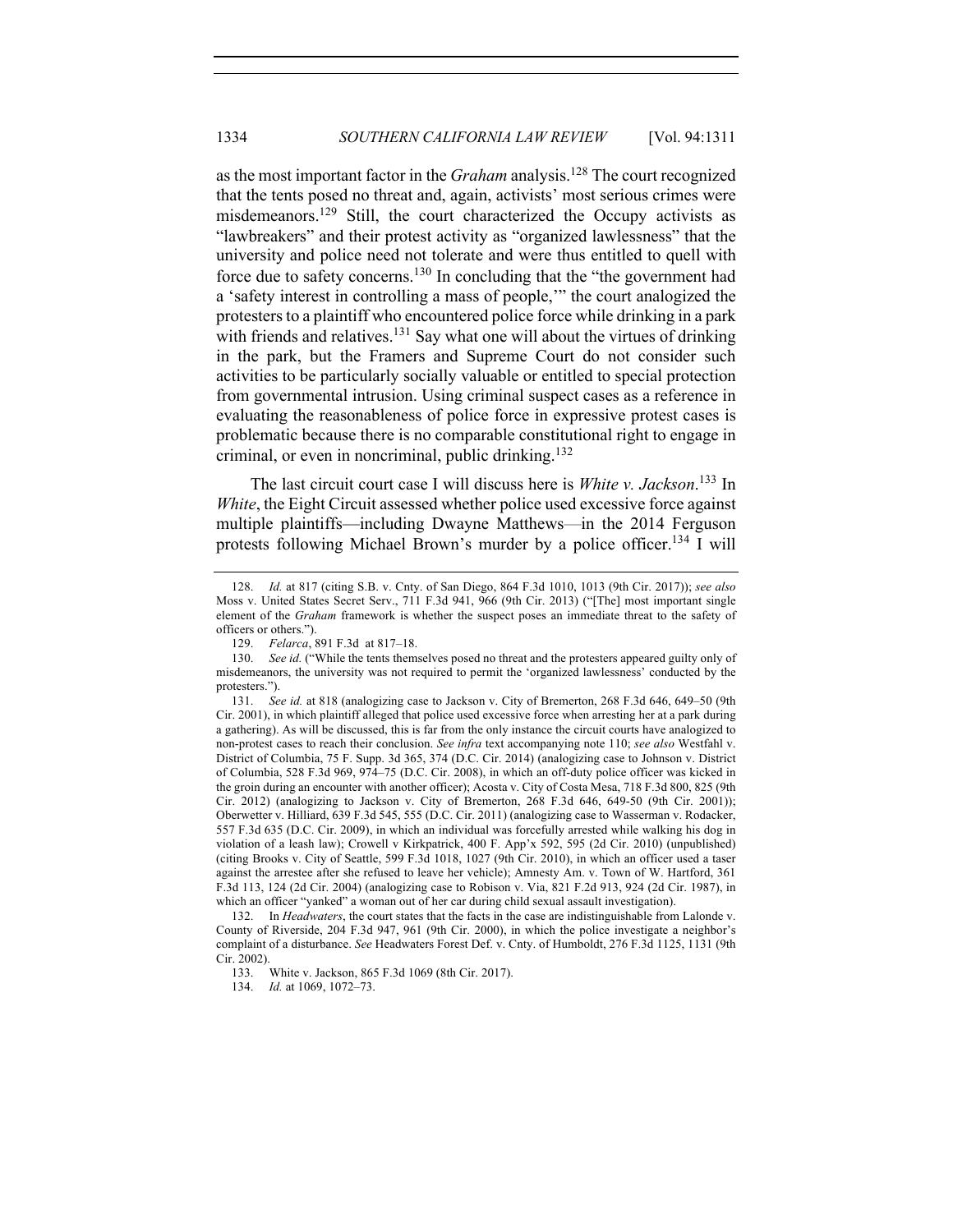## 2021] *THE EXPRESSIVE FOURTH AMENDMENT* 1335

focus on the court's discussion and conclusion regarding Mr. Matthews' excessive force claim against police officers. I provide only a brief account here of the court's reasoning since I will return to this case in Part IV of this Article in which I will predict how the court's analysis and some of its conclusions would change in recognition of an expressive Fourth Amendment which protects Mr. Matthews' freedom of expression.

In *White v. Jackson*, police officers shot less lethal weapons at Mr. Matthews who was walking—with his hands up—towards a line of police in military uniforms and gas masks after police told him to turn around.<sup>135</sup> The officers' shooting caused Mr. Matthews to fall, hit his head, and end up face down in a street ditch which was filled with two to three feet of water.<sup>136</sup> The officers went over, and, rather than summoning medical attention, held his head underwater for a few seconds until Mr. Matthews felt like they were trying to "drown" him, then lifted him out of the water and slammed his face onto the street.<sup>137</sup> While he was face down on the pavement, one officer pressed his knee with his full body weight onto Mr. Matthews' back, and other officers pepper sprayed him and beat him anywhere from for two to three minutes, while calling him racially derogatory names.<sup>138</sup> The court did find that holding Mr. Matthews' head under water, pepper spraying him while he was under police control, and continuing to beat him could amount to excessive force, just the same as with a criminal suspect arrestee.<sup>139</sup> However, it found that the rest of the police violence was not unreasonable.

To begin with how police officers encountered Mr. Matthews, the officers were on the scene to disperse the *crowd* (the court consistently referred to people protesting on the streets as "the crowd" rather than as protestors).<sup>140</sup> The court concluded that it was not excessive force for police officers to fire bean bags and rubber bullets at Mr. Matthews as he walked alone towards the line of riot clad police after he did not follow their commands to turn and walk away.<sup>141</sup> According to the court, police could have reasonably believed that Mr. Matthews was a member of the "assembly."<sup>142</sup> Despite Mr. Matthews walking alone with his hands up, since

<sup>135.</sup> *Id.* at 1072.

<sup>136.</sup> *Id.* at 1072–73; *see also* White v. Jackson, No. 4:14CV1490, 2016 U.S. Dist. LEXIS 136600, at \*31 (E.D. Mo. Sept. 30, 2016) ("culvert that had probably two or three feet of water").

<sup>137.</sup> *White*, 2016 U.S. Dist. LEXIS 136600, at \*17.

<sup>138.</sup> *Id.*

<sup>139.</sup> *White*, 865 F.3d at 1080. The court analogized the facts to Krout v. Goemmer, 583 F.3d 557, 561 (8th Cir. 2009), the case of a motorist who was hit several times by a police officer as he lay on the ground neither moving nor resisting. *Id.* The court stated that "the alleged facts [in *White v. Jackson*] are almost identical to those in *Krout*." *Id.*

<sup>140.</sup> *White*, 865 F.3d at 1072.

<sup>141.</sup> *Id.* at 1080.

<sup>142.</sup> *Id.* at 1079.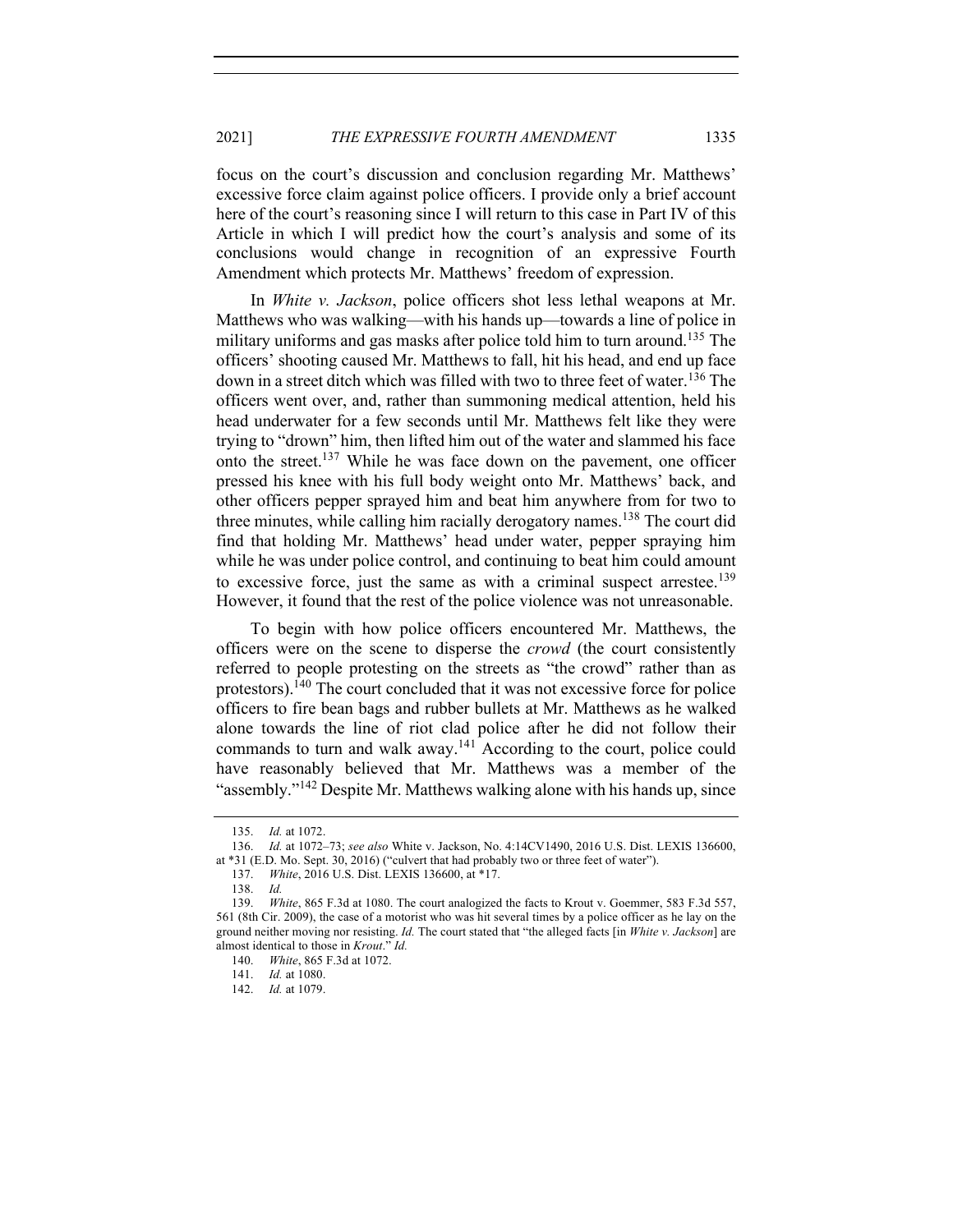he was heading from—what the opinion describes as—the "vicinity of a violent crowd of people," the court ruled that the officers' force was not excessive.<sup>143</sup> It reasoned that "a reasonable officer could have concluded that Mr. Matthews was part of the violent crowd, that his advances towards the [police] line posed a threat to officer safety, and that he disobeyed officer orders to stop," and thus found that the police did not use excessive force.<sup>144</sup> Other than the perceived threat, the court did not discuss any *Graham* factors in evaluating the reasonableness of the police shooting bean bags and rubber bullets at Mr. Matthews.<sup>145</sup>

On the later part of the encounter after Mr. Matthews had fallen on the ground, the court held that a police officer did not use excessive force when the officer forcefully slammed Mr. Matthews' face onto the pavement after lifting him from the ditch and placed a knee of Mr. Matthews' back to handcuff him.<sup>146</sup> The court reasoned that in prior cases, including *Graham v. Connor*, courts determined that "some degree of physical coercion or threat thereof" is simply part of an arrest.<sup>147</sup> As previously mentioned, the court did take issue with what it perceived as "gratuitous force" which included holding Mr. Matthews' head underwater, pepper spraying him, and beating him for two to three minutes while he was under police control.<sup>148</sup>

The presence of Mr. Matthews at the scene of "demonstrations" did not weigh positively in the court's reasonableness analysis. Rather, it hurt Mr. Matthews' case since the court concluded that it was reasonable for police officers to see Mr. Matthews as a threat because he was in the vicinity of a "violent crowd."<sup>149</sup>

#### 2. *Graham v. Connor* in Current George Floyd Litigation

Following this overview of how circuit courts have evaluated Fourth Amendment claims of excessive force in protest cases, I now return to the

<sup>143.</sup> *Id.*

<sup>144.</sup> *Id.* The court did not demand individualized suspicion when evaluating the reasonableness of the police's actions as traditional Fourth Amendment precedent requires. In a prior article, I argue that treating perceived protesters as a unit for the purposes of the reasonableness calculus is unfaithful to traditional Fourth Amendment analysis that should focus on individualized and particularized suspicion pursuant to Ybarra v. Illinois, 444 U.S. 85, 91 (1979). *See* Loor, *Water Hoses*, *supra* note 19, at 844–47.

<sup>145.</sup> *White*, 865 F.3d at 1079.

<sup>146.</sup> *Id*. at 1080.

<sup>147.</sup> *Id*. (citing *Graham* and Cavataio v. City of Bella Vista, 570 F.3d 1015, 1020 (8th Cir. 2009)), in which plaintiff was arrested for failure to comply with a city ordinance regarding debris removal from her residence); *see also* Oberwetter v. Hilliard, 639 F.3d 545, 545 (D.C. Cir. 2011) (discussing in police seizure context that "[n]ot every push or shove, even if it may later seem unnecessary in the peace of a judge's chambers, violates a prisoner's constitutional rights." (quoting Johnson v. Glick, 481 F.2d 1028, 1033 (2d Cir. 1973))).

<sup>148.</sup> *White*, 865 F.3d at 1080.

<sup>149.</sup> *Id.* at 1079.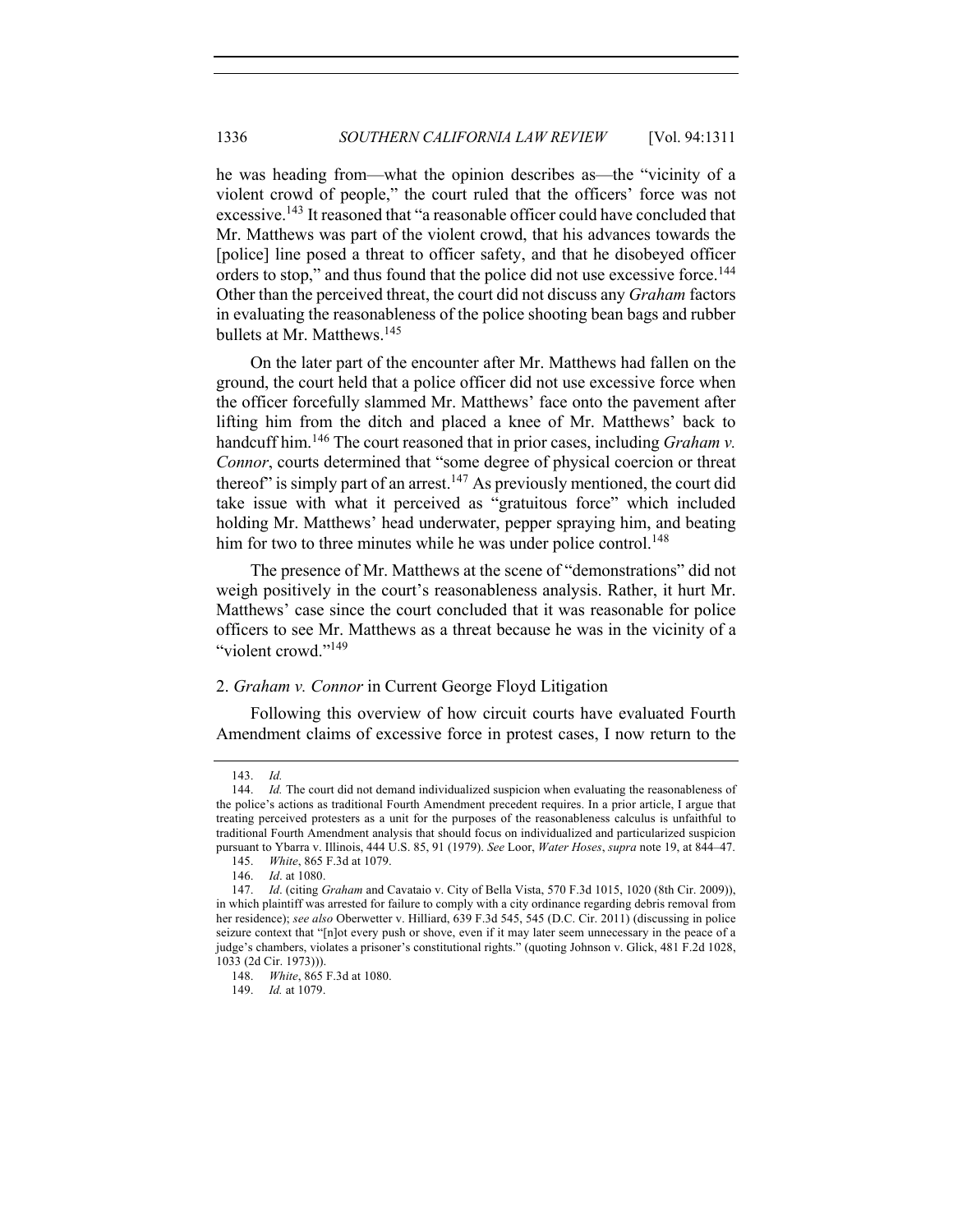summer 2020 George Floyd protests and resulting litigation. As of September 2021, no case has reached the trial stage.<sup>150</sup> It is too early to know the outcome of each case. However, the district judges in Denver, Portland, and Seattle did engage in some preliminary assessment of the merits of the Fourth Amendment claims for purposes of ruling on plaintiffs' requests for injunctions. In deciding to grant a preliminary injunction, the judge must decide the likelihood of movant's success on the merits,<sup>151</sup> which necessitates the judge's assessment of the substance of the claims. These courts' discussions of the likelihood of success of plaintiffs' Fourth Amendment excessive force claims provide insight into how trial courts are currently evaluating the reasonableness of police force in protest cases.

In the Denver, Seattle, and Portland District Court cases, *each* judge began by extolling the importance of the right to protest, especially when critiquing the government.<sup>152</sup> In the earliest of the three court orders, U.S. District Court Judge R. Brooke Jackson in Denver wrote, "I wish to make certain things perfectly clear, as I did during the hearing held earlier this evening. First, people have an absolute right to demonstrate and protest the actions of governmental officials, including police officers."153 Both the Portland and the Seattle orders articulated the same core principle that people

<sup>150.</sup> Multiple cases are at some level of pretrial litigation. Williams v. City of Dallas, No. 3:20-cv-01526 (N.D. Tex. June 11, 2020) (jury trial scheduled for Feb. 7, 2022); Anti-Police Terror Project v. City of Oakland, No. 3:20-cv-03866 (N.D. Cal. June 11, 2020) (jury trial scheduled for May 24, 2022); Black Lives Matter Seattle-King County v. City of Seattle, No. 2:20-cv-00887 (W.D. Wash. June 9, 2020) (case stayed pursuant to stipulated clarification of preliminary injunction); Black Lives Matter Los Angeles v. City of Los Angeles, No. 2:20-cv-05027 (C.D. Cal. June 5, 2020) (jury trial scheduled for August 30, 2022); Don't Shoot Portland v. City of Portland, No. 3:20-cv-00917 (D. Or. June 5, 2020) (pre-trial motion hearings held); Abay v. City of Denver, No. 1:20-cv-01616 (D. Colo. June 4, 2020) (pretrial motion hearings held); Goyette v. City of Minneapolis, No. 0:20-cv-01302 (D. Minn. June 2, 2020) (pre-trial motion hearings held). Several cases have been since dismissed. Order Dismissing Case, Williams v. City of Minneapolis, No. 0:20-cv-01303 (D. Minn. Sept. 15, 2021) ("Based upon the Parties' Stipulation, the Court hereby orders the case dismissed with prejudice"); Stipulation to Dismiss, Ballew v. City of Chicago, No. 1:20-cv-03422 (N.D. Ill. Oct. 21, 2020) ("[T]his matter has been settled by the parties"); Order Directing Filing of Documents Authorizing Dismissal at 1, Indy 10 Black Lives Matter v. City of Indianapolis, No. 1:20-cv-01660 (S.D. Ind. Oct. 5, 2020) ("Court has been advised by counsel that a settlement has been reached in this action.").

<sup>151.</sup> Winter v. Nat. Res. Def. Council, Inc., 555 U.S. 7, 20 (2008) (citing Munaf v. Geren, 553 U.S. 674, 689–90 (2008)).

<sup>152.</sup> *See* Abay v. City of Denver, 445 F. Supp. 3d 1286, 1292 (D. Colo. 2020); Don't Shoot Portland v. City of Portland, 465 F. Supp. 3d 1150, 1154 (D. Or. 2020) ("[A]s Judge Jackson noted in resolving a similar motion just days ago in [*Abay*], people have a right to demonstrate and protest the actions of governmental officials, including police officers, without fear for their safety."); Black Lives Matter Seattle-King County v. City of Seattle, Seattle Police Department, 466 F. Supp. 3d 1206, 1212 (W.D. Wash. 2020) ("[A]s other courts have recently expressed, people have a right to demonstrate and protest government officials, police officers being no exception." (citing *Abay* and *Don't Shoot Portland*)).

<sup>153.</sup> *Abay*, 445 F. Supp. 3d at 1291.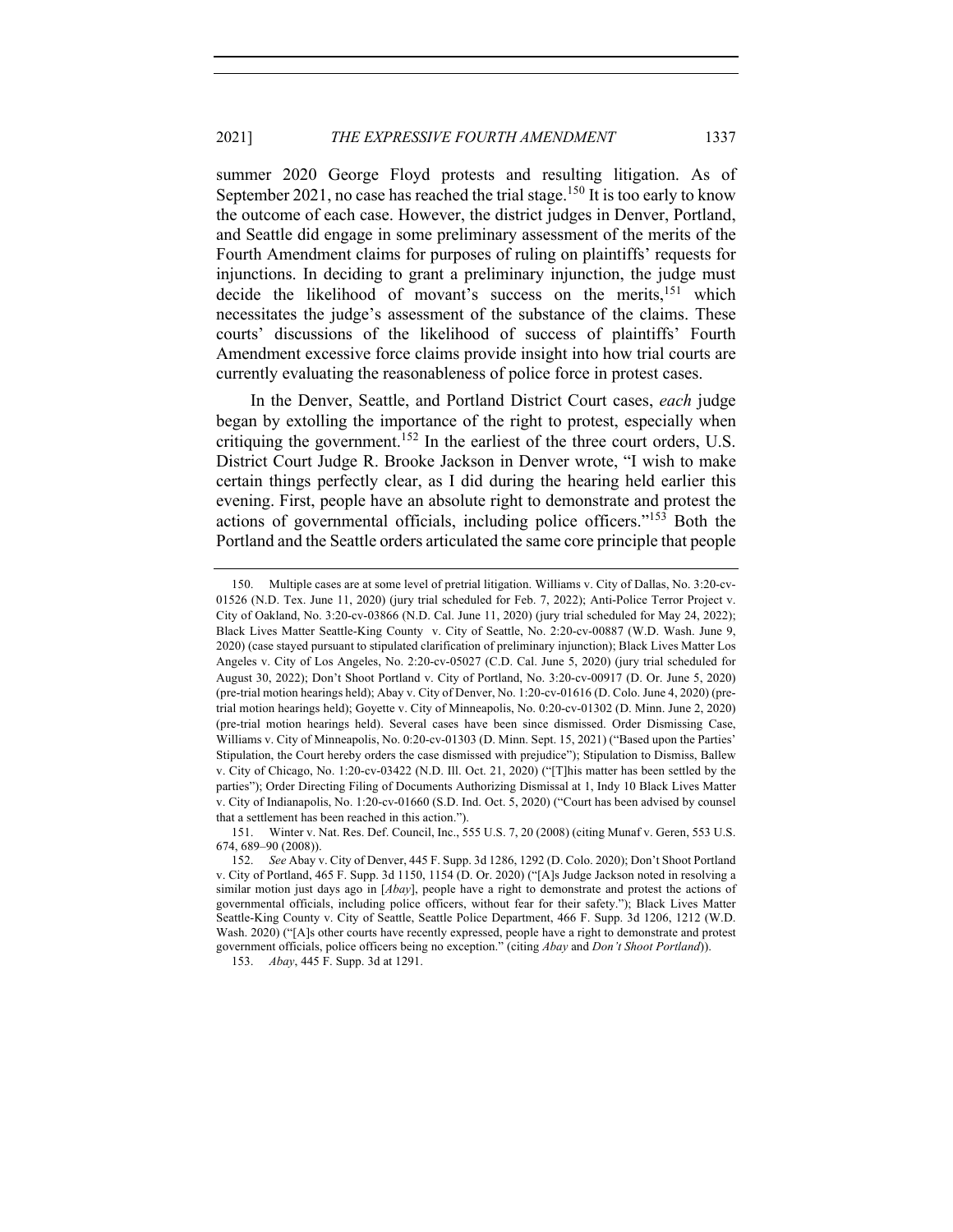have a right to protest<sup>154</sup> but even more relevant to this discussion, they added that the right finds protection in the First and *Fourth* Amendments. U.S. District Court Judge Marco A. Hernández from Portland wrote, "This right is enshrined in the First and Fourth Amendments of the Constitution," and District Court Judge Richard A. Jones from Seattle reaffirmed this principle, stating, "Their right to do so, without fear of government retaliation, is guaranteed by the First and Fourth Amendments."<sup>155</sup>

At first reading, the Portland and Seattle District Court judges' assertion<sup>156</sup> that the right to protest is specifically entitled to Fourth Amendment protection could have signaled a novel approach in these new protest cases that, I argue, is consistent with the design of the Fourth Amendment. However, each court tempered these assertions by expressing its appreciation for law enforcement's "difficult and often thankless,"<sup>157</sup> "dangerous, and often traumatic jobs,"<sup>158</sup> which places them "often while in harm's way."<sup>159</sup> Neither court inquired whether the fact that police officers were confronting people involved in expressive conduct, instead of people suspected of criminal activity, should affect the court's concern over police safety and resulting deference. Furthermore, the district courts' reasonableness analysis failed to treat protest conduct differently than any other noncriminal conduct. For example, in *Black Lives Matter Seattle-King County v. City of Seattle*, Judge Jones analogized police's use of less lethal weapons to disperse protesters to law enforcement's wrongful use of tear gas to disperse college partygoers.<sup>160</sup> Protesters deserve more Fourth Amendment protection than college partiers.

In the Denver, Seattle, and Portland cases, the district judges concluded that the plaintiffs were likely to succeed on the merits of their Fourth Amendment claims, not because they valued the underlying expressive conduct any differently than other conduct in the reasonableness calculus,

<sup>154.</sup> *Don't Shoot Portland*, 465 F. Supp. 3d at 1154 ("[A]s Judge Jackson noted in resolving a similar motion just days ago in [*Abay*], people have a right to demonstrate and protest the actions of governmental officials, including police officers, without fear for their safety."); *Black Lives Matter Seattle-King County*, 466 F. Supp. 3d at 1212 ("[A]s other courts have recently expressed, people have a right to demonstrate and protest government officials, police officers being no exception." (citing *Abay* and *Don't Shoot Portland*)).

<sup>155.</sup> *Don't Shoot Portland*, 465 F. Supp. 3d at 1154; *Black Lives Matter Seattle-King County*, 466 F. Supp. 3d at 1212.

<sup>156.</sup> I recognize that it is possible that these judges were independently stating that the First Amendment protects expression and that the Fourth Amendment protects from unreasonable seizure, but their phrasing suggests the alternative I propose.

<sup>157.</sup> *Abay*, 445 F. Supp. 3d at 1291.

<sup>158.</sup> *Don't Shoot Portland*, 465 F. Supp. 3d at 1154.

<sup>159.</sup> *Black Lives Matter Seattle-King County*, 466 F. Supp. 3d at 1212.

<sup>160.</sup> *See Black Lives Matter Seattle-King County*, 466 F. Supp. 3d at 1214 (referencing Nelson v. City of David, 685 F.3d 867, 884–87 (9th Cir. 2012)).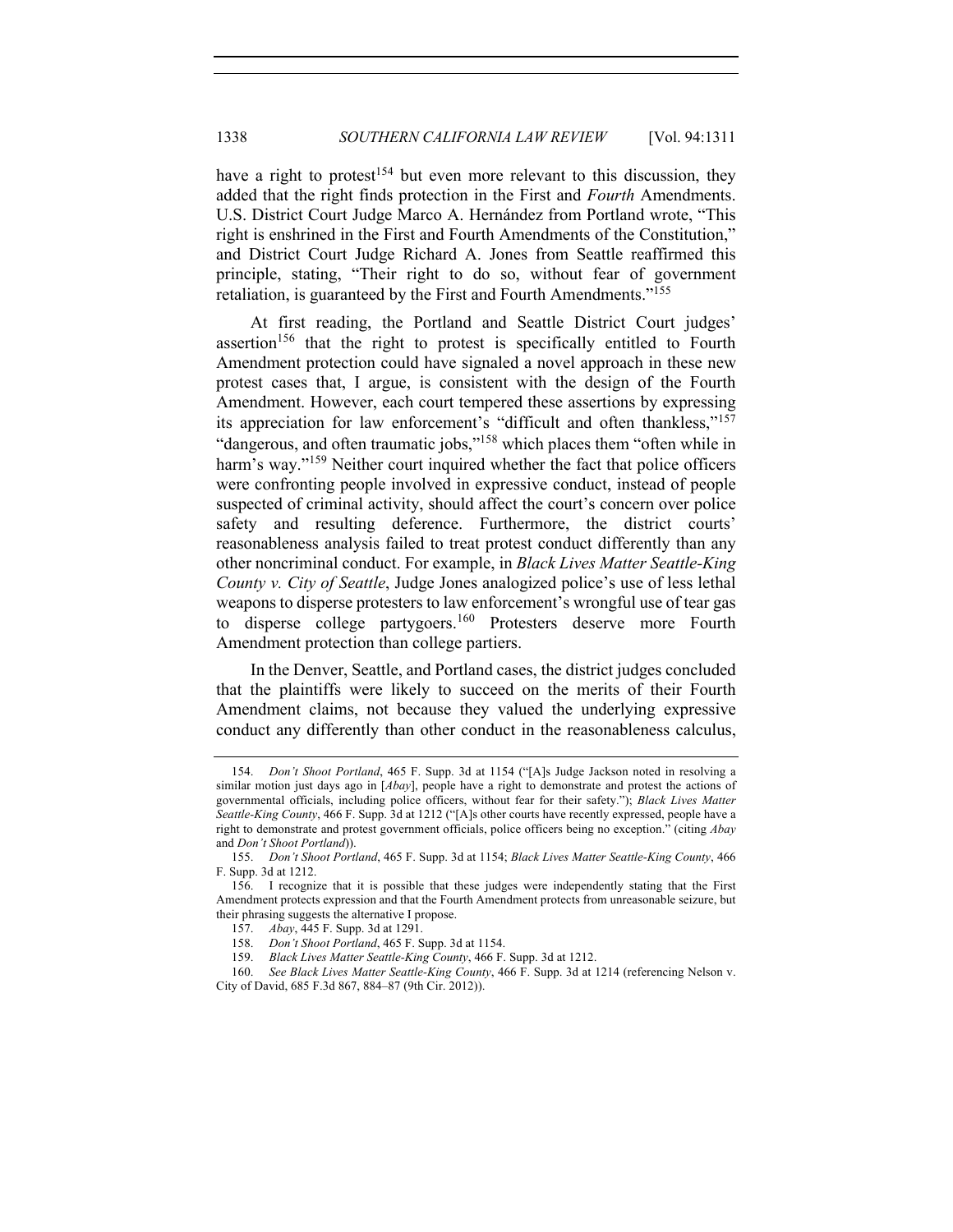but because substantial video footage essentially turned the judges into eye witnesses to the extensive police abuse of overwhelmingly docile and often compliant protesters.<sup>161</sup> This degree of police violence should not be a prerequisite to establishing a Fourth Amendment violation when plaintiffs engage in expressive activity.

# III. THE REASONABLENESS TEST IN LIGHT OF THE EXPRESSIVE FOURTH AMENDMENT

The Fourth Amendment provides special and heightened protection to expressive content across various contexts, including protests. While the Supreme Court has recognized this special protection in the context of searches of materials which are expressive, namely books and papers,  $^{162}$  it has failed to do so in other contexts, including in protest cases. Courts correctly apply the Fourth Amendment to the protection of bodily integrity and privacy of items people conceal from public view, but they largely ignore the expressive realm of Fourth Amendment protection. This expressive realm of Fourth Amendment protection is what I am calling the *expressive Fourth Amendment*. <sup>163</sup> While this expressive Fourth Amendment

<sup>161.</sup> *See Abay*, 445 F. Supp. 3d at 1290 ("The Court has reviewed video evidence of numerous incidents in which officers used pepper-spray on individual demonstrators who appeared to be standing peacefully, some of whom were speaking to or yelling at the officers, none of whom appeared to be engaging in violence or destructive behavior."); *Don't Shoot Portland*, 465 F. Supp. 3d at 1155 ("Plaintiffs provide video evidence and declarations documenting the use of tear gas against protestors. . . . [T]here is no dispute that Plaintiffs engaged only in peaceful and non-destructive protest."); *Black Lives Matter Seattle-King County*, 466 F. Supp. 3d at 1213 ("The video evidence reveals that . . . . their protests have been passionate but peaceful.").

<sup>162.</sup> *See* Maryland v. Macon, 472 U.S. 463, 468 (1985); Roaden v. Kentucky, 413 U.S. 496, 504- 05 (1973); Stanford v. Texas, 379 U.S. 476, 485–86 (1965); Marcus v. Search Warrants, 367 U.S. 717, 734–36 (1961).

<sup>163.</sup> Professor Akhil Amar has likewise argued that we must consider how First Amendment concerns impact Fourth Amendment analysis of reasonableness. *See* Akhil Reed Amar, *Fourth Amendment First Principles*, 107 HARV. L. REV. 757, 806 (1994) [hereinafter Amar, *Fourth Amendment First Principles*]. However, he has taken a different path to this conclusion, asserting that Fourth Amendment "constitutional reasonableness" is informed by various protections in the Bill of Rights. *Id*. at 805. I make a different argument in this Article and argue instead that the Fourth Amendment was designed to safeguard freedom of expression specifically. Beyond the First Amendment, in Professor Amar's "model of constitutional reasonableness, Fourth Amendment doctrine must be crafted to safeguard basic constitutional values such as free expression, privacy, property, due process, equality, demographic participation, and the like." Akhil Reed Amar, Terry *and Fourth Amendment First Principles*, 72 ST. JOHN'S L. REV. 1097, 1119 (1998). Professor Amar's "constitutional reasonableness" is the "vehicle for [the] integration" of "First Amendment concerns explicitly into the Fourth Amendment analysis." Amar, *Fourth Amendment First Principles*, *supra*, at 806. I view history and Supreme Court precedent as the basis for the expressive Fourth Amendment's protection of expression. This is likewise distinct from "constitutional borrowing" which Professors Nelson Tebbe and Robert Tsai identified and described as the practice of drawing on distinct constitutional domains "in order to interpret, bolster, or otherwise illuminate another domain." Nelson Tebbe & Robert Tsai, *Constitutional Borrowing*, 108 MICH. L. REV. 459, 463 (2010); *see also* Lenese Herbert, *Can't You See What I Am Saying? Making Expressive Conduct a Crime in High Crime Areas*, 9 GEO. J. ON POVERTY L. & POL'Y 135, 153, 162 (2002) (arguing that in minority communities flight from the police is one of the most effective forms of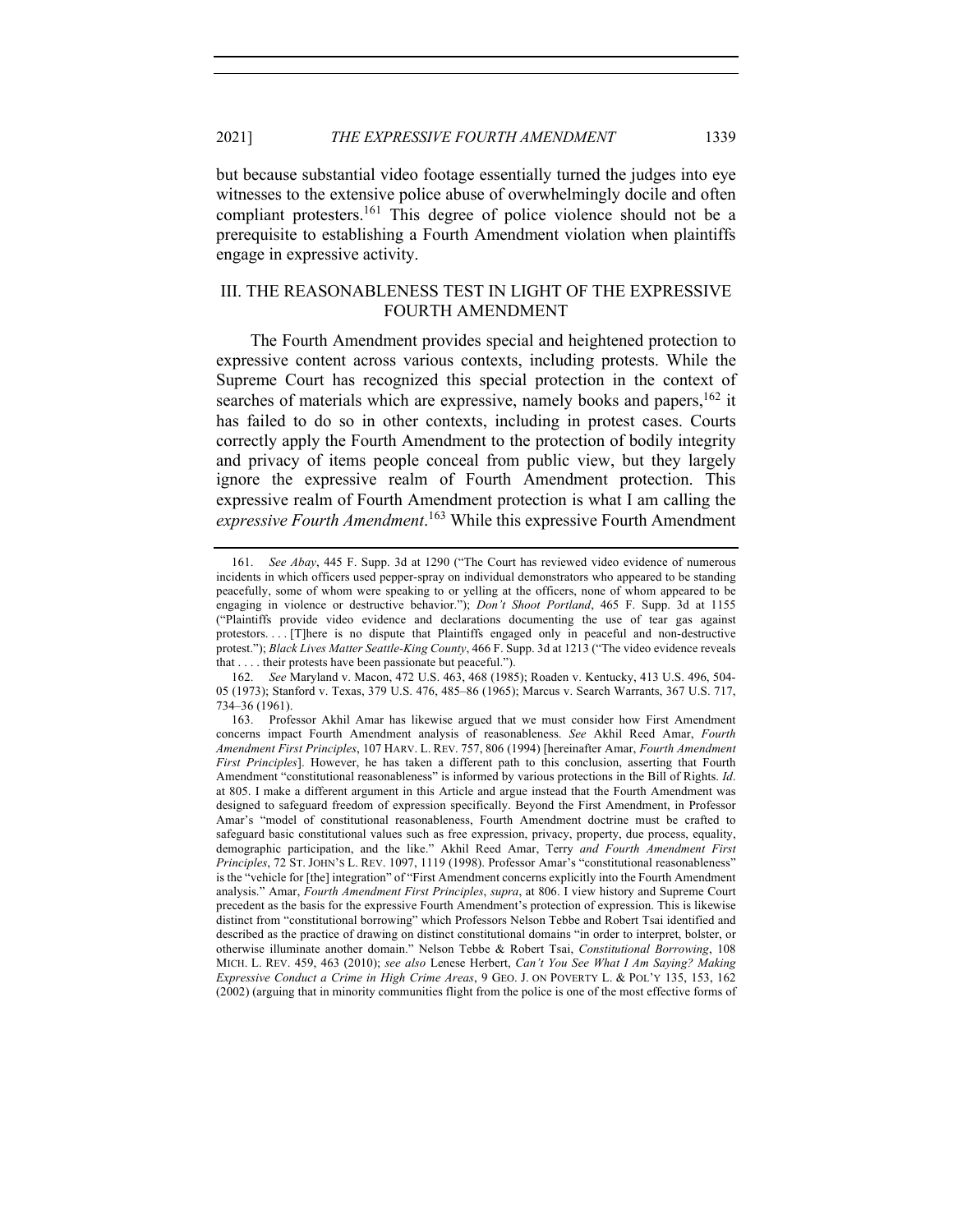surely has implications beyond the protest context that I will uncover in future work, in this Article I will focus on how this special protection should affect the reasonableness analysis in protest cases since courts currently fail to do so. $164$ 

A doctrinal shift consistent with an expressive Fourth Amendment is necessary in the manner that courts evaluate claims of police excessive force in protest cases. Thus far, courts' analysis have discounted an individual's right to engage in dissent.<sup>165</sup> This is a result of courts retrofitting protest cases with the framework of one-on-one investigative cases like in *Graham v. Connor*, in which the underlying conduct is suspected to be criminal or undesirable. In *Graham*, the Court had no reason to query how the reasonableness analysis should change in cases involving desirable, constitutionally elevated, expressive conduct.

When confronted with an excessive force challenge to protest policing, courts must reframe and refocus the inquiry to protect the right to express dissent. Courts must decide what principles do not fit the reasonableness analysis when the conduct being policed is expressive instead of merely criminal—such as judicial deference to police decision-making<sup>166</sup>—and ask, "what is reasonable government conduct in light of freedom of expression?" This new query is justified by the historical underpinnings of the Fourth Amendment, which demonstrate it was enacted to protect freedom of expression—in addition to an individual's bodily integrity and privacy in the items that the individual conceals—and by Supreme Court caselaw which constrains broad searches of expressive materials.

# A. HISTORY AND SUPREME COURT PRECEDENT SUPPORT AN EXPRESSIVE FOURTH AMENDMENT

The *Graham v. Connor* doctrine, as applied to protest policing, does not take into account the historical underpinning of the Fourth and First Amendments. In this Section, I provide a brief sketch—that I will build upon in future work—of how these two amendments were meant to work together to protect new Americans' freedom of thought and expression from

dissent, allowing people to "communicate their distaste of the police and to exercise their choice to remove themselves from police presence without compromising the safety of others," and that such flight should be viewed as "communicative" rather than "criminal" and deserving of both Fourth Amendment protection and First Amendment Protection).

<sup>164.</sup> *See supra* Part II.

<sup>165.</sup> *See* CANDICE DELMAS, A DUTY TO RESISTS: WHEN DISOBEDIENCE SHOULD BE UNCIVIL 3–4, 87, 91 (2018) (arguing that practices of uncivil disobedience may be justified using the same principles as civil disobedience).

<sup>166.</sup> See *supra* notes 86–87 and accompanying text for a discussion of how *Graham v. Connor* creates a deferential standard towards the police.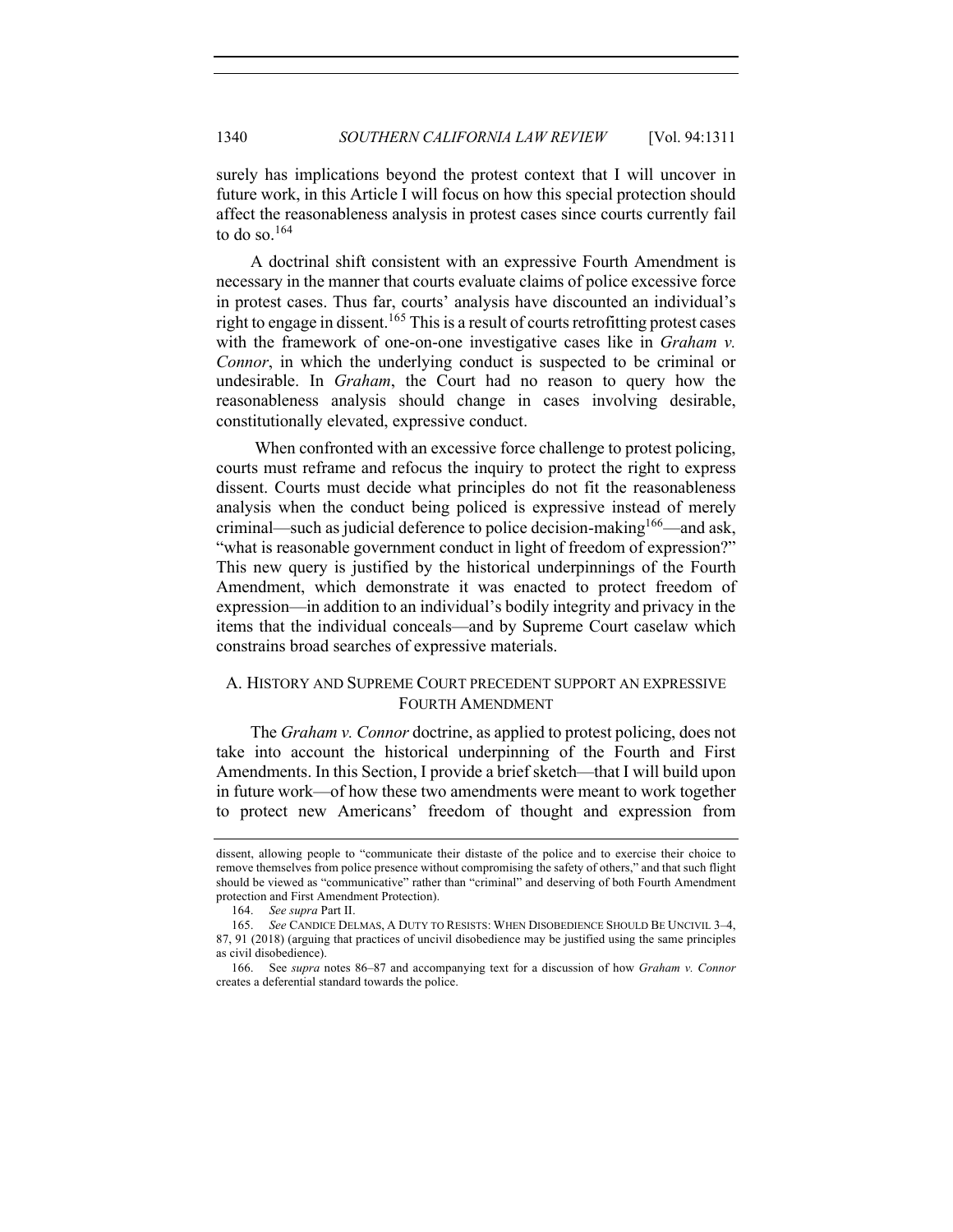## 2021] *THE EXPRESSIVE FOURTH AMENDMENT* 1341

government intrusions. The Supreme Court found no need to recognize this interaction in *Graham v. Connor* because that case dealt with a Fourth Amendment intrusion in the context of a typical criminal investigation. However, the Court has recognized this relationship when the government seeks to execute a search warrant on materials that might be subject to First Amendment protection. In these search contexts, the Court reviews the Fourth Amendment intrusion with "scrupulous exactitude" since the government action might also implicate materials afforded First Amendment protection.167 This carefully searching review results from the Court's acknowledgement that an individual's right to privacy under the Fourth Amendment extends to privacy of thought and expression from government discovery and interference. The search warrant cases have mostly involved investigations for suspected obscene materials,<sup>168</sup> but also searches connected with news activity<sup>169</sup> and controversial political materials.<sup>170</sup> In these expressive cases, the Court has specifically inquired whether the government acted reasonably and consistent with the Fourth Amendment "in light of the values of freedom of expression."<sup>171</sup>

## 1. The Historical Underpinnings of the Fourth Amendment

The history of the centuries' long, legal scandal in Great Britain between the press, the British government, and the Crown and its effect on the development of political thought in the early Americas demonstrates that the drafters of the Bill of Rights intended to protect expressive freedom through the Fourth Amendment, in addition to the First. Thus, part of the purpose of the Fourth Amendment is to protect political dissent from government intrusion.

About three decades *before* the Bill of Rights was ratified in 1791, a British antigovernment newspaper, *The North Briton*, published an article in its forty-fifth edition vigorously criticizing King George III's speech in support of the Treaty of Paris that ended the Seven Years' War between Great Britain, France, and Spain.<sup>172</sup> The British Attorney General and Solicitor General condemned the authors and publishers as guilty of seditious libel, a crime eventually defined under the Alien and Sedition Act

<sup>167.</sup> *See* Maryland v. Macon, 472 U.S. 463, 468 (1985); Zurcher v Stanford Daily, 436 U.S. 537, 564 (1978); Roaden v. Kentucky, 413 U.S. 496, 504 (1973); Stanford v. Texas, 379 U.S. 476, 511 (1965); Marcus v. Search Warrants, 367 U.S. 717, 729 (1961).

<sup>168.</sup> *See Macon*, 472 U.S. at 463 (pornographic films from adult bookstore); *Roaden*, 413 U.S at 501 (film in commercial theatre).

<sup>169.</sup> *See Zurcher*, 436 U.S. at 564 (photographs of protests seized in newsroom).

<sup>170.</sup> *See Stanford*, 379 U.S. at 485 (communist papers seized from plaintiff's home).

<sup>171.</sup> *Roaden*, 413 U.S. at 504.

<sup>172.</sup> WILLIAM J. CUDDIHY, THE FOURTH AMENDMENT: ORIGINS AND ORIGINAL MEANING 440 (2009).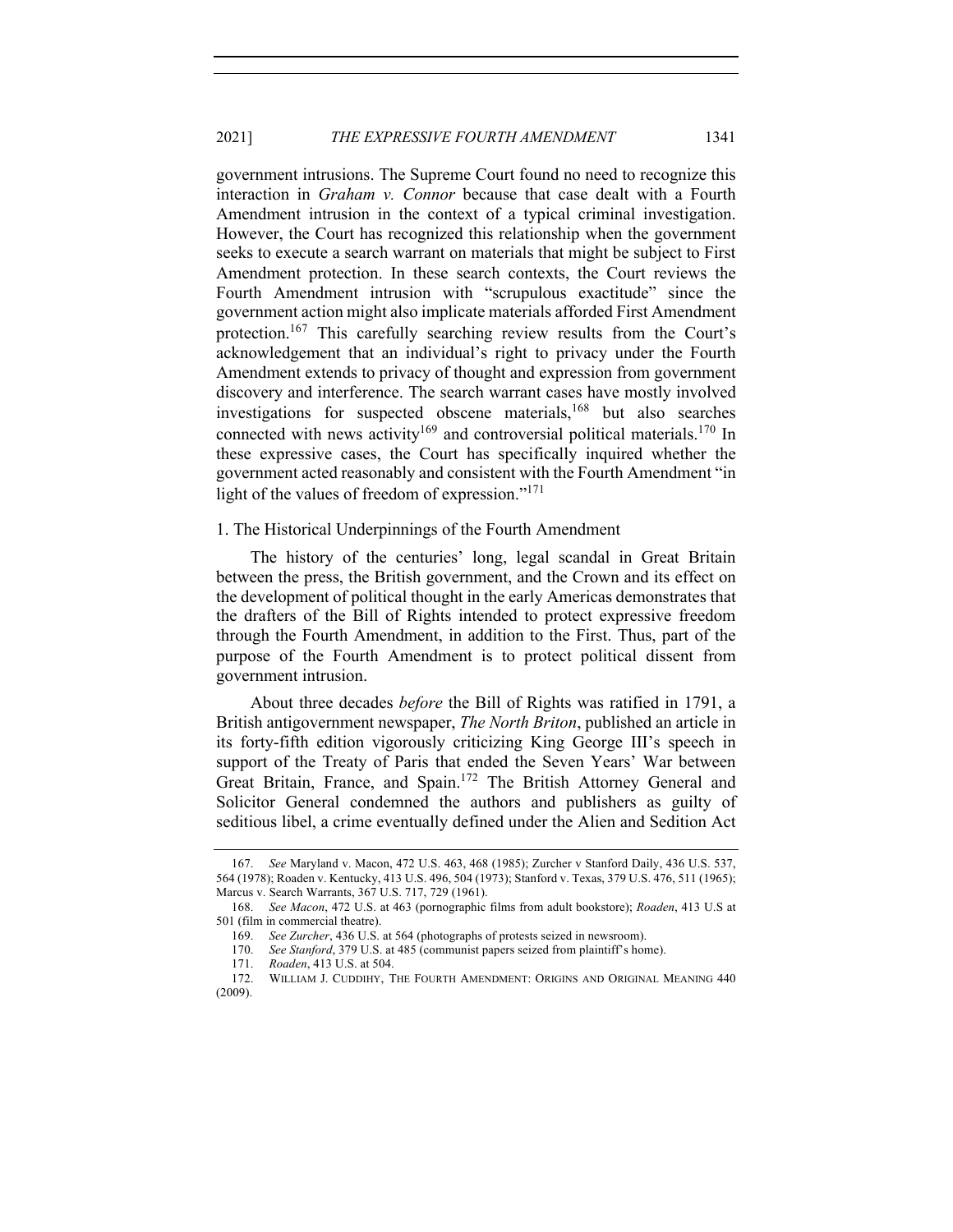of 1798 as writings that defamed, brought into contempt or disrepute, or excited the hatred of the people against the government.<sup>173</sup> In response, the British Secretary of State signed a general warrant directing the King's messengers to find the culprits and bring them to justice.<sup>174</sup> However, the King's messengers had no leads on *The North Briton*'s contributors and did not know where to search.<sup>175</sup> This was not an impediment to the issuance of the warrant because there was no requirement that the government specify where to search, what to seize, or even the justification or rationale for the search.<sup>176</sup> The general warrant's duration was also not circumscribed and could even be indefinite.<sup>177</sup> "Following precedent, the warrant specified nothing beyond the [newspaper] printer's name; its bearers were free to search, seize, and arrest as their whims dictated."<sup>178</sup> Thus, general warrants granted broad powers to British government actors, and the King's messengers exploited these powers in the pursuit of the King's critics.

Once the King's messengers armed themselves with rumors and conjecture, they took off on a searching and ransacking spree through many homes, collecting all sorts of personal effects and papers.<sup>179</sup> "One of the searchers later testified that blanket confiscations of personal papers were typical when the political targets were sufficiently prominent."<sup>180</sup> At the end of the spree, the King's messengers arrested forty-nine people.181 Those arrested included not only suspects tangentially related to the newspaper even if not the seditious edition—but also their family members and workers.182

This troubling series of events led to several lawsuits initiated by the various victims of the searches and arrests against all those involved in the issuance and execution of the general warrant. The cases focused specifically on the issue of the government's search and seizure power and how its broad government-deferential nature enabled repressions of political speech.<sup>183</sup>

<sup>173.</sup> Alien and Sedition Act, 1 Stat. 596 (1798); *see also* Cuddihy, *supra* note 172, at 440.

<sup>174.</sup> Cuddihy, *supra* note 172, at 440.

<sup>175.</sup> *Id.*

<sup>176.</sup> *Id.* at 548 n.50 (" '[Writs of assistance were] of a more pernicious nature than general warrants,' for by them officers who had not charged a particular crime and had no suspicion could 'cause the doors and locks of any man to be broke open, . . . enter his most private cabinet, and there . . . take and carry away whatever he shall in his pleasure deem uncustomed goods.' ").

<sup>177.</sup> *Id.* at 440–41.

<sup>178.</sup> *Id.*

<sup>179.</sup> *Id.* at 441–43.

<sup>180.</sup> *Id.* at 443.

<sup>181.</sup> *Id.*

<sup>182.</sup> *Id.* at 441–43.

<sup>183.</sup> *Id*. at 443.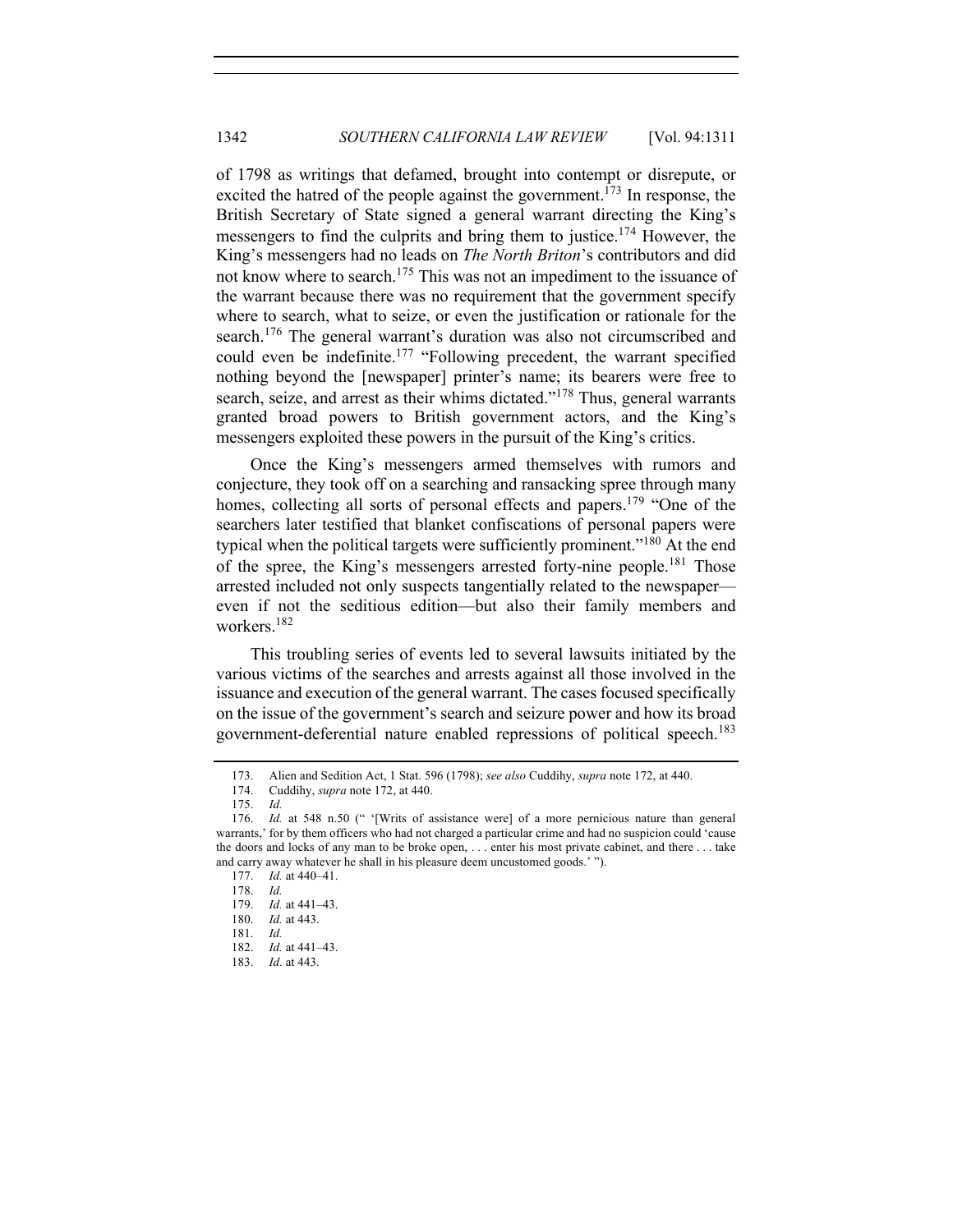# 2021] *THE EXPRESSIVE FOURTH AMENDMENT* 1343

The cases led to varying results;<sup>184</sup> however, the press coverage of the litigation was intense on both sides of the Atlantic and revealed the expansiveness and abusive power of general warrants.<sup>185</sup> Periodicals acclaimed that the legal challenges "vindicated 'the liberty, property, domestic quiet and security of every Englishman'" and "affected [their] most sacred and involatile rights and liberties," and denounced general warrants as an "unconstitutional practice."<sup>186</sup> Journalists' impassioned critiques reached and convinced not only British and American intellectuals, but also the general public, of the evils of general warrants.<sup>187</sup> "By 1769, the unacceptability of general warrants pervaded feelings as well as thoughts."<sup>188</sup> Memories of the abusive searches and indiscriminate arrests associated with the investigation into the contributors to the forty-fifth edition of *The North Briton* were fresh in the mind of the drafters of the Bill of Rights.<sup>189</sup> The very idea of restraints on search and seizure originated in the principle that broad government investigative powers posed a threat to free expression and political criticism. In fact, these concerns about expressive conduct lie at the very heart of the Fourth Amendment.

#### 2. The Supreme Court Paper Cases

The Supreme Court has pointed to the relationship between the Fourth Amendment and the First Amendment when the government seeks to search materials, namely papers, that may deserve First Amendment protection. Just as the Fourth Amendment guarantees people the right "to be secure in their person," by protecting them against unreasonable force, detention, or searches, it also protects the right for them to be secure in their "houses, papers, and effects" against unreasonable searches.<sup>190</sup> The Court has treated searches of papers—as well as other expressive items such as videos and films—differently and more stringently than searches of "ordinary" effects. This is because in these paper search cases, the Court has recognized the special protection the Fourth Amendment affords to expression. In these cases, the Court has often recalled the Crown's attempts to suppress the

<sup>184.</sup> *Id.*

<sup>185.</sup> *Id.* ("In a crescendo of civil libertarianism, England's highest common law judges progressively attacked promiscuous arrests, general searches, and, finally, categorical seizures of personal papers. This *en echelon* invalidation of the general warrant's features was a diagram for disestablishing that warrant in favor of the specific warrant, an intellectual roadmap to the ideas that the Fourth Amendment embodied three decades later.").

<sup>186.</sup> *Id.* at 459.

<sup>187.</sup> *Id.* at 463.

<sup>188.</sup> *Id.* at 464.

<sup>189.</sup> *See* Frank v. State of Maryland, 359 US 360, 377 (1959) (Douglas, J., dissenting) (asserting that the history of warrants was "fresh in the memories of those who achieved our independence and established our form of government").

<sup>190.</sup> U.S. CONST. amend. IV.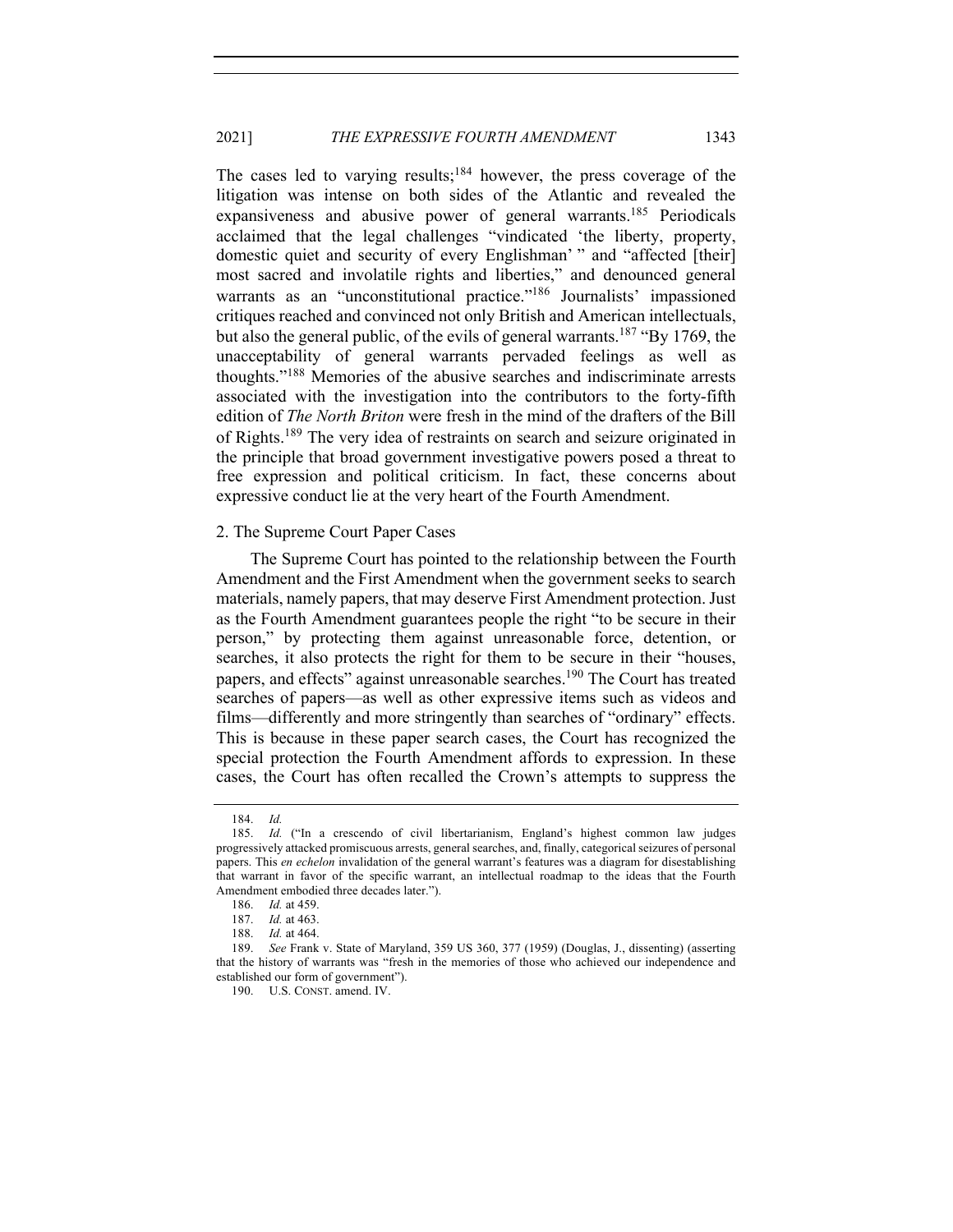dissenting views contained in *The North Briton* No. 45 via abusive searches and arrests and recognized that, mindful of this history, the founders drafted the Fourth Amendment to safeguard against government intrusion that seeks to quell dissent.

Contrary to how most think about the Fourth Amendment as limited to protecting bodily integrity and the privacy of one's home and the items one conceals from public view, the Fourth Amendment also protects privacy of thought and expression. As such, its purview of protection extends beyond protecting the individual who is the target of a criminal investigation to protecting the individual whose thoughts and expression are the target of government intrusion. Justice William Douglas asserted that "[t]he Court misreads history when it relates the Fourth Amendment primarily to searches for evidence to be used in criminal prosecutions. . . . [I]t was the search for the nonconformist that led British officials to ransack private homes."<sup>191</sup> "The Fourth Amendment thus has a much wider frame of reference than criminal prosecutions."192 More holistically, "knowledge that unrestricted power of search and seizure could also be an instrument for stifling liberty of expression" permeated and guided the drafting of the Bill of Rights.<sup>193</sup> As Justice Potter Stewart stated, the Fourth and First Amendment, together with the Fifth, "are indeed closely related, safeguarding not only privacy and protection against self-incrimination but 'conscience and human dignity and freedom of expression as well.' "<sup>194</sup> The Fourth Amendment—like the First Amendment—protects those who engage in expression, and most particularly those who seek to express politically unpopular antigovernment views.

The Court has established that pursuant to the Fourth Amendment, it must pay special attention to and more strictly review searches of papers or other expressive materials.195 This is founded on an understanding that protecting freedom of expression was an antecedent rationale for the creation of the Fourth Amendment. The Court has confronted this issue in search warrant cases and has reviewed searches for expressive materials, such as books, magazines, documents, and videos, more stringently than searches for nonexpressive materials, such as contraband, weapons, or implements of a

<sup>191.</sup> *Frank*, 359 U.S. at 376.

<sup>192.</sup> *Id.* at 377.

<sup>193.</sup> Stanford v. Texas, 379 U.S. 476, 484 (1965).

<sup>194.</sup> *Id.* (quoting *Frank*, 359 U.S. at 376).

<sup>195.</sup> *Stanford*, 379 U.S. at 486 ("The point is that it was not any contraband of that kind which was ordered to be seized, but literary material . . . . The indiscriminate sweep of that language is constitutionally intolerable. To hold otherwise would be false to the terms of the Fourth Amendment, false to its meaning, and false to its history.").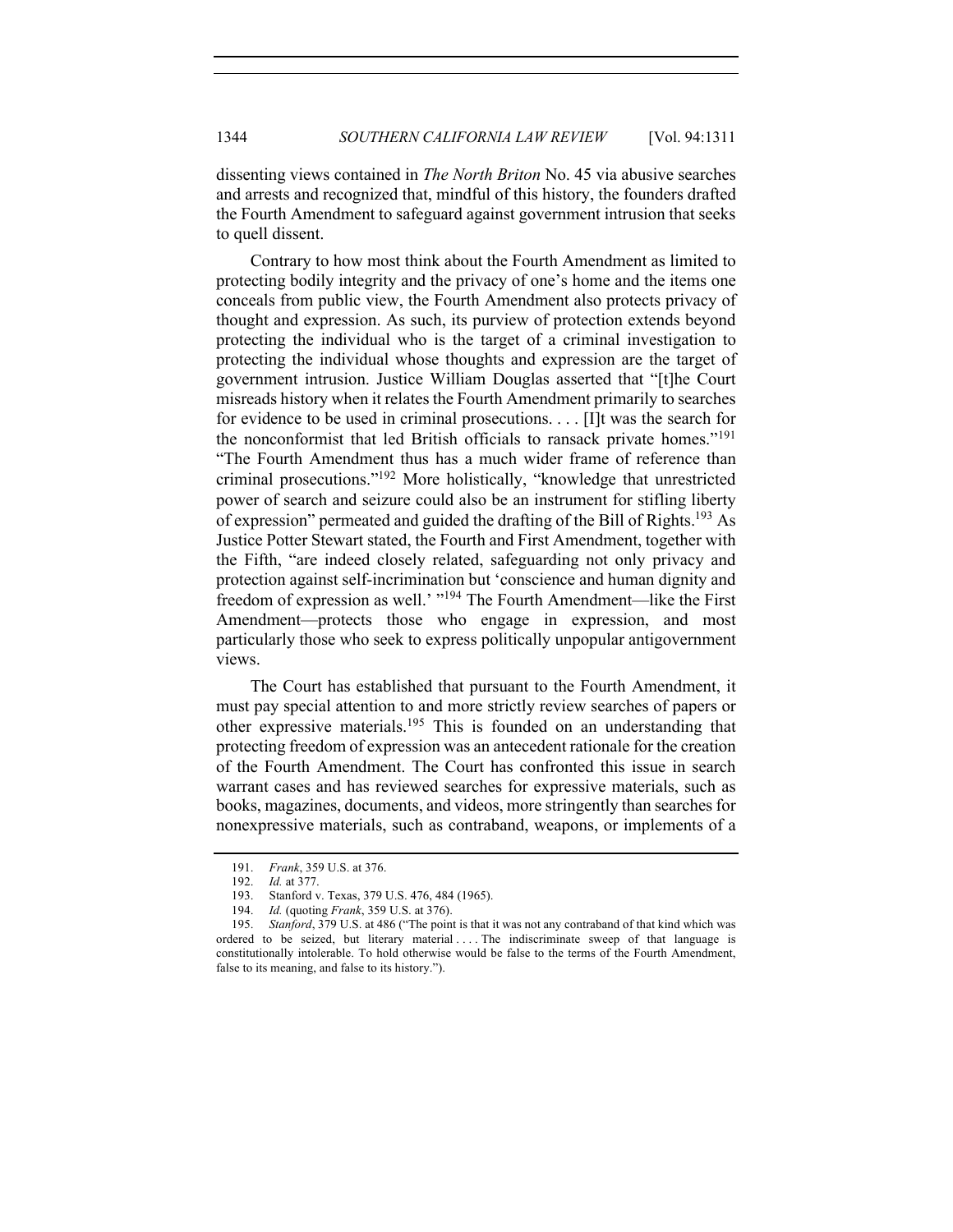crime.<sup>196</sup> In the cases of expressive materials, the Court has not just inquired what government intrusion is reasonable, but also what government intrusion is reasonable in light of freedom of expression.<sup>197</sup> Such special Fourth Amendment review is necessary to provide expression "breathing space to survive."<sup>198</sup>

Because of concerns about suppression of ideas, thought, and expression, the Court has, during searches for expressive materials, reined in police who, in their zeal to execute the government's interest, may act carelessly —similar to the King's messengers in their search for the author of *The North Briton* No. 45.<sup>199</sup> The Court has found that individual police officers, not strictly bound by sufficiently specific judicially approved directives, lack guidance on how to differentiate between protected and nonprotected expressive materials and thus often act too broadly, sweeping up in their searches protected expressive materials. <sup>200</sup> Beginning with the Warren Court<sup>201</sup> in *Marcus v. Search Warrants*, a case involving the search for obscene materials, and in *Stanford v. Texas*, a case involving the search for communist materials, to five years post-Warren in a case involving the seizure of an allegedly obscene film, in *Roaden v. Kentucky*, the Court elucidated that the Fourth Amendment review of a government intrusion is heightened when the items to be seized are expressive in nature.

In *Marcus v. Search Warrants*, the Supreme Court found the search unreasonable when police executed a search warrant for obscene materials in plaintiff's newsstands. Because the case was litigated before *Mapp v. Ohio* was decided,<sup>202</sup> plaintiffs challenged the constitutionality of the Kansas City

<sup>196.</sup> *Id.*

<sup>197.</sup> Roaden v. Kentucky, 413 U.S. 496, 504 (1973).

<sup>198.</sup> *See In re* Grand Jury Subpoena: Subpoena Duces Tecum, 829 F.2d 1291, 1298–99 (4th Cir. 1987) (quoting NAACP v. Button, 371 U.S. 413, 433 (1963)) (holding in which the Fourth Circuit, in deciding whether to quash a broad subpoena for obscene video materials, expressed concern for the chilling of freedom of expression and called for a more delicate tool that provides freedom of expression "breathing space to survive").

<sup>199.</sup> Marcus v. Search Warrants, 367 U.S. 717, 722–24 (1961). See also *infra* Section III.A.2 for discussion of North Briton No. 45.

<sup>200.</sup> *Marcu*s, 367 U.S. at 722–30.

<sup>201.</sup> The period when Justice Earl Warren led the Supreme Court—from 1953 to 1969—is widely recognized as a critical "constitutional revolution" in which the "discourse of rights [emerged] as a dominant constitutional mode." Morton J. Horwitz, *The Warren Court and the Pursuit of Justice*, 50 WASH. & LEE L. REV. 4, 5 (1993).

<sup>202.</sup> *Mapp v. Ohio*, 367 U.S. 643, 653–54 (1961), extended Fourth Amendment protections and the exclusionary rule, a doctrine which establishes that courts should suppress evidence obtained resulting from an unreasonable search, from solely the federal government to the states. Before *Mapp v. Ohio*, individuals challenged unreasonable searches by state actors under the Fourteenth Amendment due process clause. *See* Elkins v. United States, 364 U.S. 206, 213 (1960) ("Federal Constitution, by virtue of the Fourteenth Amendment, prohibits unreasonable searches and seizures by state officers."); Rochin v. California, 342 U.S. 165, 168 (1952) (deciding bodily intrusion by officers was unreasonable under the Due Process Clause of the Fourteenth Amendment); Weeks v. United States, 232 U.S. 383, 399 (1914)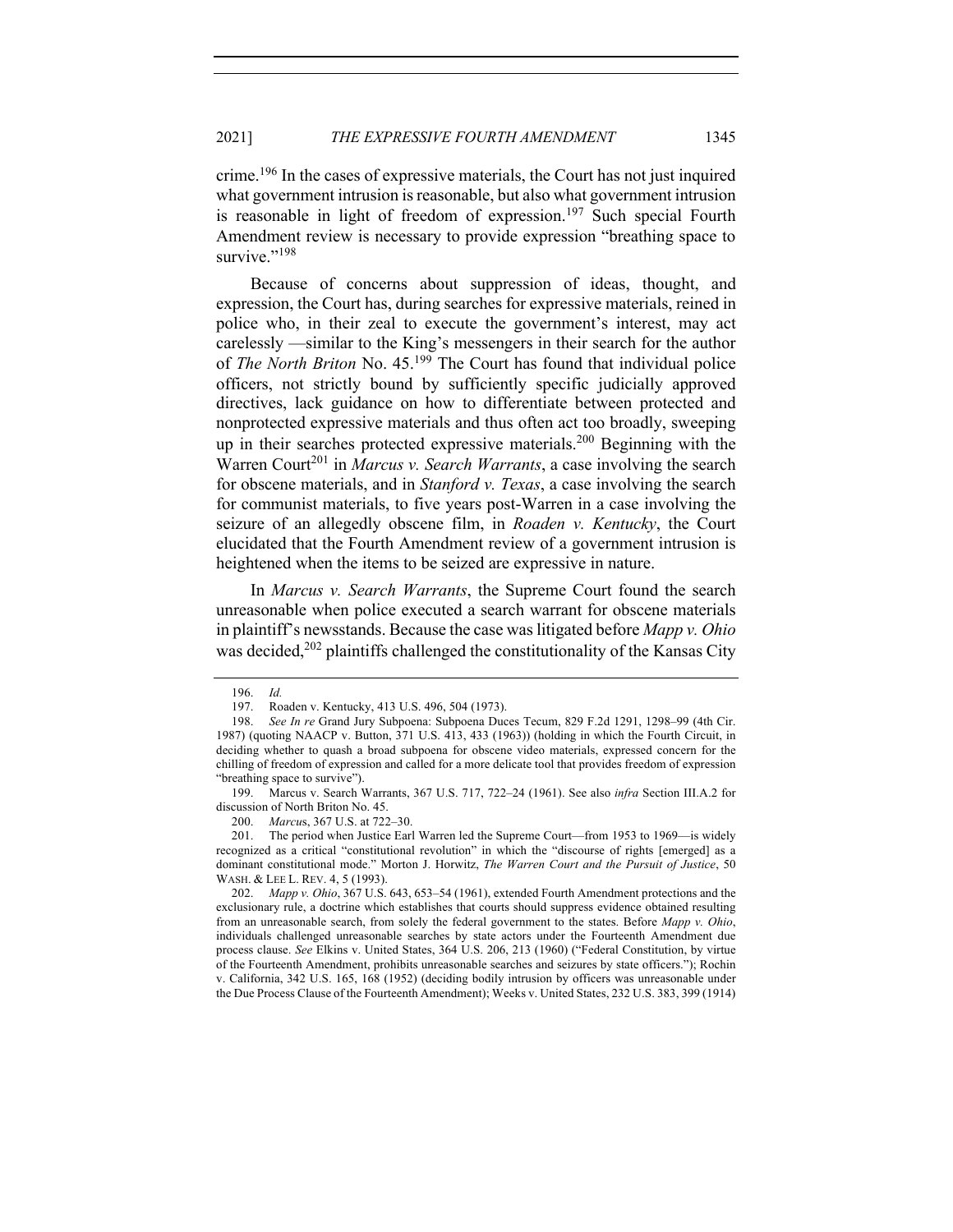police officers' search under the due process clause of the Fourteenth Amendment.<sup>203</sup> Post *Mapp*, plaintiffs would have challenged this search pursuant to the Fourth Amendment. The plaintiffs did not assert a First Amendment challenge to the police actions. The Court found the process used—in accordance with the Missouri statute—to obtain the search warrant and then collect the materials was "inimical to protected expression" and thus unconstitutional under the Fourteenth Amendment.<sup>204</sup> The procedures included the judicial issuance of a search warrant after a police officer filed with the Court an ex parte complaint swearing on an affidavit, upon personal belief, that plaintiff's newsstands had obscene publications for sale.<sup>205</sup> Before the issuance of the search warrant, the complainant police officer conducted an investigation which included purchasing from plaintiff's newsstands particular magazines which the plaintiff had admitted selling.<sup>206</sup> The judge did not examine the magazines to reach an independent determination of obscenity or provide plaintiff an opportunity to contest allegations of obscenity before issuing the search warrant.<sup>207</sup> The search warrant broadly described the items to be seized from plaintiff's newsstands as obscene materials.<sup>208</sup> The police officer who obtained the warrant was not involved in the search; instead, four other police officers executed the search warrant—using their own judgment to decide which materials were obscene—and seized about 11,000 magazines in total from various publications, as well as books and photos.<sup>209</sup>

The Court found the search and the process of obtaining and executing the warrant unconstitutional for several reasons which I will discuss. However, the Court began its discussion by harkening back to the 1500s in England and the unbounded power of the Crown to search "any place, shop, house, chamber, or building" within the English empire "for any books or things printed, or to be printed" which are against "any statute, act, or proclamation, made or to be made" and take them, burn them or use them properly.<sup>210</sup> The Court continued this historical account of how this unbounded power of search and seizure was reaffirmed throughout the

<sup>(</sup>finding claim of unreasonable searches and seizures by federal authorities but not state actors to be analyzed under the Fourth Amendment").

<sup>203.</sup> *Marcu*s, 367 U.S. at 718.

<sup>204.</sup> *Id.* at 729–30; *see also id*. at 731 ("We believe that Missouri's procedures as applied in this case lacked the safeguards which due process demands to assure nonobscene material the constitutional protection to which it is entitled.").

<sup>205.</sup> *Id*. at 719–20.

<sup>206.</sup> *Id*. at 722.

<sup>207.</sup> *Id.*

<sup>208.</sup> *Id*. at 724.

<sup>209.</sup> *Id*. at 722–23.

<sup>210.</sup> *Id*. at 724–25.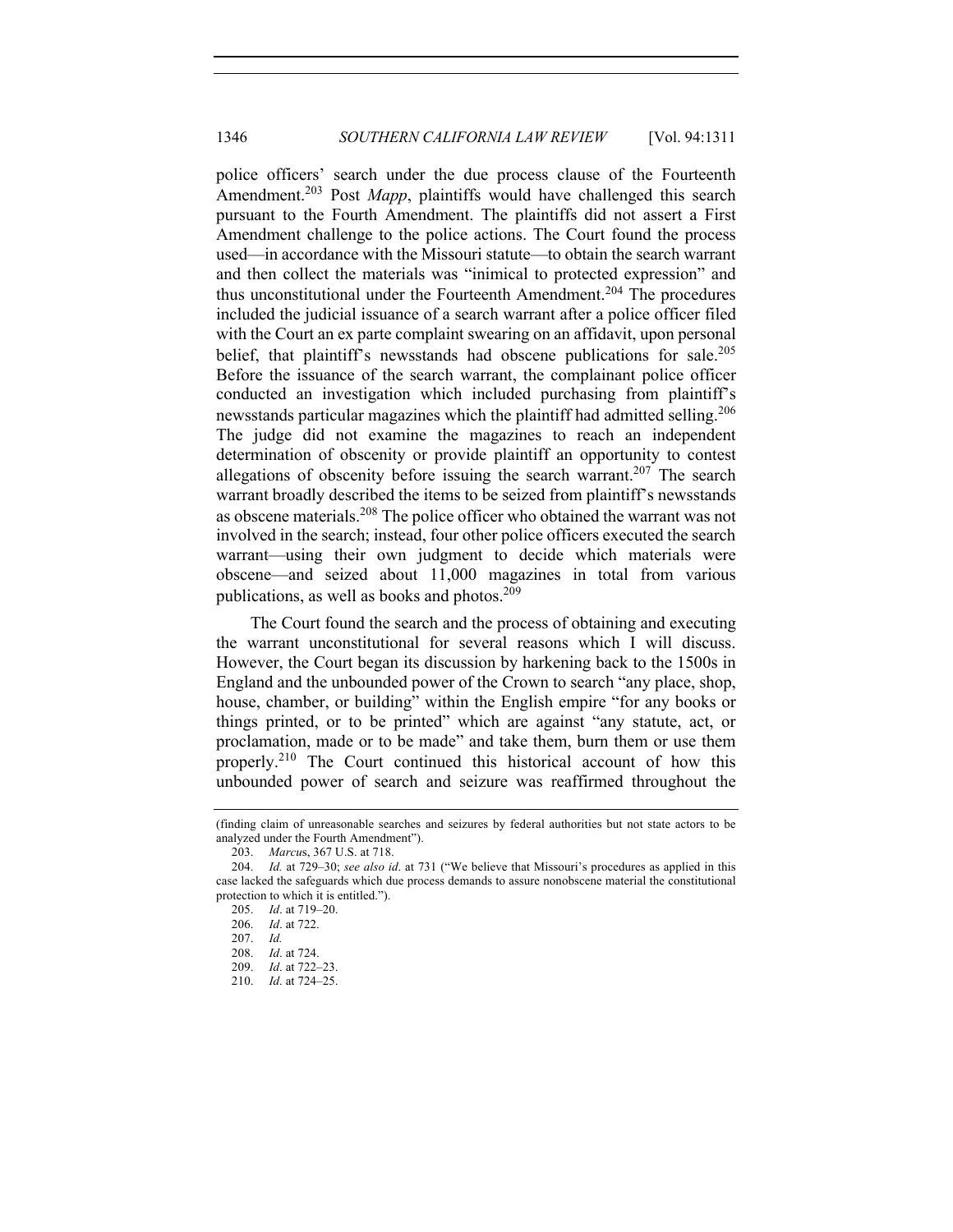sixteenth and seventeenth century, time and time again, explaining that "[e]ach succeeding regime during the turbulent [s]eventeenth [c]entury England used the search and seizure power to suppress publications."211 The publications targeted included those that the government deemed "scandalous and lying," "heretical  $\dots$  [and] offensive to the state."<sup>212</sup> The Court ended its historical account with the scandal of *The North Briton* No. 45 searches and arrests, which it credited with resulting in the ultimate judicial condemnation of such unbounded warrants.<sup>213</sup> The Court remarked that "[t]his history was, of course, part of the intellectual matrix within which our own constitutional fabric was shaped. The Bill of Rights was fashioned against the background of knowledge that unrestricted power of search and seizure could also be an instrument of stifling freedom of expression."<sup>214</sup> Interestingly, as the forthcoming discussion will show, the Court held that special protection applied to searches of expressive materials—like the magazines in this case—and did not limit heightened protection to expression that is political and critical of the government, like *The North Briton* incident. The Court's discussion of this history also demonstrates that at the heart of an expressive Fourth Amendm*ent* is the protection of political expression, particularly antigovernment political expression. This means that the protections of the expressive Fourth Amendment are at their zenith when political expression is involved. Against this historical background, the Court in *Marcus* then turned its attention to the controversy surrounding the search and seizure of the obscene materials.

Obscenity is not protected by the First Amendment, but it is a form of expression, thus adjacent to protected speech, meaning that expressive materials that are not obscene are likely protected First Amendment expression. Because of the fine line between unprotected obscene materials and First Amendment protected materials, government power to police obscenity and prevent its distribution is circumscribed and "limited by the constitutional protections of free expression."<sup>215</sup> "The existence of the State's power to prevent the distribution of obscene matter does not mean that there can be no constitutional barrier to any form of practical exercise of that  $[gevement] power."<sup>216</sup> This limitation is necessary to prevent$ government suppression of other materials which are not obscene.<sup>217</sup> The Court in *Marcus* explained that because of this concern, the government

<sup>211.</sup> *Id*. at 725.

<sup>212.</sup> *Id*. at 725–26.

<sup>213.</sup> *Id*. at 728.

<sup>214.</sup> *Id.* at 729.

<sup>215.</sup> *Id*. at 730.

<sup>216.</sup> *Id*. (internal quotations omitted) (quoting Roth v. United States, 354 U.S. 476, 485 (1957)).

<sup>217.</sup> *Marcu*s, 367 U.S. at 730.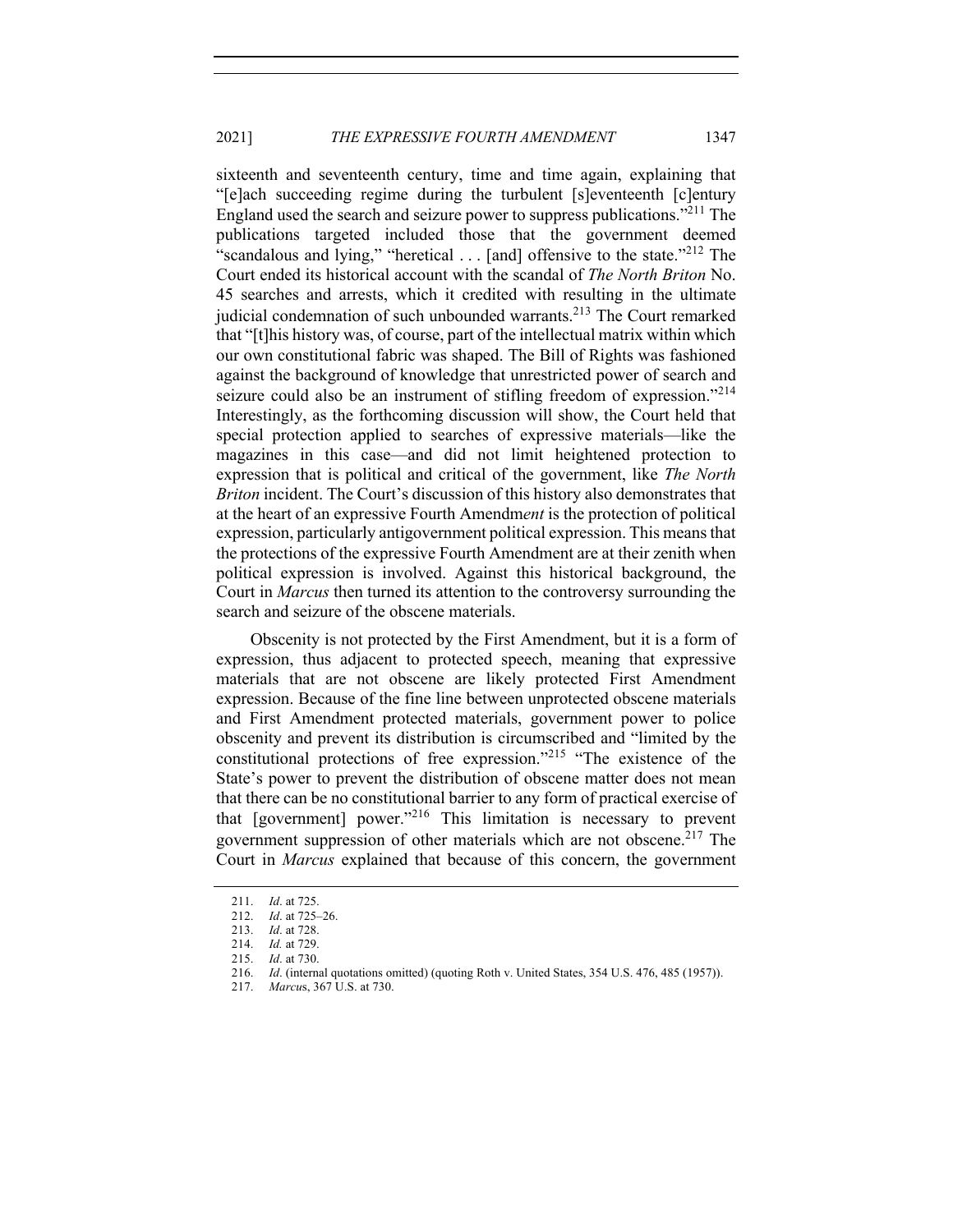cannot police obscenity in the same manner that it polices other contraband like gambling implements or liquor.<sup>218</sup> This is because in policing and seizing those items of contraband or other nonexpressive items, the government is not likely to sweep up items deserving First Amendment protection.<sup>219</sup> The Court urged that "sensitive tools" were required to draw the line between speech that the government may regulate or suppress as illegitimate (like obscenity) and speech upon which the government may not intrude since it is constitutionally guaranteed.<sup>220</sup> The Court warned that "[p]rocedures that sweep too broadly and with so little discrimination are obviously deficient in techniques required . . . to prevent erosion of constitutional guarantees."<sup>221</sup> In the *Marcus* case, the Missouri statute's procedures for obtaining the warrant and executing the search did not require the level of judicial scrutiny or narrow the scope of police officer authority sufficiently to protect freedom of expression.<sup>222</sup>

In *Marcus v. Search Warrants*, the Court was concerned about both the process for obtaining the search warrant and the process for executing the warrant. Regarding how the warrant was obtained, the Court found it problematic that the complainant police officer was able to make conclusory statements about his belief of the existence of obscene materials without providing any such materials to the judge for his independent judicial assessment.<sup>223</sup> The Court was also concerned that the plaintiff was unable to challenge the issuance of the warrant or the search before it occurred and the materials were seized.<sup>224</sup> In terms of how the search warrant was executed, the Court emphasized that the warrant simply stated that officers should seize obscene materials, without any further elaboration. This was insufficient guidance and left the officers to use their own judgment to decide which matters were obscene and thus to be seized. "[E]ach officer actually made ad

224. *Id.* at 732. This does not create a per se rule that an adversarial hearing is required before a judicial officer can issue a search warrant for alleged obscene materials as clarified by the Court in *Heller v. New York*, 413 U.S. 483, 488–89 (1973) (finding constitutional the seizure of a film pursuant to a search warrant and the arrest of theatre staff showing the film pursuant to the judge's signed arrest warrant after the judge had watched the film in advance of his issuance of all warrants); *see also* New York v. P.J. Video, 475 U.S. 868, 875 (1986) (concluding that while courts afford "special [Fourth Amendment] protection . . . to ensure that First Amendment interests are not impaired by the issuance and execution of warrants authorizing the seizure of books or films," there is not heightened standard to probable cause judicial officers must use to review warrant applications for the seizure of books or papers).

<sup>218.</sup> *Id*. at 731.

<sup>219.</sup> *Id.*

<sup>220.</sup> *Id*.

<sup>221.</sup> *Id*. at 733.

<sup>222.</sup> *See id*. at 718–20.

<sup>223.</sup> *Id.* at 731–32; *see also* Lee Art Theatre, Inc. v. Virginia, 392 U.S. 636, 636–37 (1968) (finding that movies were unconstitutionally seized when they were collected pursuant to a judicial search warrant; the warrant was based on a police officer's affidavit that included the name of the films and his statement that after he had viewed the films and the movie theatre billboard he determined the films were obscene).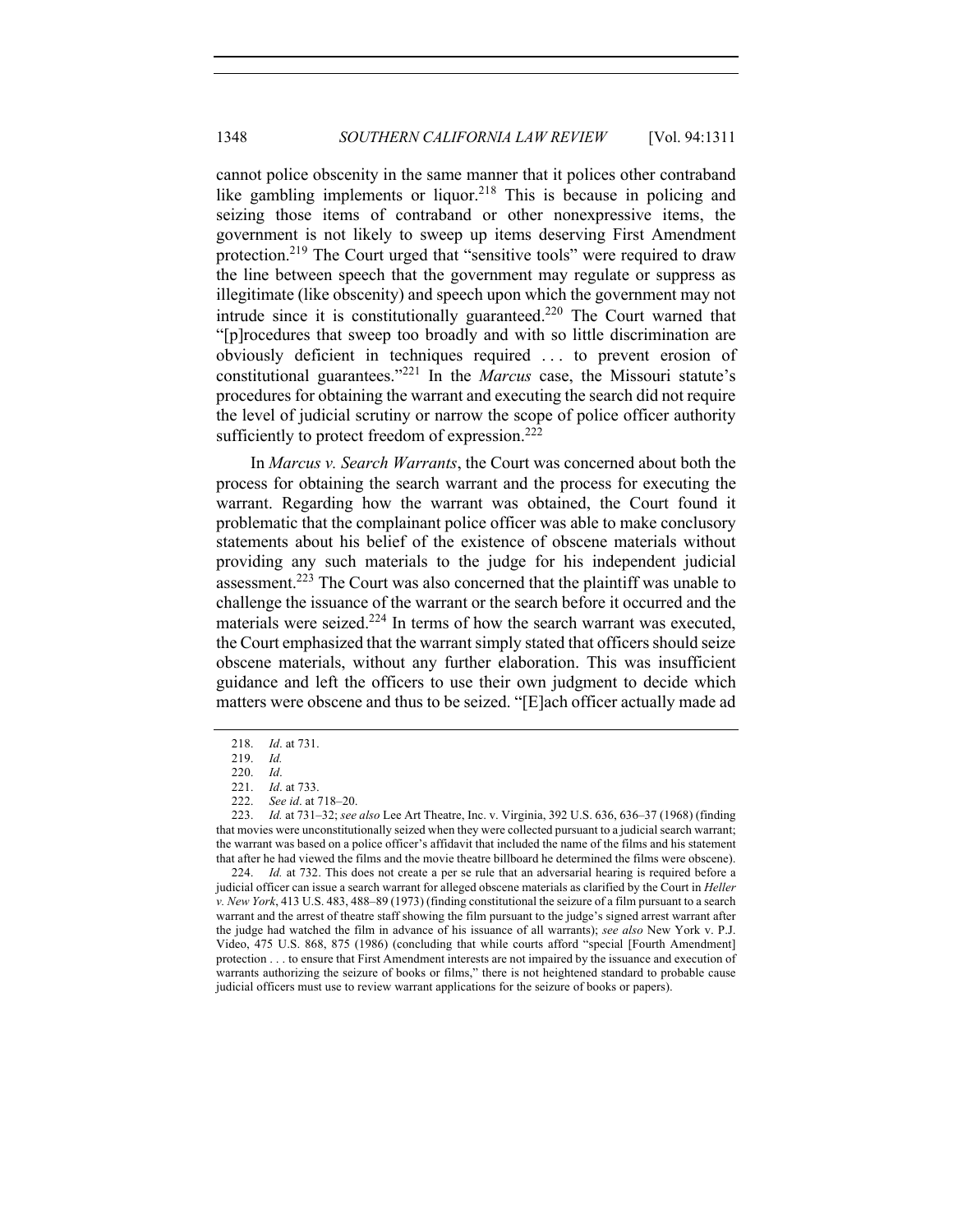hoc decisions on the spot."<sup>225</sup> "They were provided with no guide to the exercise of informed discretion, because there was no step in the procedure before the seizure designed to focus searchingly on the question of obscenity."226 The Court pointed out the sheer number of magazines that were seized and that only a third of those were ultimately ruled as obscene after judicial examination.<sup>227</sup> For the Court, this reinforced the "conclusion" that discretion to seize allegedly obscene materials cannot be confided to law enforcement officials without greater safeguards than were here operative."228 In the eyes of the justices in *Marcus v. Search Warrants*, the deference provided to officers' discretion was improper in the arena of expressive materials.

The Court again confronted a search for expressive materials, but this time in the political context, in *Stanford v. State of Texas*. <sup>229</sup> The case dealt with the search of a private home for communist materials under the Texas Suppression Act.<sup>230</sup> Since *Stanford* was decided post-*Mapp*, the Court first clearly stated that it was engaging in a Fourth Amendment analysis.231 The Court's subsequent language suggests that Fourth Amendment protections of expressive materials is at its zenith when the materials are political in nature. After recounting the history of Crown's suppression of antigovernment journalism through searches and seizure and its connection to the Fourth Amendment and referencing *Marcus*, the Court declared that "what this history indispensably teaches is that the constitutional requirement that warrants must particularly describe the 'things to be seized' is to be accorded the *most scrupulous exactitude* when the 'things' are books, and the basis of their seizure is the *ideas* they contain. No less standard could be faithful to First Amendment freedoms."<sup>232</sup>

In *Stanford*, the judge issued a search warrant after receiving an application from a police officer stating that he had received information from two "credible persons," namely two Texas attorney generals, that the premises contained "books and records of the Communist Party."233 The application included sworn affidavits from the two attorney generals referencing recent pro-Communist mailings from the premises and "other

- 227. *Id.*
- 228. *Id.* at 733.
- 229. Stanford v. Texas, 379 U.S. 476, 476 (1965).
- 230. *Id*. at 477.
- 231. *Id.* at 481.
- 232. *Id.* at 485 (emphasis added).
- 233. *Id.* at 478.

<sup>225.</sup> *Marcus*, 367 U.S. at 732.

<sup>226.</sup> *Id.*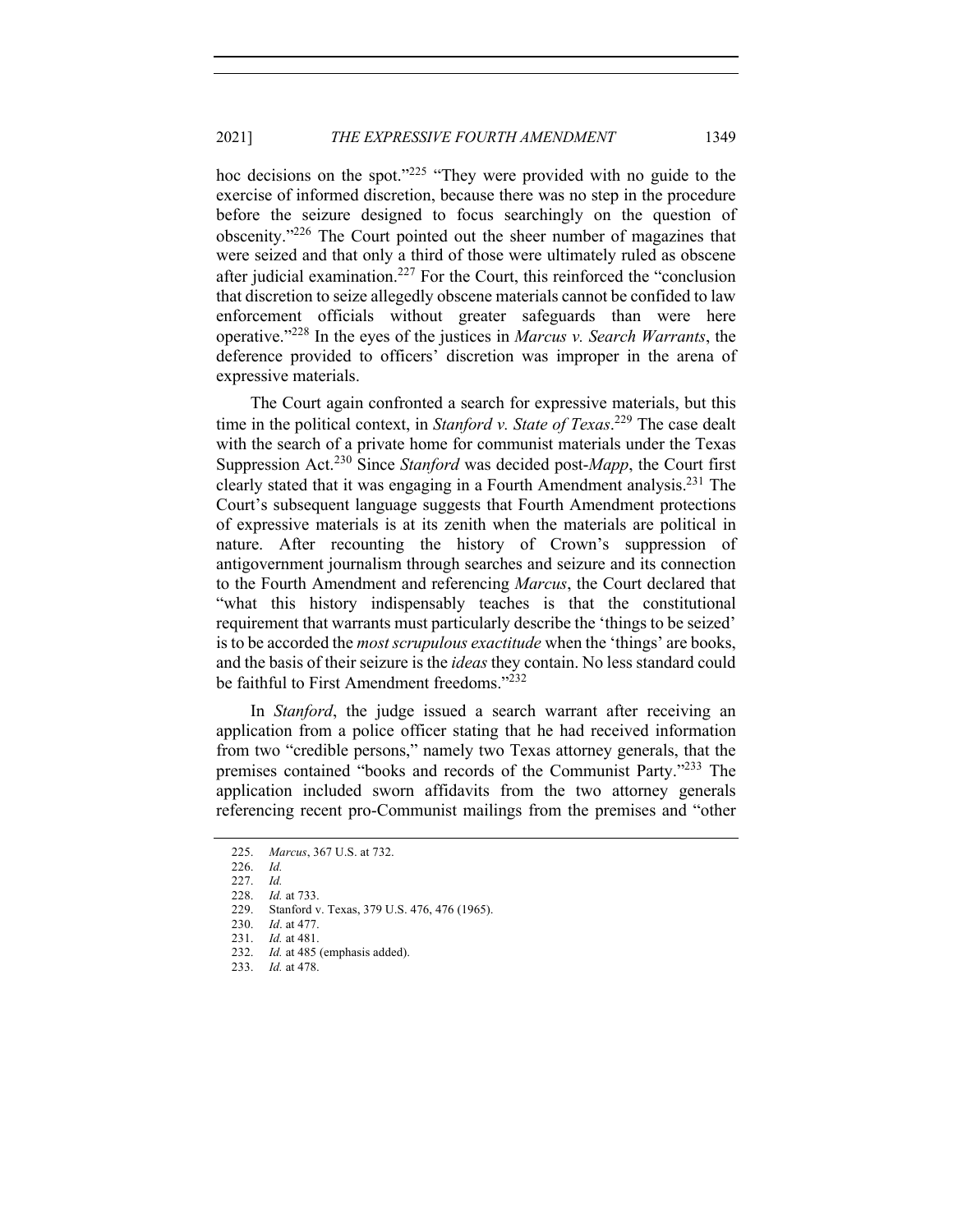information received in the course of investigation."<sup>234</sup> The warrant described the items to be seized as "books, records, pamphlets, cards, receipts, lists, memoranda, pictures, recordings, or other written instruments concerning the Communist party of Texas, and the operations of the Communist Party in Texas."<sup>235</sup> Police officers, accompanied by the two signatory attorney generals, executed the search warrant and seized half the books in the home—about 300 titles—as well as pamphlets, magazines and personal papers.<sup>236</sup> The Court concluded that the items to be seized were not identified with particularity and that this requirement must be adhered to scrupulously when the government is seizing materials containing ideas. $237$ The Court further critiqued the freedom provided to police officers as they engaged in the search and seizure of expressive materials, stating that "[t]he constitutional impossibility of leaving the protection of such materials to the whim of officers charged with executing a warrant is dramatically underscored by [the voluminous materials] the officers saw fit to seize under the warrant in this case."<sup>238</sup> Altogether, the police officers had carried away fourteen cartons of materials.<sup>239</sup>

Eight years later, the Court in *Roaden v. Kentucky* confronted again the question of the seizure of expressive (nonpolitical) materials, but this time it was for a seizure incident to arrest.<sup>240</sup> In that case, the county sheriff and a prosecutor attended a movie at a drive-in theatre.<sup>241</sup> After watching the movie, the sheriff concluded that it was obscene and arrested the theatre manager.<sup>242</sup> Thereafter, he seized the film.<sup>243</sup> The validity of a search and seizure of contraband incident to arrest is a well-settled exception to the Fourth Amendment warrant requirement.<sup>244</sup> However, the Court declined to extend that exception to the seizure of allegedly obscene materials, meaning that police needed a warrant to seize the film. The Court concluded that to extend the doctrine of seizure of contraband and instrumentalities of the crime incident to arrest to the warrantless seizure of allegedly obscene materials would be to improperly read Fourth Amendment protections "in a

239. *Id.* at 480.

<sup>234.</sup> *Id.*

<sup>235.</sup> *Id.*at 479.

<sup>236.</sup> *Id.*

<sup>237.</sup> *Id.* at 484.

<sup>238.</sup> *Id.* at 485.

<sup>240.</sup> Heller v. New York, 413 U.S. 483, 496 (1973).

<sup>241.</sup> *Id.* at 497.

<sup>242.</sup> *Id.*

<sup>243.</sup> *Id.* at 497–98.

<sup>244.</sup> *See* United States v. Robinson, 414 U.S. 218, 236 (1973) (citations omitted) ("The search of respondent's person . . . and the seizure from him [of contraband] were permissible under established Fourth Amendment law. . . . since it is the fact of custodial arrest which gives rise to the authority to search.").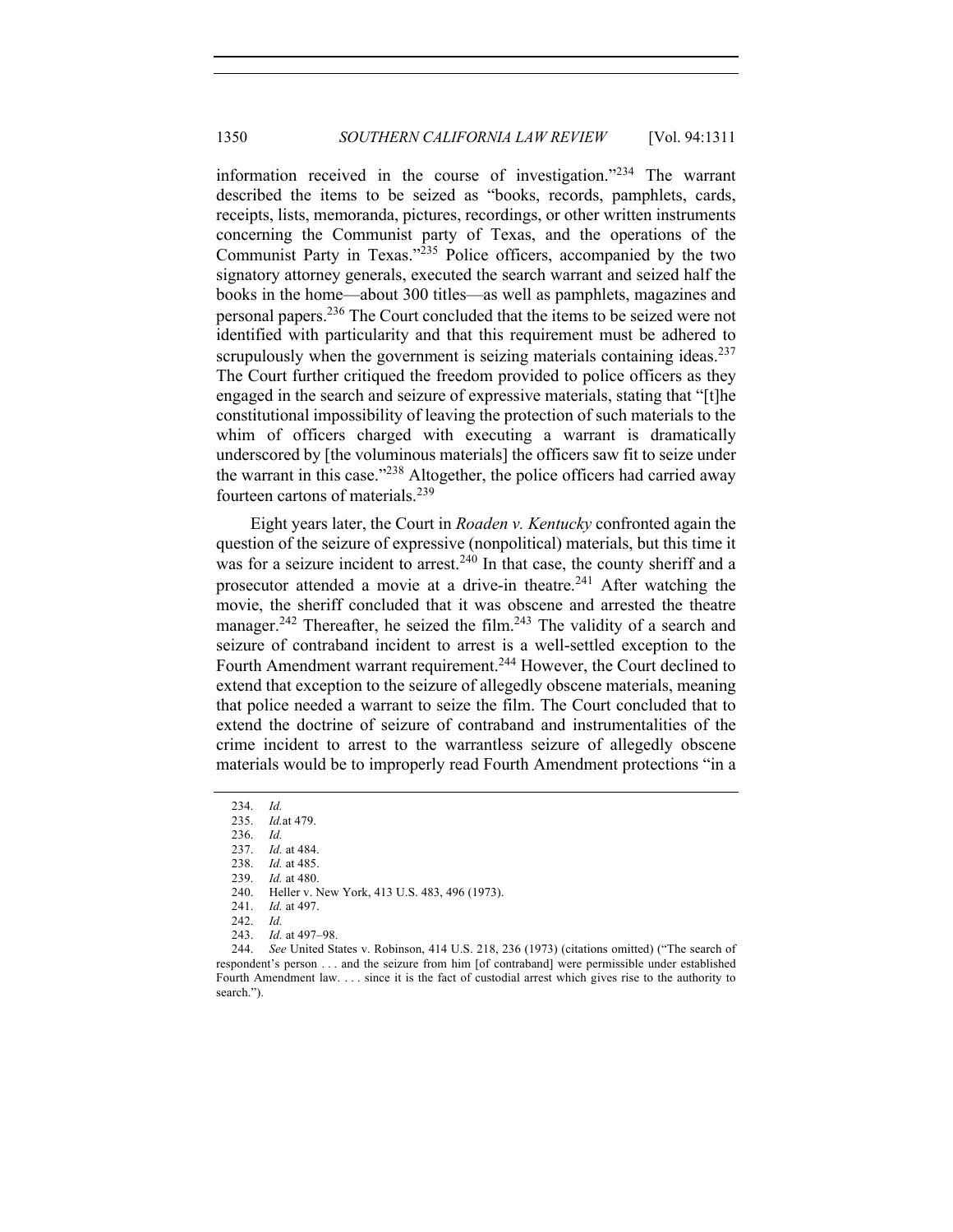## 2021] *THE EXPRESSIVE FOURTH AMENDMENT* 1351

vacuum. A seizure reasonable as to one kind of material in one setting may be unreasonable in a different setting or with respect to a different type of material."245 The Court in *Roaden* stated that in the circumstances in which the government seizes materials that are arguably within the ambit of First Amendment protection, courts should "examine what is 'unreasonable' in light of freedom of expression" and impose a "higher hurdle" particularly when such seizures amount to a prior restraint on expression.<sup>246</sup>

About a decade after *Roaden v. Kentucky*, Justice William Brennan asserted in his dissent in *Maryland v. Macon* that these same more stringent requirements for searches of expressive obscene materials should also apply to the seizure of an individual charged with the distribution of such expressive allegedly obscene materials.<sup>247</sup> Justice Brennan stated that the same difficulties endemic to the warrantless seizure of allegedly obscene materials apply to the warrantless arrest of a person for distribution of such materials and therefore those arrests must only occur pursuant to a proper judicial warrant.<sup>248</sup> Just as the task of differentiating between unprotected obscene and protected non-obscene materials should not be left to the individual officer whose "zeal to enforce the law will lead to erroneous judgments," neither should the task of deciding whether there is probable cause to arrest an individual for distribution of allegedly obscene materials.<sup>249</sup> "Permitting this investigative practice threatens to restrain the liberty of expression in the same way that the seizure of presumptively protected material does."250

Justice Brennan recognized that the risks to freedom of expression associated with zealous individual police officers making ad hoc judgments about whether certain expression is legitimate and constitutionally protected—without substantial scrutiny and clear direction of a neutral magistrate—were not unique to government intrusions on effects and papers but applied to government intrusions on the person. In *Heller v. State of New York*, <sup>251</sup> the only case in which the Supreme Court had previously confronted the arrest of people for crimes associated with the distribution of obscene materials, a judicial officer issued the arrest warrants himself after watching

<sup>245.</sup> Roaden v. Kentucky, 413 U.S. 496, 501 (1973).<br>246 *Id* at 504

*Id.* at 504.

<sup>247.</sup> Maryland v. Macon, 472 U.S. 463, 473 (1985) (Brennan, J., dissenting). The majority in *Maryland v. Macon* did not decide whether the warrantless arrest of the bookstore's attendant, which occurred after an undercover police officer purchased two magazines which he and two other officers judged as obscene, was unconstitutional*. Id*. at 471. Instead, the majority focused only on the question of whether the magazines that the undercover officer purchased were admissible at trial. *Id.* at 464–71.

<sup>248.</sup> *Id*. at 473–74.

<sup>249.</sup> *Id.*

<sup>250.</sup> *Id*. at 474.

<sup>251.</sup> Heller v. New York, 413 U.S. 483, 483 (1973); *see also supra* note 224.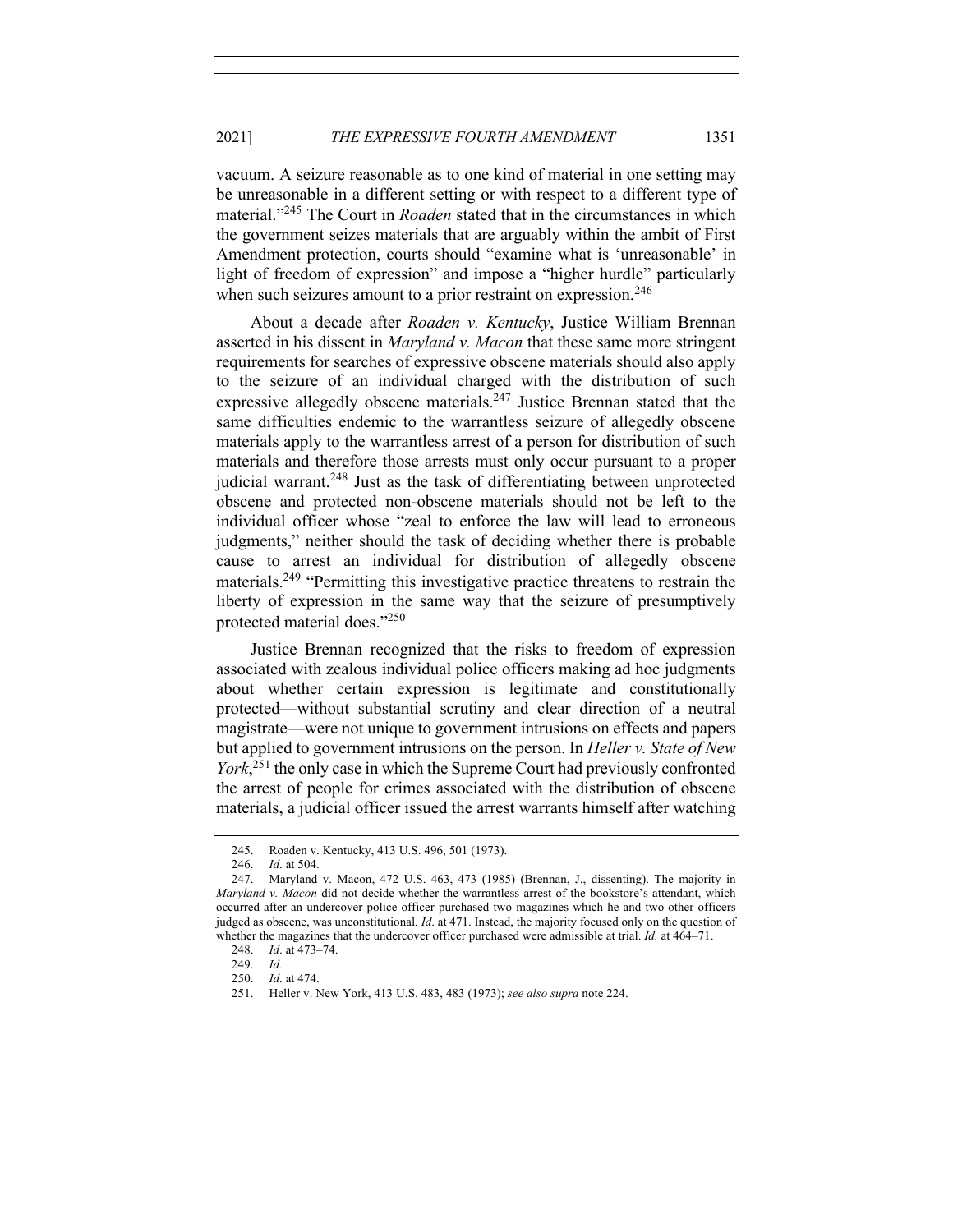the film in the theatre.

Through his dissent in *Macon*, Justice Brennan connected the dots in the Fourth Amendment doctrine from expressive materials and papers to expressive conduct and concluded that in both contexts, the courts need to scrupulously review government conduct and rein in police discretion to afford due protection to freedom of expression. "A warrantless arrest involves the same difficulties and poses the same risks as does a warrantless seizure of books, magazines or films."<sup>252</sup> "The disruptive potential [on the First Amendment] of an effectively unbounded [Fourth Amendment] power to arrest should be apparent."<sup>253</sup> He called for an absolute requirement of a prior judicial determination of probable cause—a strict arrest warrant requirement—when police effectuate an arrest related to expressive obscene materials and for invalidation of any conviction resulting from a warrantless arrest.254 Although Justice Brennan recognized invalidation of the conviction is not the usual remedy according to Fourth Amendment precedent, he argued against the "mechanical application of precedents . . . [w]hen First Amendment values are at stake.<sup>"255</sup> He recognized that invalidating an arrest may "interfer[e] with the public interest of having the guilty come to book," but asserted that "an additional and countervailing public interest in ensuring the broad exercise of First Amendment freedoms must enter the calculus."<sup>256</sup> He asserted that invalidating the conviction was the only means to provide the necessary deterrent effect to protect expression.<sup>257</sup> He also articulated his concern over how warrantless wrongful arrests would chill others' protected expression, stating that "the consequences of illegal use of power to arrest fall not only upon the specific victims of abuse of that power but also upon all of those who, for fear being subjected to official harassment, steer far wider from the forbidden zone than they otherwise would."<sup>258</sup>

Justice Brennan acknowledged that Fourth Amendment special safeguards for freedom of expression are not limited to the seizure of expressive materials but also apply to seizures of the person for expressive activities.259 This is a logical reading of the historical foundations of the Fourth Amendment considering *The North Briton* scandal concerned not only the indiscriminate seizure of books and documents but also indiscriminate arrests.

<sup>252.</sup> *Macon*, 472 U.S. at 473–74 (Brennan, J., dissenting).

*Id.* at 474.

<sup>254.</sup> *Id.* at 475. 255. *Id.*

<sup>256.</sup> *Id.* at 476. 257. *Id.*

<sup>258.</sup> *Id.*

<sup>259.</sup> *Id.* at 464–65.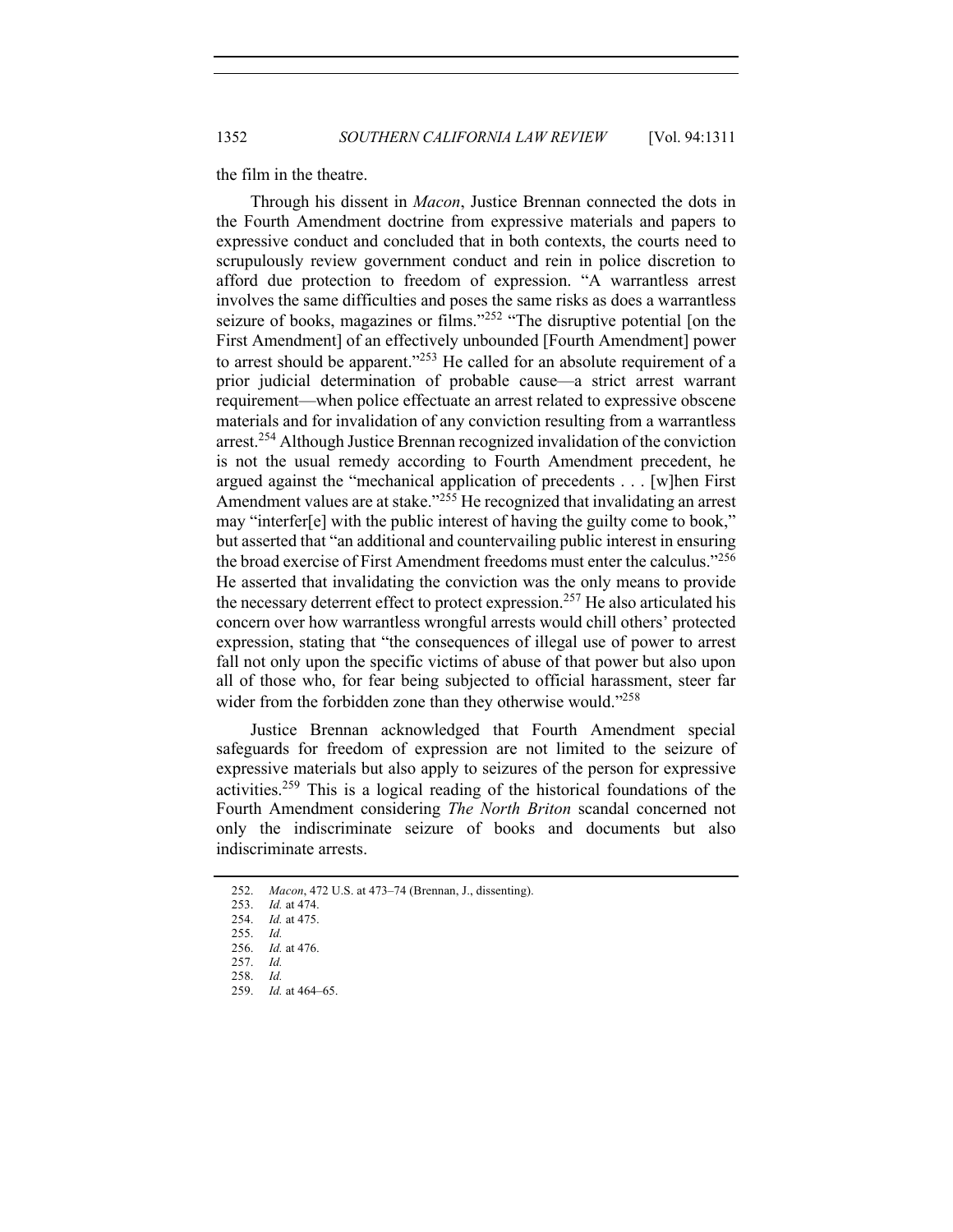## B. THE QUERY FOR THE EXPRESSIVE FOURTH AMENDMENT IS: WHAT IS REASONABLE IN LIGHT OF FREEDOM OF EXPRESSION?

The preceding account of the historical background of the Fourth Amendment and the Supreme Court's paper cases provide critical lessons, which courts have missed, about how jurists must analyze the reasonableness of police force in the protest context. Courts must shift their inquiry to whether a police officer's use of force was reasonable *in light of freedom of expression* when the policed target is engaged in expressive protest activity. To date, no court has meaningfully engaged in this inquiry in excessive force protest cases.<sup>260</sup> Inquiring whether a police officer's use of force is reasonable in light of freedom of expression has ramifications for the overall balancing and the factor-by-factor excessive force weighing. In terms of the overall balancing, courts' deference to police must be reduced when expressive conduct is involved. In terms of the factor-by-factor weighing, courts must weigh positively underlying expressive conduct by activists; no other factor can be determinative for the reasonableness analysis.

Instead of affording deference to police decisionmaking, courts must review Fourth Amendment excessive force claims during protests with "scrupulous exactitude" to minimize intrusion on First Amendment activity.<sup>261</sup> The prevailing deference encourages police officers to make ad hoc decisions about how to use force with activists engaged in expressive activity. This ad hoc decisionmaking is unacceptable when potentially protected expression is the target. Out of concern for zealous police officers sweeping too broadly during searches of expressive materials, the Court has limited police discretion.<sup>262</sup> This same concern is present when militant

<sup>260.</sup> As previously mentioned, the district court in *Lamb* recognized that a court should apply heightened Fourth Amendment review when plaintiffs are engaged in protest instead of criminal conduct, but did not articulate a standard of review. *See* Lamb v. City of Decatur, 947 F. Supp. 1261, 1265 (C.D. Ill. 1996); *see also supra* note 97 and accompanying text.

<sup>261.</sup> Stanford v. Texas, 379 U.S. 476, 511 (1965). Other scholars have suggested that courts should apply a more exacting standard to protest situations. *See, e.g.*, D'Addario, *supra* note 19, at 97 ("Even when protesters raise only Fourth Amendment claims, the First Amendment is still implicated but usually ignored. Some courts have not even applied the Fourth Amendment strictly or 'with scrupulous exactitude' as the Supreme Court has required."); Amar, *Fourth Amendment First Principles*, *supra* note 163, at 806 ("Under this approach, First Amendment concerns could well trigger special Fourth Amendment safeguards.").

<sup>262.</sup> *See, e.g.*, Roaden v. Kentucky, 413 U.S. 496, 504 (1973) ("[T]he material seized fell arguably within First Amendment protection, and the taking . . . . by a police officer, without the authority of a constitutionally sufficient warrant, is plainly a form of prior restraint and is, in those circumstances, unreasonable under Fourth Amendment standards."); Marcus v. Search Warrants, 367 U.S. 717, 729 (1961) ("This history was, of course, part of the intellectual matrix within which our own constitutional fabric was shaped. . . . For the serious hazard of suppression of innocent expression inhered in the discretion confided in the officers authorized to exercise the power."); *see also id.* at 732–33 ("The fact that only one-third of the publications seized were finally condemned strengthens the conclusion that discretion to seize allegedly obscene materials cannot be confided to law enforcement officials without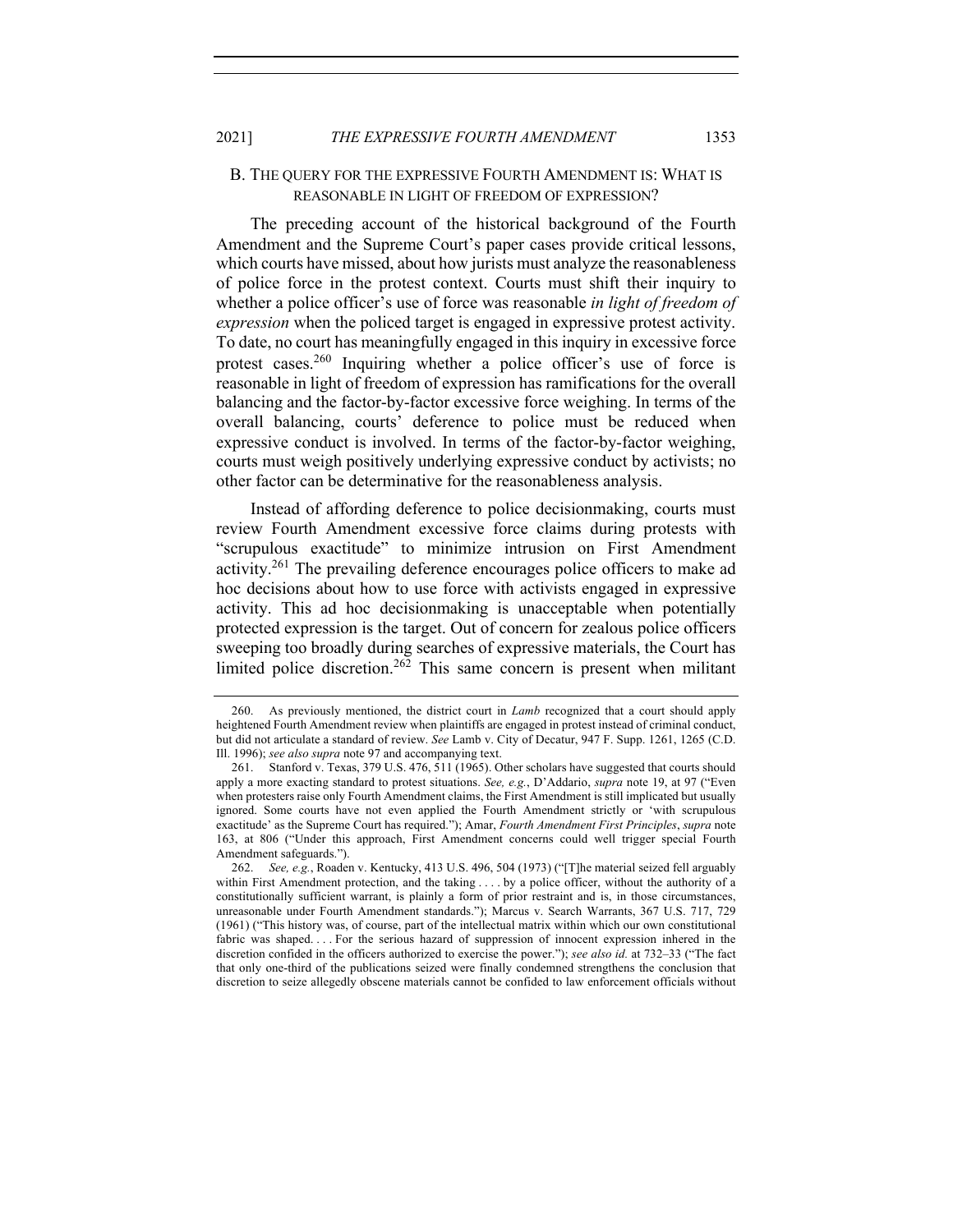police officers exert force on protesters, which may inadvertently or purposefully (depending on one's view of protest policing) sweep within its reach activists engaged in protected protest activity. This is the story of indiscriminate (or some would assert malicious) police use of force during the George Floyd protests.

To guard against this overzealous and unrestrained policing of expressive materials, the Court in its paper cases demanded that a neutral magistrate engage searchingly in differentiating between materials that are protected and those that are unprotected by the First Amendment and only then, when appropriate, issue a warrant that describes with sufficient particularity the items to be seized to avoid individual police officers' seizure of materials duly protected by freedom of expression. Requiring a neutral magistrate pursuant to the Fourth Amendment to sign an arrest warrant before a police officer can arrest or use force against someone engaging in First Amendment protest activity would likewise be more protective of their freedom of expression. Justice Brennan's argument in his dissent from *Macon v. Maryland* that the warrantless arrest of an individual for distribution of obscene materials violated the Fourth Amendment supports this view.263 Justice Brennan asserted that "[t]he disruptive potential [on the First Amendment] of an effectively unbounded power to arrest should be apparent."<sup>264</sup> The public bore witness to this unbounded power not only to arrest, but also to use force in the George Floyd protests.

Despite Justice Brennan's insightful argument against warrantless arrests in the context of distribution of expressive allegedly obscene materials, a strict warrant requirement before a police officer can engage with a protester is likely unrealistic, although this discussion does challenge what has become the norm. Warrantless arrests are now the norm, largely as a result of courts carving out exceptions to the warrant requirement to provide police officers leeway to control criminal activity.<sup>265</sup> However, when police officers engage in the regulation of protest rather than crime control, it problematizes the carving out of such an exception. Even if not adhering to a strict warrant requirement, courts must do away with principles of police deference because they do not sufficiently safeguard protest activity

greater safeguards than were here operative.").

<sup>263.</sup> *See* Maryland v. Macon, 472 U.S. 463, 474 (1985) (Brennan, J. dissenting).

<sup>264.</sup> *Id.*

<sup>265.</sup> *See* Amar, *supra* note 163, at 770 (listing "at least eight historical and commonsensical exceptions to the so-called warrant requirement"); *see also* Atwater v. Lago Vista, 532 U.S. 318, 354 (2001) ("If an officer has probable cause to believe that an individual has committed even a very minor criminal offense in his presence, he may, without violating the Fourth Amendment, arrest the offender."); United States v. Watson, 423 U.S. 411, 419 (1976) (creating warrantless arrest in public for felonies exception, reasoning that at common law, the "due apprehension of criminals, charged with heinous offences, imperiously require[d] that such arrests should be made without warrant by officers of the law").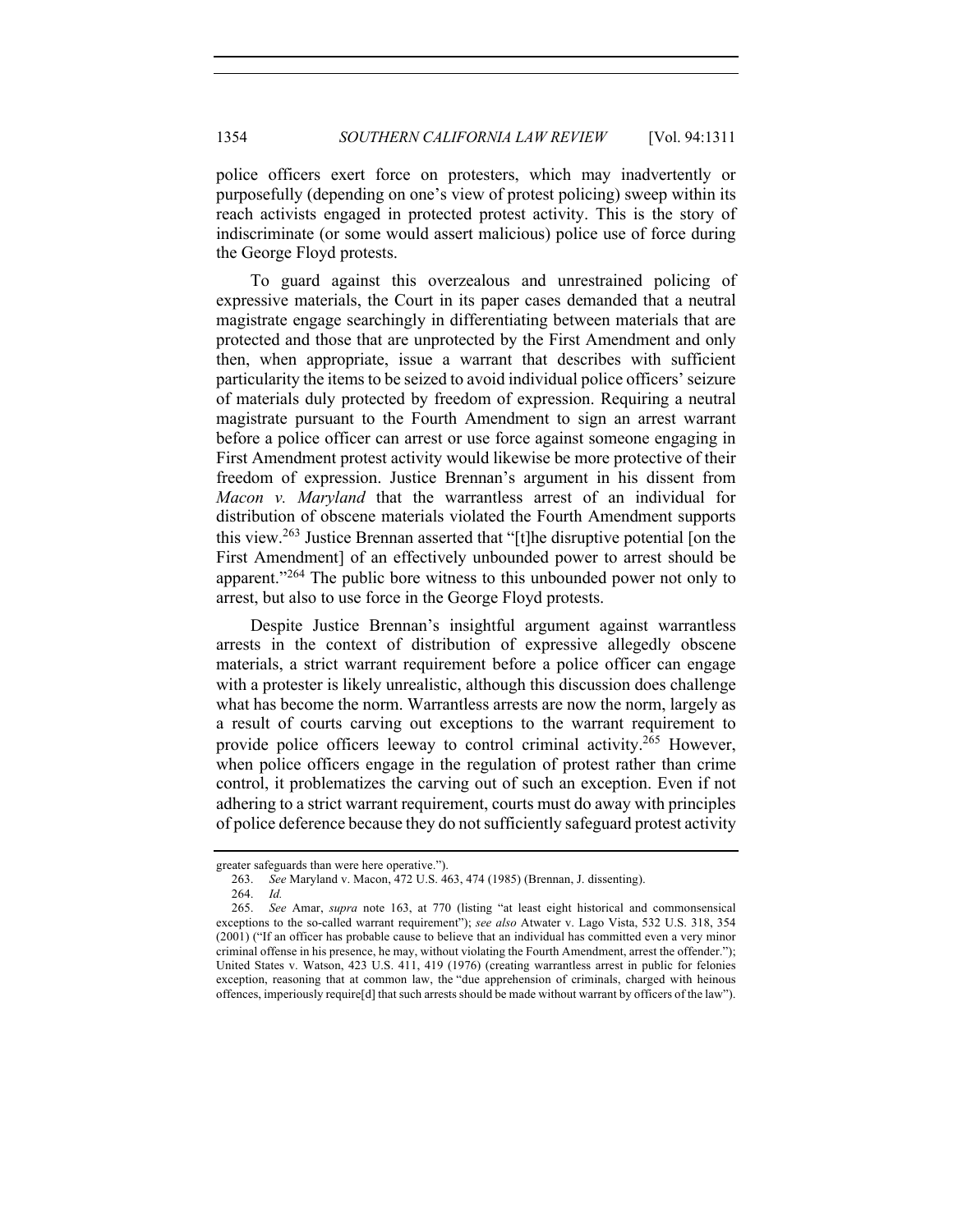and because courts developed those principles in the context of crime control and its attending circumstances, including concerns over police officer safety.

On the factor-by-factor analysis, courts must also weigh positively an activist's underlying expressive conduct. The rightfulness, wrongfulness, or suspiciousness of the conduct of the policed individual is part of any Fourth Amendment reasonableness assessment of law enforcement conduct.<sup>266</sup> In the same vein, when the policed person's conduct is expressive protest activity, courts should not ignore it but instead consider it favorably in the reasonableness calculus. The nature of the policed person's protest conduct should mitigate against law enforcement's use of force. The *Graham* balancing is between the "the nature and the quality of the intrusion on the individual's Fourth Amendment interests against the countervailing governmental interests at stake."267 In protest cases, the governmental intrusion on the individual's interests is great since the intrusion is on likely protected expressive political activity—the kind which the Fourth Amendment was constructed to safeguard. Furthermore, the countervailing government interest is complicated because the government has an interest in valuable protest activity, in addition to an interest in maintaining order and protecting officer and public safety. As Justice Brennan asserted, there is a "public interest in ensuring the broad exercise of First Amendment freedoms [which] must enter the calculus."<sup>268</sup> Justice Brennan raised these arguments in the context of an arrest for distribution of expressive potentially obscene, not political materials. However, Fourth Amendment protection of expressive materials and conduct should reach its zenith when political expression is involved.269 After all, *The North Briton* scandal that inspired the Fourth Amendment centered around government's use of its power of search and seizure in an attempt to ransack the homes, seize the papers, and harass and arrest antigovernment dissidents and their families, friends, and associates. Therefore, especially in the context of politically expressive conduct, courts should apply all factors in the Fourth Amendment balance in a manner that provides freedom of expression the "breathing space to survive."<sup>270</sup>

<sup>266.</sup> See *supra* Section II.A, discussing reasonableness analysis under *Graham* generally, and Part II, discussing reasonableness analysis in protest excessive force cases.

<sup>267.</sup> Graham v. Connor, 490 U.S. 386, 396 (1989) (internal quotations omitted).

<sup>268.</sup> *Macon*, 472 U.S. at 476 (Brennan, J. dissenting).

<sup>269.</sup> *See generally supra* notes 229–32 and accompanying text (discussing implications of *Stanford v. Texas* on heightened constitutional protection of political expression).

<sup>270.</sup> *See In re* Grand Jury Subpoena: Subpoena Duces Tecum, 829 F.2d 1291, 1298–99 (4th Cir. 1987) (expressing concern for the chilling of freedom of expression and calling for a more delicate tool that provides freedom of expression "breathing space to survive" in deciding whether to quash a broad subpoena for obscene video materials).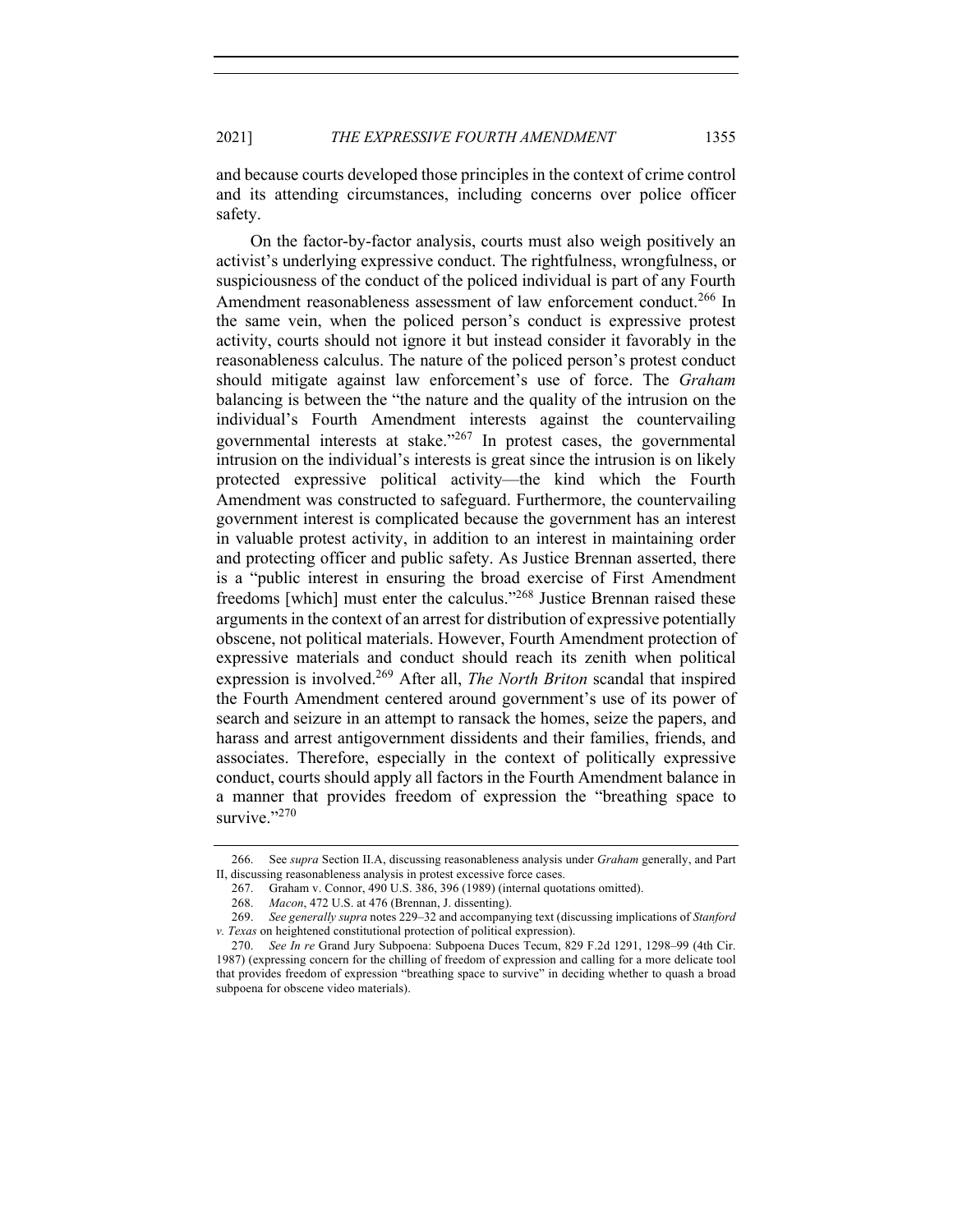To provide freedom of expression such breathing space, the government and its police actors must adopt a tolerant attitude towards protest activity. Courts should recognize that protests are by their nature not orderly events, and therefore should not allow the police to extort order through the unrestrained use of weapons and force. Generalized concerns of lawlessness or disorder are insufficient to justify police force.<sup>271</sup> Courts should rule that police use of force is unreasonable in light of freedom of expression unless it is necessary to counteract protester violence or property damage. When police use force, it must be limited to the individual activist who is engaging themselves in violence or damaging property.<sup>272</sup> The Court must ensure that police officers use their best efforts to not curtail the entire protest when dealing with individual incidents of violence by a single or just a few protesters. Police may properly use force to stop an individual who seeks to incite imminent violence or unlawful activity since that expression is not protected.<sup>273</sup>

Although a police officer may generally intervene when a protester engages in criminal activity, the type of criminal activity alleged is also important to a court's analysis.<sup>274</sup> If the conduct amounts to a misdemeanor or is only criminal because there is a protest, courts should guard against the use of police force. There is certain conduct that would, under regular circumstances, not be criminal at all such as violating a curfew instituted in response to protests. Also, there are other crimes, such as disorderly conduct and failure to disperse, that police exploit to effectuate mass arrests of protesters and quash the protest.<sup>275</sup> Courts should view this weaponizing of criminal law to suppress protest activity unfavorably and not give credence to these government allegations of illegality.

<sup>271.</sup> *See contra* Felarca v. Birgeneau, 891 F.3d 809, 817–18 (9th Cir. 2018) (justifying use of force against Occupy protestors due to their "organized lawlessness"); Oberwetter v. Hilliard, 639 F.3d 545, 555 (D.C. Cir. 2011) (finding the use of force reasonable against dancing protestor who refused to stop dancing); Crowell v. Kirkpatrick, 400 F. App'x 592, 595 (2d Cir. 2010) (unpublished) (finding the use of force reasonable when protestors "chained themselves to a several hundred pound barrel drum and having refused to free themselves").

<sup>272.</sup> I have discussed the justification for not viewing protestors as a unit in a prior article. *See* Loor, *Water Hoses*, *supra* note 19, at 843–48.

<sup>273.</sup> *See* Brandenburg v. Ohio, 395 U.S. 444, 447 (1969) (recognizing "principle that the constitutional guarantees of free speech and free press do not permit a State to forbid or proscribe advocacy of the use of force or of law violation except when such advocacy is directed to inciting or producing imminent lawless action and is likely to incite or produce such action").

<sup>274.</sup> I expect to contend with the question of how the reasonableness analysis should change when a protester claims they were arrested in violation of the expressive Fourth Amendment in later work. It is worth mentioning here, however, that the Supreme Court has previously allowed expressive albeit illegal activity to persist in cases in which First Amendment values prevail. *Compare* Texas v. Johnson, 491 U.S. 397, 414 (1989) (invalidating criminal prohibition against flag burning), *with* United States v. O'Brien, 391 U.S. 367, 382 (1968) (allowing criminal prohibition against draft card burning).

<sup>275.</sup> *See* Loor, *Protesting While Black*, *supra* note 21, at Section I.B; Loor, *When Protest Is the Disaster*, *supra* note 19, at 38–43.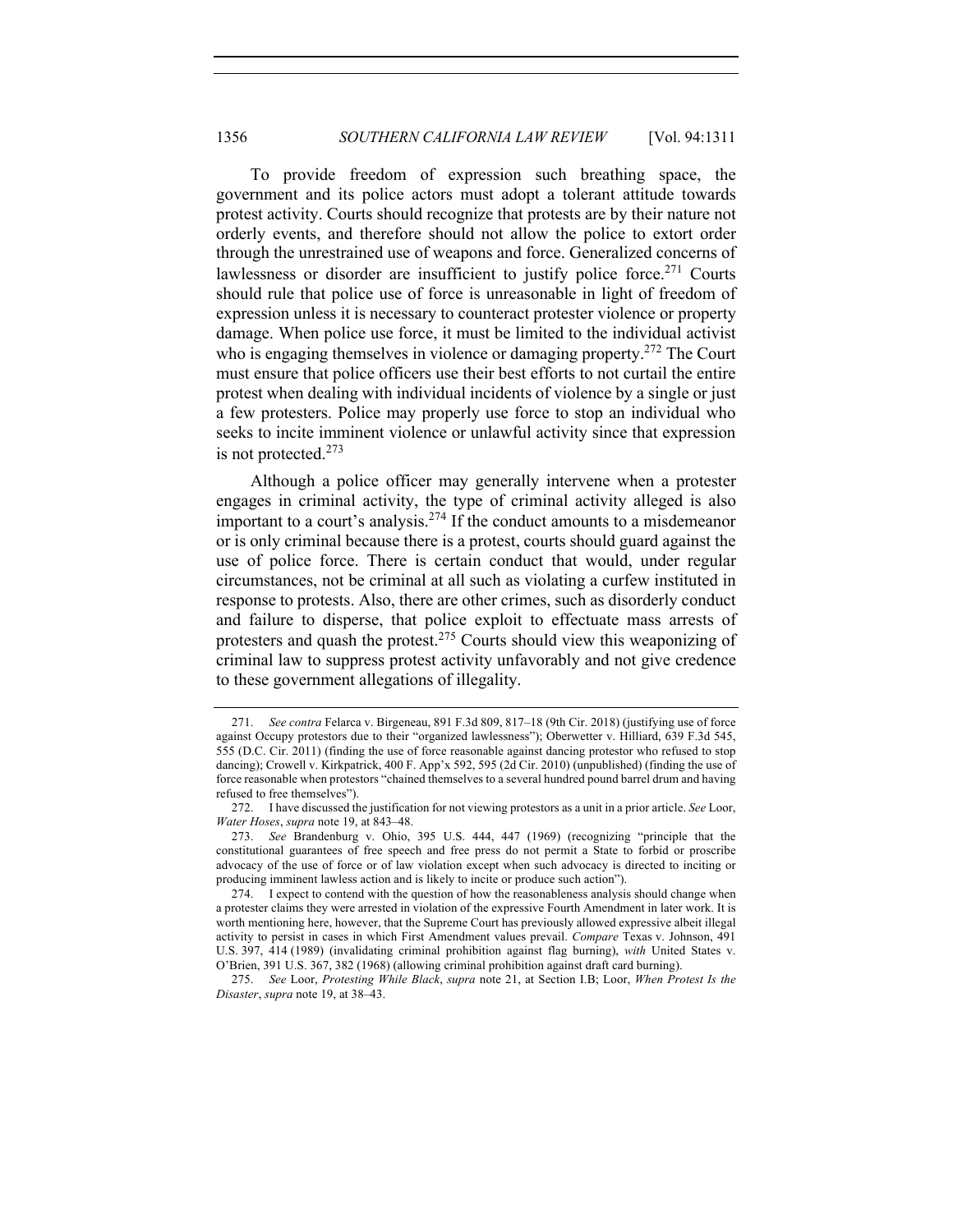Regarding the question of whether the individual is resisting arrest, police should not be able to counter nonviolent resistance with violence.<sup>276</sup> In other words, refusal to answer questions, stand up, facilitate handcuffing, and otherwise cooperate during an arrest should not serve as a justification for force when a protester is the target. Beyond just common-sense principles of proportionality, these behaviors—sitting, kneeling, binding arms together, lying on the ground as if shot—are often themselves part of the protest activity. Furthermore, categorical rules about the permissibility of force during arrest should not be applicable when the arrestee is engaged primarily in protest activity, as opposed to criminal activity.

Courts must also verify that police officers' use of force is politically neutral. To the concern of many, police officers are increasingly likely to abuse the deference provided by the current *Graham* analysis when racist and violent policing is the target of the protests. My account of the various acts of indiscriminate violence perpetrated by police against racial justice protesters during the summer of 2020 demonstrates this. Furthermore, news stories, like the ones of the January 6, 2021, Trump loyalists' assault on the Capitol, and data suggest that far-right activists have received a much more restrained, and at times even friendly, reception by law enforcement than left leaning activists, including racial justice protesters.<sup>277</sup> This politically targeted use of the power of search and seizure is precisely the government conduct that the Framers sought to protect against when drafting the Fourth Amendment.

Finally, courts, when evaluating police excessive force claims during protests, must not elevate the threat factor above all others. Considering that Fourth Amendment analysis is about balancing the totality of the circumstances, no single factor should be determinative. This is particularly so, however, when expressive protest activity is the target of policing. First,

<sup>276.</sup> *See, e.g.*, Amnesty Am. v. Town of W. Hartford, 361 F.3d 113, 123 (2d Cir. 2004) (considering the fact that plaintiffs were only engaged in passive resistance when assessing whether the police engaged in excessive force). In both the *BLM Seattle* injunction and the *Don't Shoot Portland* injunction, the courts restricted the amount of force police can employ when individuals are passively resisting. *See* Black Lives Matter Seattle-King County v. City of Seattle, Seattle Police Department, 466 F. Supp. 3d 1206, 1214– 15 (W.D. Wash. 2020); Don't Shoot Portland v. City of Portland, 465 F. Supp. 3d 1150, 1155 (D. Or. 2020).

<sup>277.</sup> Lois Beckett, *US Police Three Times as Likely to Use Force Against Leftwing Protesters, Data Finds*, GUARDIAN (Jan. 14, 2021), https://www.theguardian.com/us-news/2021/jan/13/us-police-use-offorce-protests-black-lives-matter-far-right [https://perma.cc/NY5N-7YTR]; Karen J. Pita Loor, *Of Course the Mob That Stormed the Capitol Wasn't Afraid*, WBUR (Jan. 11, 2021), https://www.wbur. org/cognoscenti/2021/01/11/mob-capitol-far-right-police-protesters-karen-j-pita-loor [https://perma.cc/ 7EWG-XBSM]; Adam Rogan, *Police in Kenosha Shared Water, Said They 'Appreciate' Armed Group Before Two Killed*, J. TIMES (Aug. 26, 2020), https://journaltimes.com/news/local/police-in-kenoshashared-water-said-they-appreciate-armed-group-before-two-killed/article\_728054b3-363e-50da-9e70- 326310588879.html [https://perma.cc/V6CU-FVQR].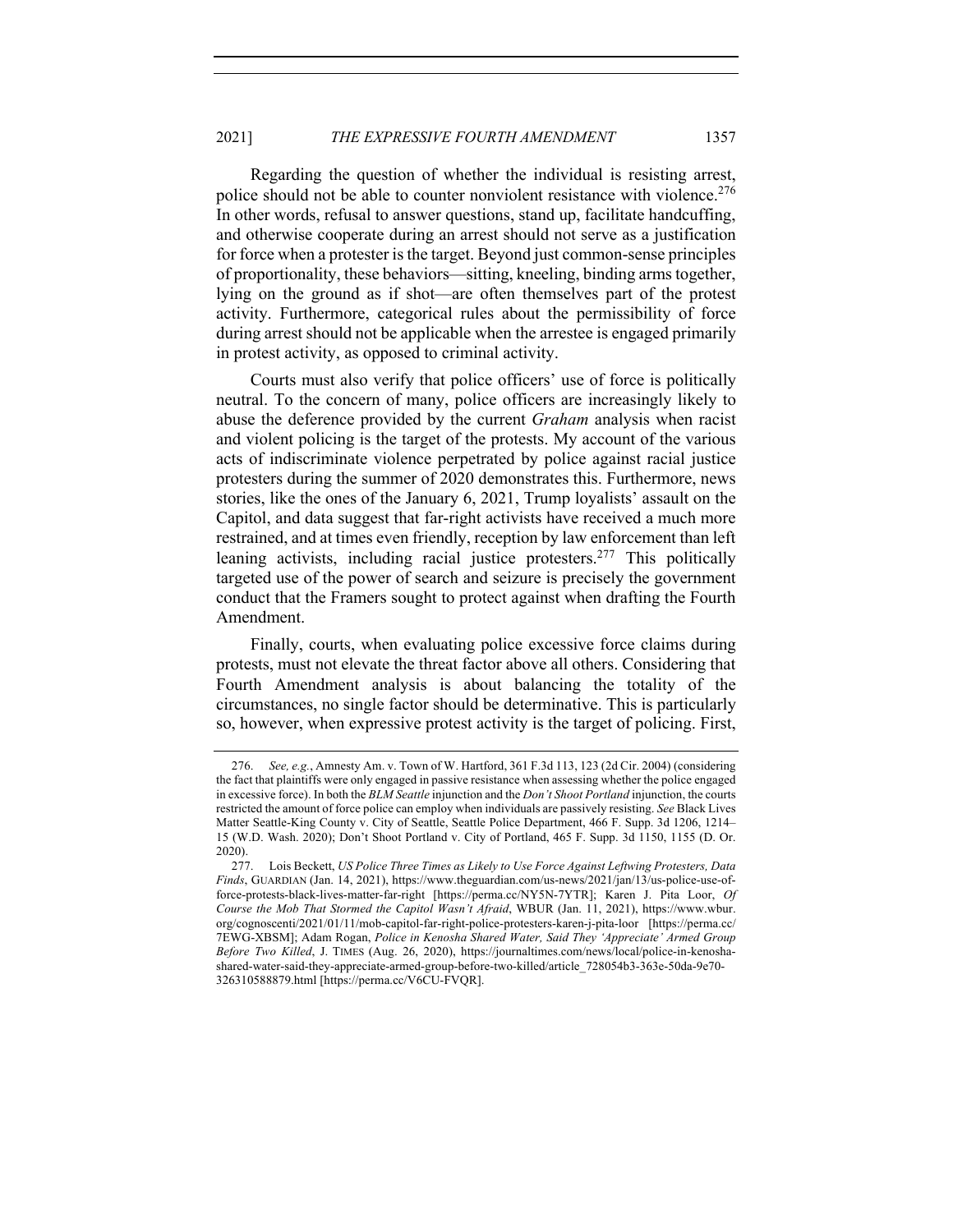elevating the threat factor conversely devalues expressive activity. Second, courts elevate this factor due to concerns over the dangers associated with police's crime control function. Crime fighting is not police officers' predominant function when engaged in protest policing, so the rules that have developed through the crime control frame are not analogously transferrable in the protest control context.

# IV. A CASE REIMAGINED IN LIGHT OF THE EXPRESSIVE FOURTH AMENDMENT

In this last Part, I show what difference an expressive Fourth Amendment makes in protest cases. To do this, I revisit *White v. Jackson*, the Eighth Circuit case set in the midst of the 2014 Ferguson protests.<sup>278</sup> In *White v. Jackson*, making no adaptations in light of freedom of expression to the *Graham v. Connor* paradigm, the Court concluded that police officers did not use excessive force when they shot bean bags and rubber bullets at Dwayne Matthews as he walked unarmed through tear gas in the direction of a police "skirmish line," and when, during his subsequent arrest for refusal to disperse, police slammed his face against the pavement and placed a knee and body weight on his back.<sup>279</sup> As a reminder, there was no suggestion that police thought Mr. Matthews was armed in any way; that he charged the police line; or that he was walking with others when police saw him approach.<sup>280</sup> Mr. Matthews walked alone with his hands up towards the police.281 At one point, he held a bus pass in one hand, but otherwise his hands were empty.<sup>282</sup> Like in all other excessive force cases in the protest context, Mr. Matthews' presence at the Ferguson protests, or police officer's belief that he was one of the protesters, did not matter to the Court, except to weaken his excessive force claim because the Court found that police officers were reasonable in believing that he posed a threat when he walked from the area of what it perceived as a "violent crowd."<sup>283</sup> The underlying expressive conduct was of so little relevance to the Court's analysis that it only used the word "protesters" once and never in connection to the analysis. Throughout the rest of the opinion, the Court referred to the protesters as the

<sup>278.</sup> White v. Jackson, 865 F.3d 1069, 1078 (8th Cir. 2017); Brief of St. Louis County Appellees, White v. Jackson, 865 F.3d 1069 (8th Cir. 2017) (No. 16-3897) [hereinafter St. Louis County Brief].

<sup>279</sup>*. White*, 865 F.3d at 1080. The court concluded that defendant police officers were not entitled to summary judgment on the excessive force claims related to police officers holding Mr. Matthews' head underwater and then choking him and beating him when he was already under the control of police. *Id.*; *see also supra* Section II.B.1 (discussing *White*).

<sup>280.</sup> *White*, 865 F.3d at 1080.

<sup>281.</sup> *Id.*

<sup>282.</sup> White v. Jackson, No. 4:14CV1490, 2016 U.S. Dist. LEXIS 136600, at \*16–17 (E.D. Mo. Sept. 30, 2016).

<sup>283.</sup> *White*, 865 F.3d at 1079.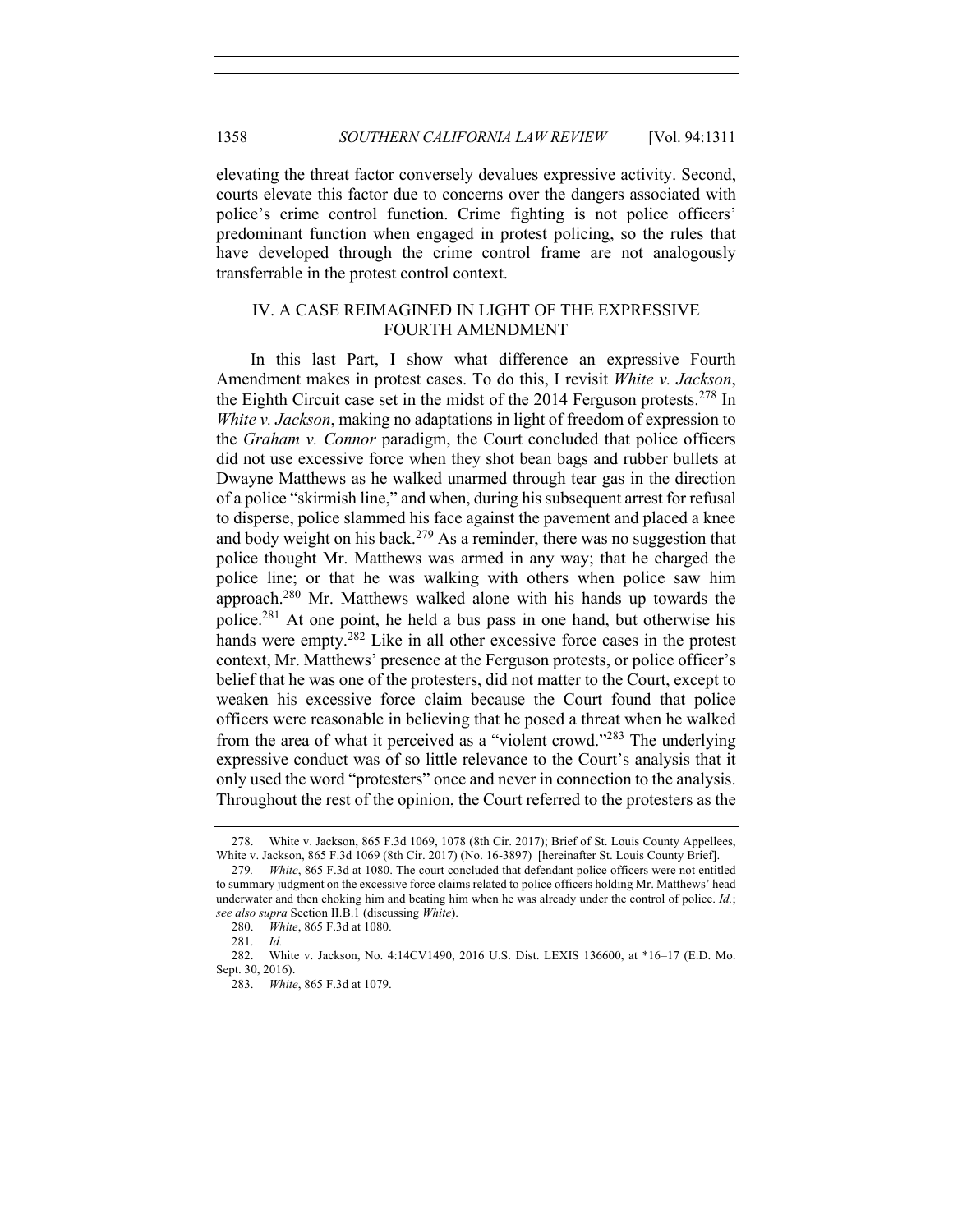# *crowd* <sup>284</sup> and to the protest as *unrest*. 285

Below I imagine the Eight Circuit rehearing *en banc* of *White v. Jackson*, now analyzing Mr. Matthews' excessive force claims in light of the expressive Fourth Amendment. When the Eighth Circuit recognizes that the Fourth Amendment has an expressive component, in other words that it is meant to protect expressive conduct in addition to bodily integrity, the court's analysis of Mr. Matthews' excessive force claims leads to the conclusion that the police officers are not entitled to summary judgments on any of Mr. Matthews's excessive force claims.<sup>286</sup> Circuit Court Judge Diana E. Murphy writes again for the court, but her opinion now is markedly different:<sup>287</sup>

## MURPHY, Circuit Judge.

*The Fourth Amendment protects "[t]he right of the people to be secure in their persons, houses, papers, effects, against unreasonable searches and seizures."*<sup>288</sup> *In addition, "no warrants shall issue, but upon probable cause, supported by oath or affirmation, and particularly describing the place to be searched, and the persons or things to be seized."*<sup>289</sup> *As we have long understood, the Fourth Amendment protects bodily integrity from unreasonable government intrusion.*<sup>290</sup> *In addition, we now acknowledge that in the context of protests, the Fourth Amendment is also meant to protect freedom of expression. This means that Fourth Amendment protections have an expressive component. The* expressive Fourth Amendment, *which has been applied in the context of searches for materials that are expressive in nature, must also be applied to conduct that is expressive in nature.*

*As the Supreme Court has already recognized in the context of searches for papers, books, publications, and videos, the Fourth Amendment provides* 

<sup>284.</sup> *See id.* at 1069 ("large crowds gathered in Ferguson"); *id.* ("crowds were largely peaceful"); *id.* at 1070 ("A crowd of approximately one hundred people was assembled"); *id.* ("made announcements to the crowd to disperse") *id.* at 1072 ("police ordered the crowd to disperse"); *id.* at 1079 ("police then issued several orders to the crowd to disperse.").

<sup>285.</sup> *See id.* at 1069 ("[t]he epicenter of this unrest"); *id.* ("[i]n response to the civil unrest").

<sup>286.</sup> Under an expressive Fourth Amendment analysis, the court might also conclude that the police officers were not entitled to summary judgment on Mr. Matthews' false arrest claim, but I will leave the critique of arrests without probable cause for a future piece.

<sup>287.</sup> I acknowledge that in this reimagined opinion I do not deal with how qualified immunity will affect the expressive Fourth Amendment analysis. See *supra* note 30–31 and accompanying text conceding that qualified immunity is outside the scope of this Article.

<sup>288.</sup> U.S. CONST. amend. IV.

<sup>289.</sup> *Id.*

<sup>290.</sup> Mapp v. Ohio, 367 U.S. 643, 660 (1961) (recognizing that the "right to privacy embodied in the Fourth Amendment is enforceable against the States, and that the right to be secure against rude invasions of privacy by state officers is, therefore, constitutional in origin"); *see also* Schmerber v. California, 384 U.S. 757, 767 (1966) ("The overriding function of the Fourth Amendment is to protect personal privacy and dignity against unwarranted intrusion by the State.").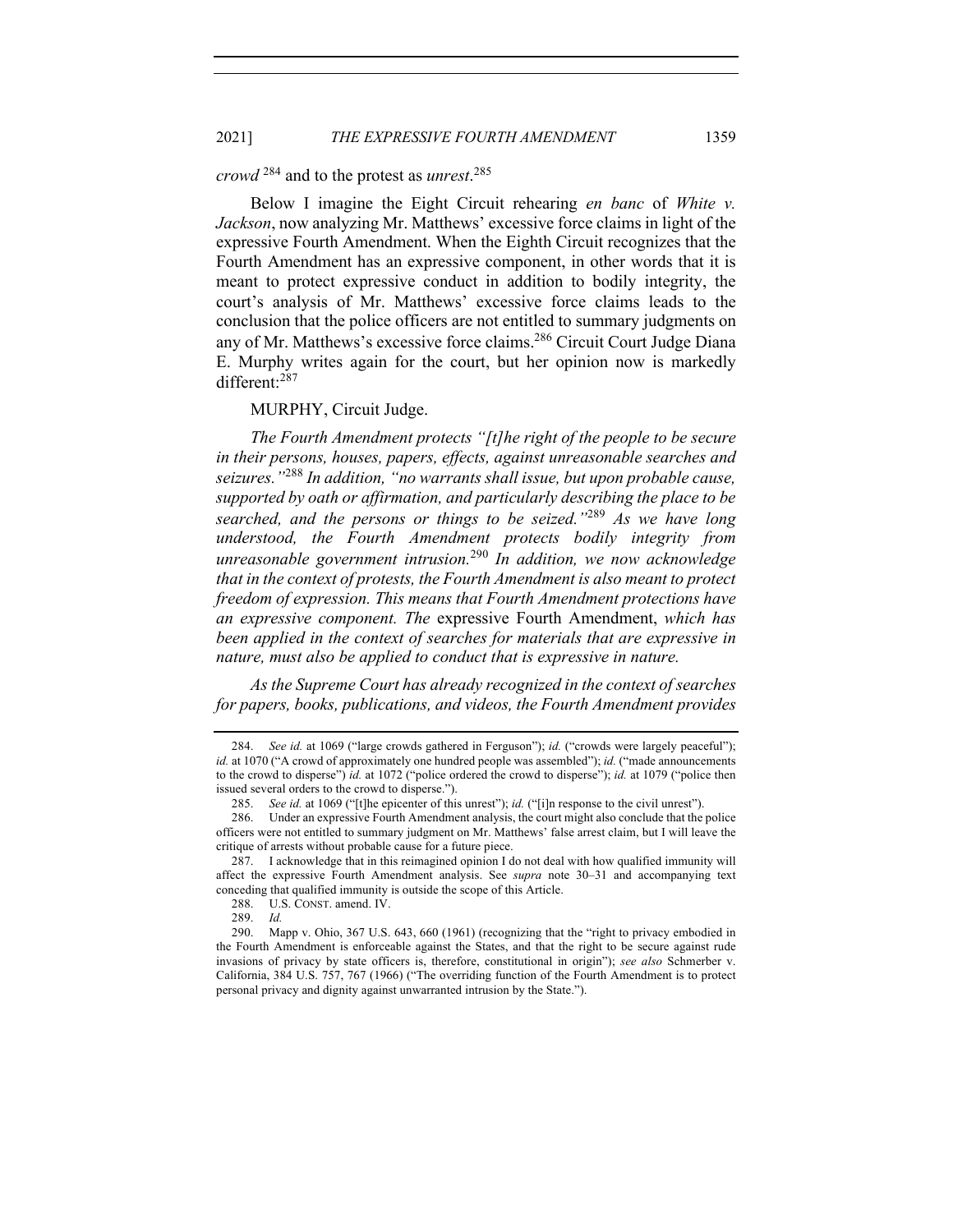*special safeguards to materials that are expressive in nature.*<sup>291</sup> *In these paper cases, the Supreme Court has recalled the colonial history of abusive searches and arrests by the British King's messengers in search for the author of an anti-government publication,* The North Briton No. 45*.* <sup>292</sup> *This history was fresh in the Framers' minds as they drafted the Fourth Amendment.*<sup>293</sup> *As the Supreme Court stated in a case involving the search for communist materials in a home, "[t]he Bill of Rights was fashioned against the background of knowledge that unrestricted power of search and seizure could also be an instrument for stifling liberty of expression. . . . [The First, Fourth and Fifth] [A]mendments are closely related, safeguarding not only privacy and protection against self-incrimination, but conscience and human dignity and freedom of expression as well."*<sup>294</sup> *Furthermore, Fourth Amendment protections for freedom of expression reach their pinnacle when the expression is political in nature, as it was political expression that the Crown sought to suppress in its abusive arrests and searches.* <sup>295</sup> *In terms of the Fourth Amendment analysis of government searches for expressive materials, the expressive Fourth Amendment has the following consequences: the Court must engage in heightened review of these searches, and the Court must rein in police discretion in these searches.*<sup>296</sup> *These expressive Fourth Amendment principles must apply with the same rigor when the government intrusion is on a person engaged in expressive activity, as during a government search for expressive items. After all, the Fourth Amendment protects against not only unreasonable searches but also unreasonable seizures,*<sup>297</sup> *which Mr. Matthews here claims. Justice Brennan drew this connection when he argued for the curtailment of police authority to arrest, via a strict warrant requirement, for distribution of allegedly obscene expressive materials.*<sup>298</sup> *"The disruptive potential of an effectively unbounded power to arrest should be apparent."*<sup>299</sup>

299. *Id.* at 724.

<sup>291.</sup> *See* Roaden v. Kentucky, 413 U.S. 496, 504 (1973); Stanford v. Texas, 379 U.S. 476, 485–86 (1965); Marcus v. Search Warrants, 367 U.S. 717, 731–32 (1961).

<sup>292.</sup> *See Stanford*, 379 U.S. at 481–84; *Marcus*, 367 U.S. at 724–25.

<sup>293.</sup> *See Stanford*, 379 U.S. at 484; *Marcus*, 367 U.S. at 724.

<sup>294.</sup> *Stanford*, 379 U.S. at 484–85.

<sup>295.</sup> *Id.*

<sup>296.</sup> *See Roaden*, 413 U.S. at 504–05 (finding common theme among obscenity cases to be the need to review expressive material "arguably within First Amendment protection" with "scrupulous exactitude due to "[t]he constitutional impossibility of leaving the protection of those freedoms to the whim of the officers charged with executing the warrant"); *Stanford*, 379 U.S. at 486 (engaging with "scrupulous exactitude" the review of a search warrant for communist materials so "nothing is left to the discretion of the officer executing the warrant."); *Marcu*s, 364 U.S. at 730 (finding that "discretion to seize allegedly obscene materials cannot be confided to law enforcement officials without greater safeguards").

<sup>297.</sup> U.S. CONST. amend. IV.

<sup>298.</sup> *See* Maryland v. Macon, 472 U.S. 463, 473–74 (1985) (Brennan, J., dissenting).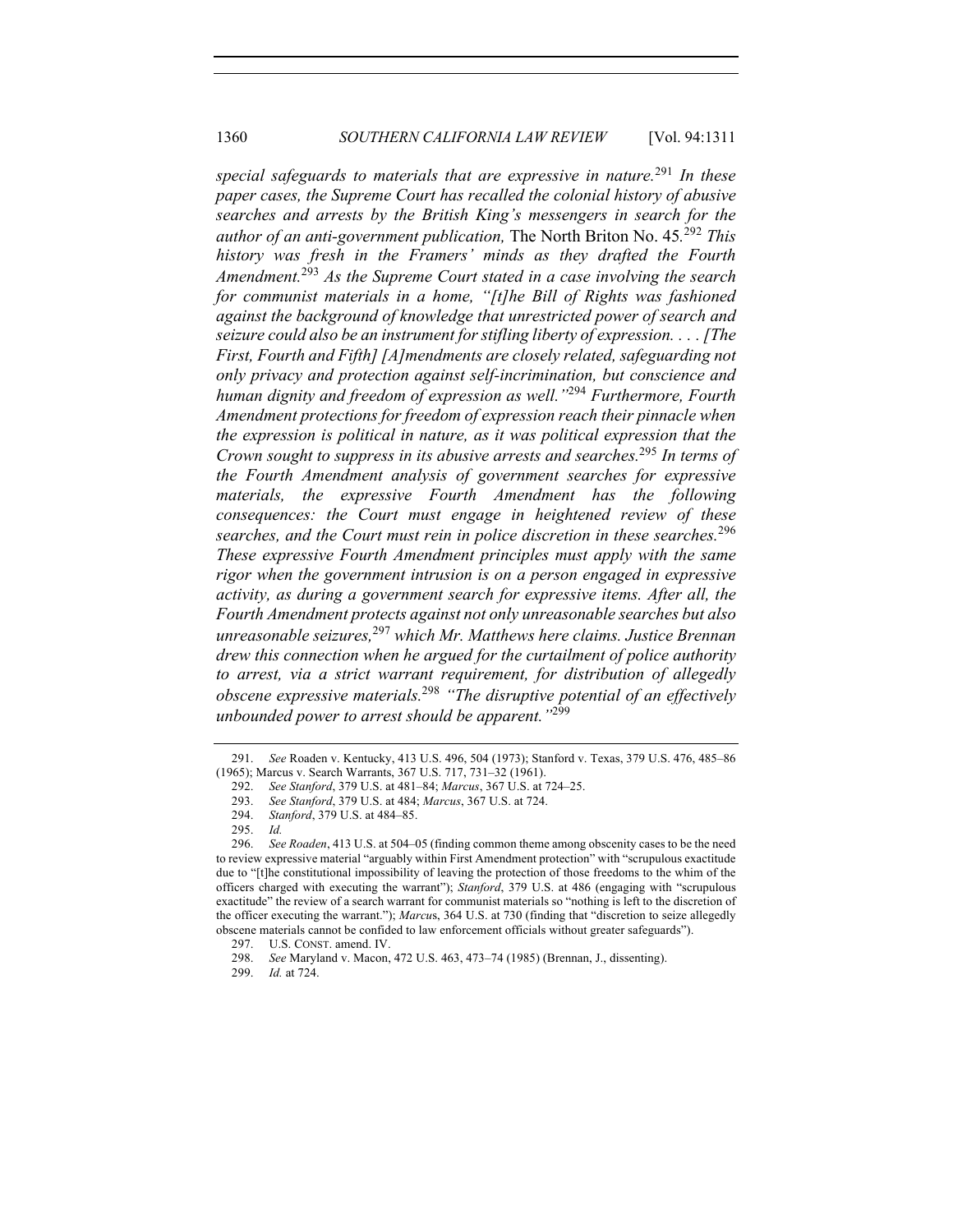## 2021] *THE EXPRESSIVE FOURTH AMENDMENT* 1361

*The next step is to analyze how, if at all, the expressive Fourth Amendment should change the* Graham v. Connor *reasonableness analysis of excessive force claims in the context of protests. To begin, the principles of* Graham v. Connor *arose in the context of a criminal investigation where police wrongfully suspected Mr. Graham of shoplifting.*<sup>300</sup> *The fact that the police officer was confronting a potential criminal mattered to the Court, and the Court fashioned a test that provided police with extreme deference to "make split-second judgments in circumstances that are tense, uncertain and rapidly evolving."*<sup>301</sup> *The Court warned against reviewing police officers' actions with "20/20 vision of hindsight."*<sup>302</sup>

*Deferential review has no place when police officers regulate protest activity. As a starting point, concerns about police officer safety are simply not present in the protest context to the degree that they are in the crime control context. The overwhelming majority of protests are peaceful. Recent data demonstrates that 93 percent of protests involve no violence at all, and in the 7 percent of protests where there is some violence, civilians, not police, are often the ones injured.*<sup>303</sup> *Evidence suggests that violence is typically a result of police instigating or escalating the situation.*<sup>304</sup> *In addition, deference to police ad hoc judgments is not appropriate when expressive conduct is involved. Providing deference to an individual officer's ad hoc decisions is dangerous to freedom of expression because in their zeal to enforce order, an officer may curtail protected expressive activity.*<sup>305</sup> *Therefore, instead of affording deference to police decisionmaking, we must review claims of government excessive force with "scrupulous exactitude" when they occur in the context of protest activity. Considering that the Fourth Amendment balancing is between "the nature and the quality of the intrusion on the individual's Fourth Amendment interests against the* 

304*. See* Talia Buford, Lucas Waldron, Moiz Syed & Al Shaw, *We Reviewed Police Tactics Seen in Nearly 400 Protest Videos. Here's What We Found*, PROPUBLICA (July 16, 2020), https://projects.propublica.org/protest-police-tactics [https://perma.cc/866G-V6G8] (finding that "while the weapons, tactics and circumstances varied from city to city, what [the experts] saw in one instance after another was a willingness by police to escalate confrontations" and "cause considerable injury to protesters").

305. *See* Marcus v. Search Warrant, 367 U.S. 717, 732 (1961) (finding search unreasonable when "each officer actually made ad hoc decisions on the spot" so that "each decision was made with little opportunity for reflection and deliberation" with "no guide to the exercise of informed discretion").

<sup>300.</sup> Graham v. Connor, 490 U.S. 386, 389 (1989).<br>301. *Id.* at 396.

*Id.* at 396.

<sup>302.</sup> *Id.* at 396–97.

<sup>303.</sup> Roudabeh Kishi & Sam Jones, *Demonstrations & Political Violence in America: New Data for Summer 2020*, ACLED (2020), https://acleddata.com/2020/09/03/demonstrations-political-violencein-america-new-data-for-summer-2020 [https://perma.cc/6WCX-L8JB]. "*Violent demonstrations* denote demonstration events targeting other individuals, property, businesses, other rioting groups, or armed actors." ACLED, FAQS: US CRISIS MONITOR 10, https://acleddata.com/acleddatanew/wp-content/up loads/2020/07/US-Crisis-Monitor\_FAQs\_August.pdf [https://perma.cc/WTS9-9GFX].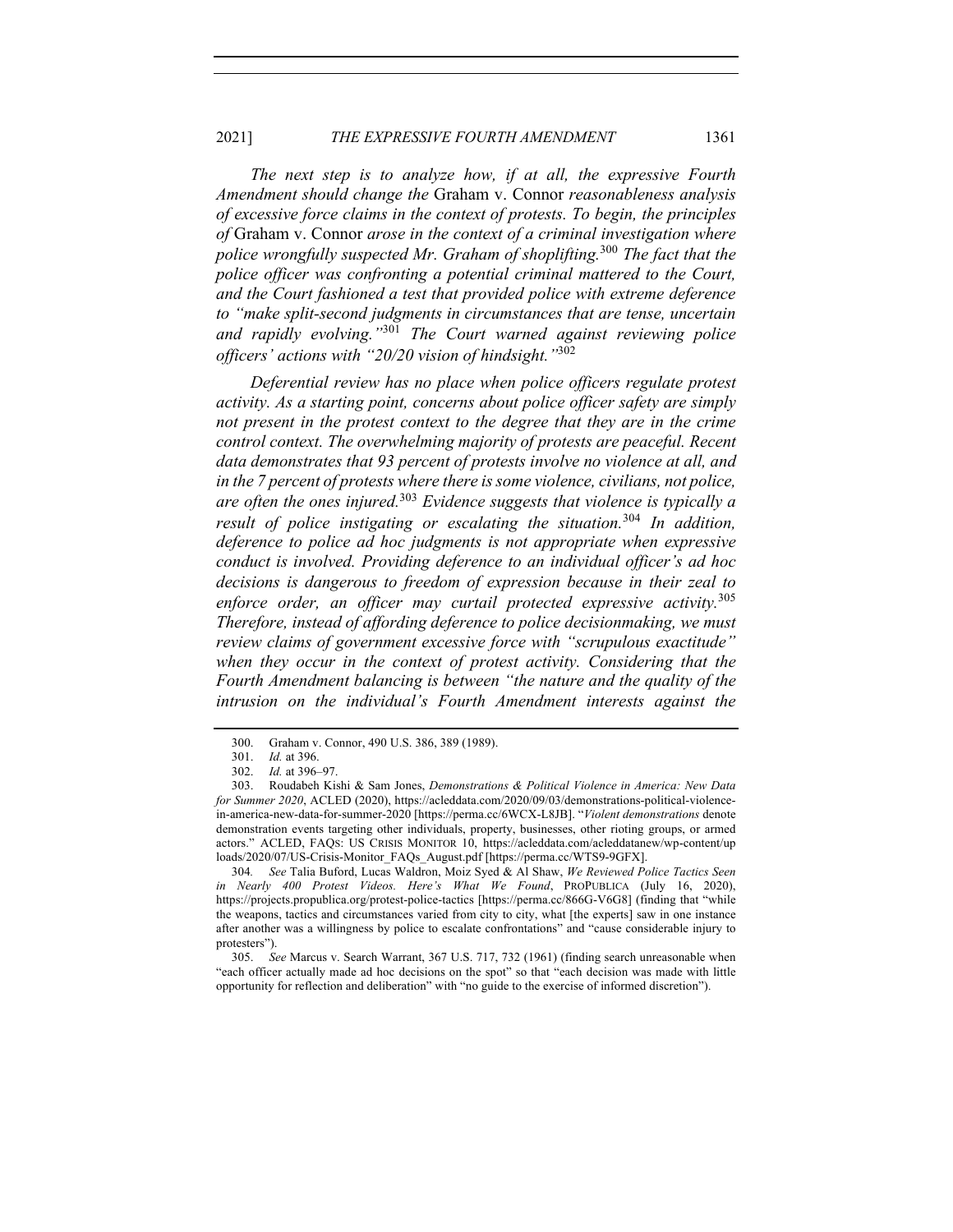*countervailing government interest at stake,"*<sup>306</sup> *we must consider as part of the government's public interest not only its interest in ensuring safety of people and property but also its interest in facilitating protest activity. By the same token, the individual's interest to bodily integrity is augmented by their interest to engage in expressive political protest. Considering* Graham v. Connor's *factor-by-factor analysis, since one of these specified factors is the policed person's conduct,*<sup>307</sup> *we must weigh positively an individual's involvement in protest activity in the reasonableness calculus.*

*We now turn to Mr. Matthews's claims of excessive force in violation of the Fourth Amendment and, applying this heightened standard, reverse our prior judgment that the police officers were entitled to summary judgments on any of the excessive force claims. We previously held that it was excessive force for police officers to submerge Mr. Matthews's head underwater and to mace him, punch, and kick him while he was already under police control.*<sup>308</sup> *We find no need to disturb those findings at this time.*<sup>309</sup> *Instead, we turn our focus to our rulings that police officers were entitled to summary judgment when they shot bean bags and rubber bullets at Mr. Matthews as he walked with his hands up in the direction of the police skirmish line and when they slammed his head on the ground and kneed him on the back during the arrest process.*<sup>310</sup>

*The last time we considered these excessive force claims, we did not consider how Mr. Matthews's presence at the Ferguson protests should influence our analysis. We admittedly ignored how any plaintiffs' involvement in expressive protest activity should affect the Fourth Amendment reasonableness analysis. We did not identify the relevance of the papers search line of cases discussed above. Of course, neither appellants nor appellees raised this issue in any of their briefs.*<sup>311</sup> *As far as this court can assess from its research, one federal district court judge has previously* 

<sup>306.</sup> Graham v. Connor, 490 U.S. 386, 396 (1989).

<sup>307.</sup> *See id.* (discussing "severity of the crime at issue").

<sup>308.</sup> White v. Jackson, 865 F.3d 1069, 1080 (8th Cir. 2017).

<sup>309.</sup> This Court recognizes that it might reach its conclusions differently pursuant to the expressive Fourth Amendment but does not find it necessary to engage in that analysis at this time. The reasonableness calculation where protest activity is concerned leads to heightened review of the government's action, so excessive force under *Graham* as we have traditionally understood it, is almost certainly excessive force under the heightened standard we articulate today.

<sup>310.</sup> *See White*, 865 F.3d at 1080. We recognize that Mr. Matthews also asserts that the police officers violated his Fourth Amendment rights through false arrest. We deal with that claim in a separate opinion.

<sup>311.</sup> *See* Appellants' Brief, White v. Jackson, No. 16-3897 (8th Cir. Nov. 23, 2016) [hereinafter Appellants' Brief]; Brief of Appellees, White v. Jackson, No. 16-3897 (8th Cir. Jan. 26, 2017) [hereinafter Appellees' Brief]; Brief of St. Louis County Appellees, No. 16-3897 (8th Cir. Feb. 2, 2017) [hereinafter St. Louis County Appellees' Brief]; Appellants' Reply Brief, White v. Jackson, No. 16-3897 (8th Cir. Feb. 24, 2017) [hereinafter Appellants' Reply Brief].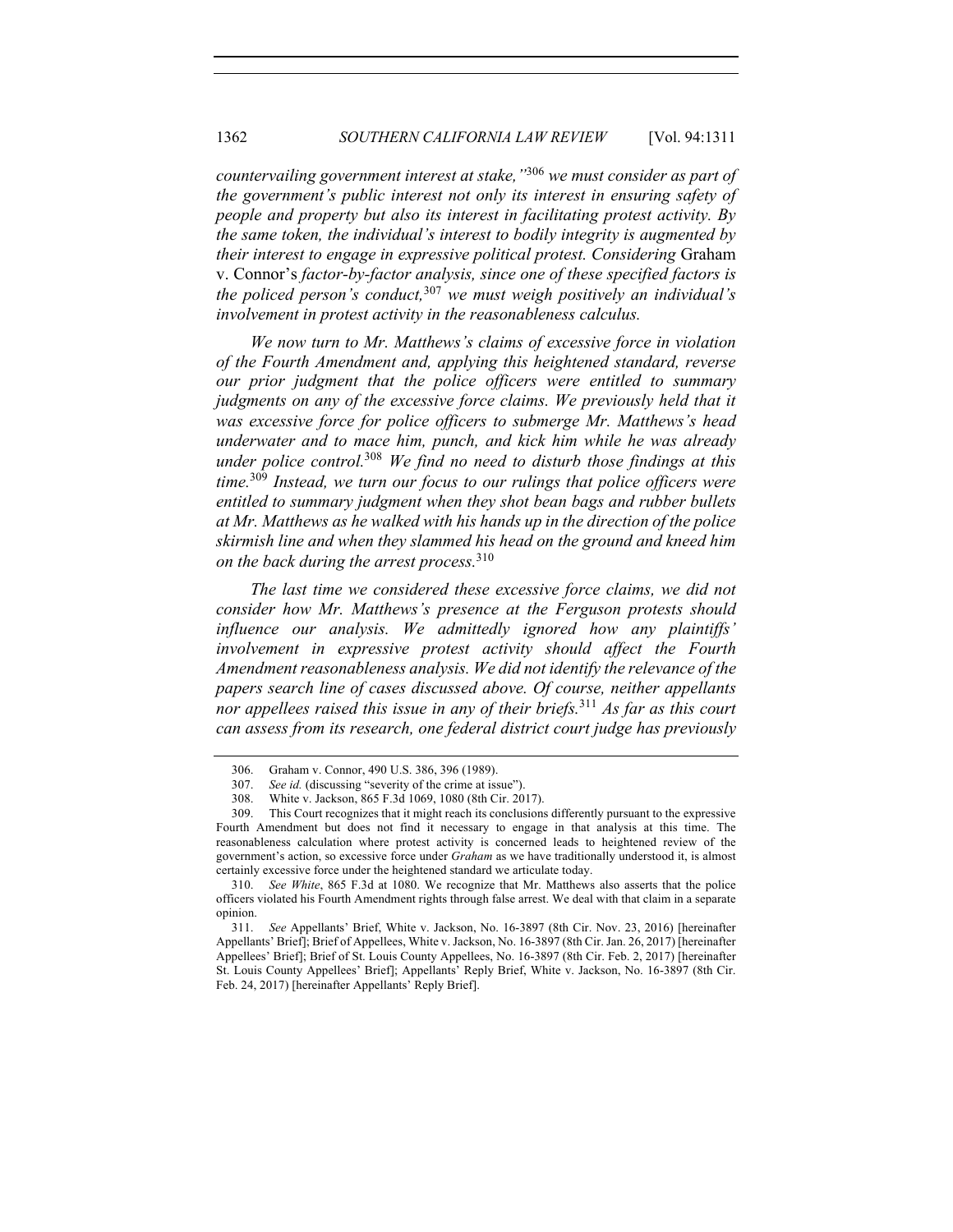## 2021] *THE EXPRESSIVE FOURTH AMENDMENT* 1363

*suggested in the context of a protest "[w]here activities under the First Amendment are involved, 'the requirements of the Fourth Amendment must be applied with scrupulous exactitude.' "*<sup>312</sup> *In* Lamb v. City of Decatur*, Illinois District Court Judge Harold Baker recognized that the case of a labor protest demonstration presented a unique factual scenario for the court since it was "not the typical excessive force case where the police were struggling with a fleeing felon or a rebellious prisoner. Instead, the police were monitoring a peaceful, lawful and constitutionally protected demonstration."*<sup>313</sup> *However, beyond recognizing this important distinction and articulating that heightened review should apply, Judge Baker did not provide additional analysis of how the* Graham v. Connor *analysis should be adapted or what heightened review means.*

*The threshold question is whether the surrounding facts suggest that the government intruded on expressive conduct. Protest activity is expressive conduct. Thus, when the plaintiff is a protester and the government—via its law enforcement officer—uses its search or seizure power and intrudes on protest activity, the police officer's actions implicate the* expressive Fourth Amendment. *This threshold question is somewhat challenging in this instance because Mr. Matthews stated that he was not a protester, but instead had just arrived by bus to the area and was walking towards his mother's house when he was confronted by police.*<sup>314</sup> *However, a police officer at the scene would reasonably believe that Mr. Matthews was a protester engaged in expressive activity. In evaluating the reasonableness of police conduct, the question for the court is what a reasonable police officer at the scene would have thought.*<sup>315</sup> *Moreover, the nature of the protest scene changes the context of police action and intrusion and how carefully a court must scrutinize it. We must curtail the discretion and leeway our Fourth Amendment analysis traditionally provides police as they interact not only with protesters but also with observers, medical personnel, legal observers, journalists, and people going on about their daily lives amidst the protests, like Mr. Matthews.*

*We now discuss the police officers' deployment of less lethal weapons against Mr. Matthews. We previously ruled that police were justified in shooting at Mr. Matthews because they reasonably believed that "his advances towards the skirmish line posed a threat" since he approached* 

<sup>312.</sup> Lamb v. City of Decatur, 947 F. Supp. 1261, 1263 (C.D. Ill. 1996) (quoting Zurcher v. Stanford Daily, 436 U.S. 547, 564 (1978)).

<sup>313.</sup> *Lamb*, 947 F. Supp. at 1265.

<sup>314.</sup> *White*, 865 F.3d at 1072.

<sup>315.</sup> *See* Graham v. Connor, 490 U.S. 386, 396 (1989) ("The 'reasonableness' of a particular use of force must be judged from the perspective of a reasonable officer on the scene.").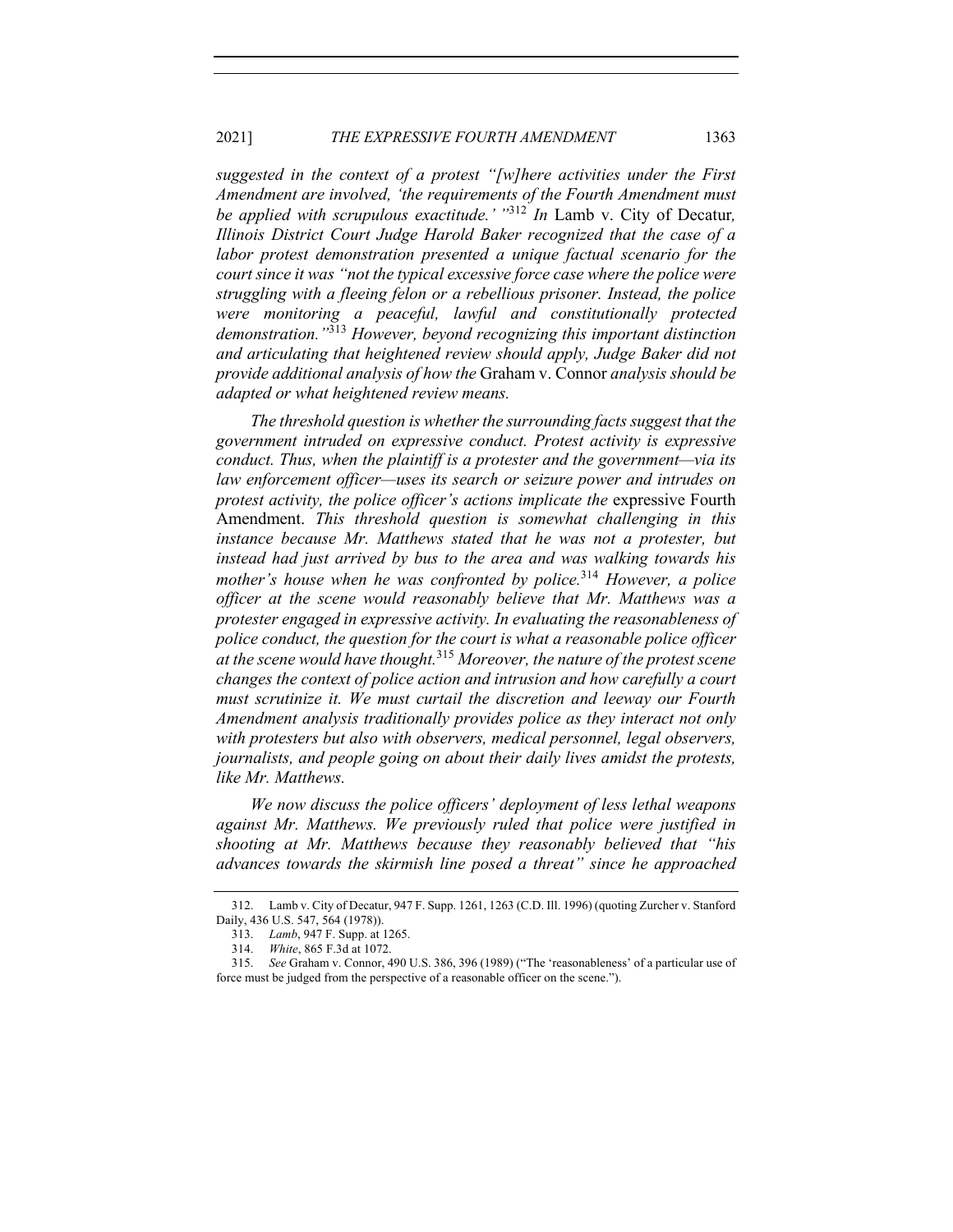*from "the vicinity of a violent crowd of people."*<sup>316</sup> *In their brief, appellees also argued that "[p]laintiff remained a threat to the officers, even with his hands up."*<sup>317</sup> *To support this reasoning, appellees analogize Mr. Matthews to a suspect of domestic violence in* Smith v. City of Minneapolis*.* <sup>318</sup> *As appellee asserts in his brief, in* Smith *we concluded that it was "reasonable for officers to hit a suspect who approached with palms open in front of his face [because the] officers there did not know whether a weapon was accessible in the plaintiff's waistband."*<sup>319</sup> *In their reply brief, appellants distinguished* Smith *by highlighting that the police were at the scene pursuant to a 911 call for help for a woman whose armed boyfriend had just returned from jail on a domestic violence charge involving the same woman.*<sup>320</sup> *Although appellants' argument has validity, these two cases must be distinguished at a more fundamental level.* Smith *concerned a criminal investigation of the type that the* Graham v. Connor *analysis was developed to confront.*<sup>321</sup> *There was no alleged government intrusion on plaintiffs' expressive conduct. Excessive force cases concerning criminal suspects provide little guidance here in which police are regulating protest activity, as opposed to suspected criminal activity.*

*Appellees also argued that even if Mr. Matthews was "waving a flag of surrender" by walking towards police with his hands up, "not all surrenders are genuine, and police officers are entitled to err on the side of caution when faced with an uncertain or threatening situation."*<sup>322</sup> *This deference to a police officer's judgment out of concern for their safety is emblematic of the* Graham v. Connor *analysis in the criminal context. However, this deference to individual police officer decisionmaking is insufficiently protective of freedom of expression because officers may inadvertently suppress protected expressive activity in their zeal to enforce order.*  Furthermore, this intensified concern for police officer safety is just not *present in the protest scenario. In the same vein, we must guard against elevating any one factor of the* Graham *analysis, including the threat factor, in these cases.*

*Thus, upon carefully scrutinizing the government intrusion as required by the* expressive Fourth Amendment*, we conclude that the defendants are not entitled to summary judgment on the excessive force claim related to the* 

<sup>316.</sup> *White*, 865 F.3d at 1079.

<sup>317.</sup> St. Louis County Appellees' Brief, *supra* note 311, at 56.

<sup>318.</sup> *Id*. at 55 (citing Smith v. City of Minneapolis, 754 F.3d 541(8th Cir. 2014)).

<sup>319.</sup> St. Louis County Appellees' Brief, *supra* note 311, at 55.

<sup>320.</sup> Appellants' Reply Brief, *supra* note 311, at 23–24.

<sup>321.</sup> *See Smith*, 754 F.3d. at 546.

<sup>322.</sup> St. Louis County Appellees' Brief, *supra* note 311, at 55 (citing Johnson v. Scott, 576 F.3d 658, 69 (7th Cir. 2009)).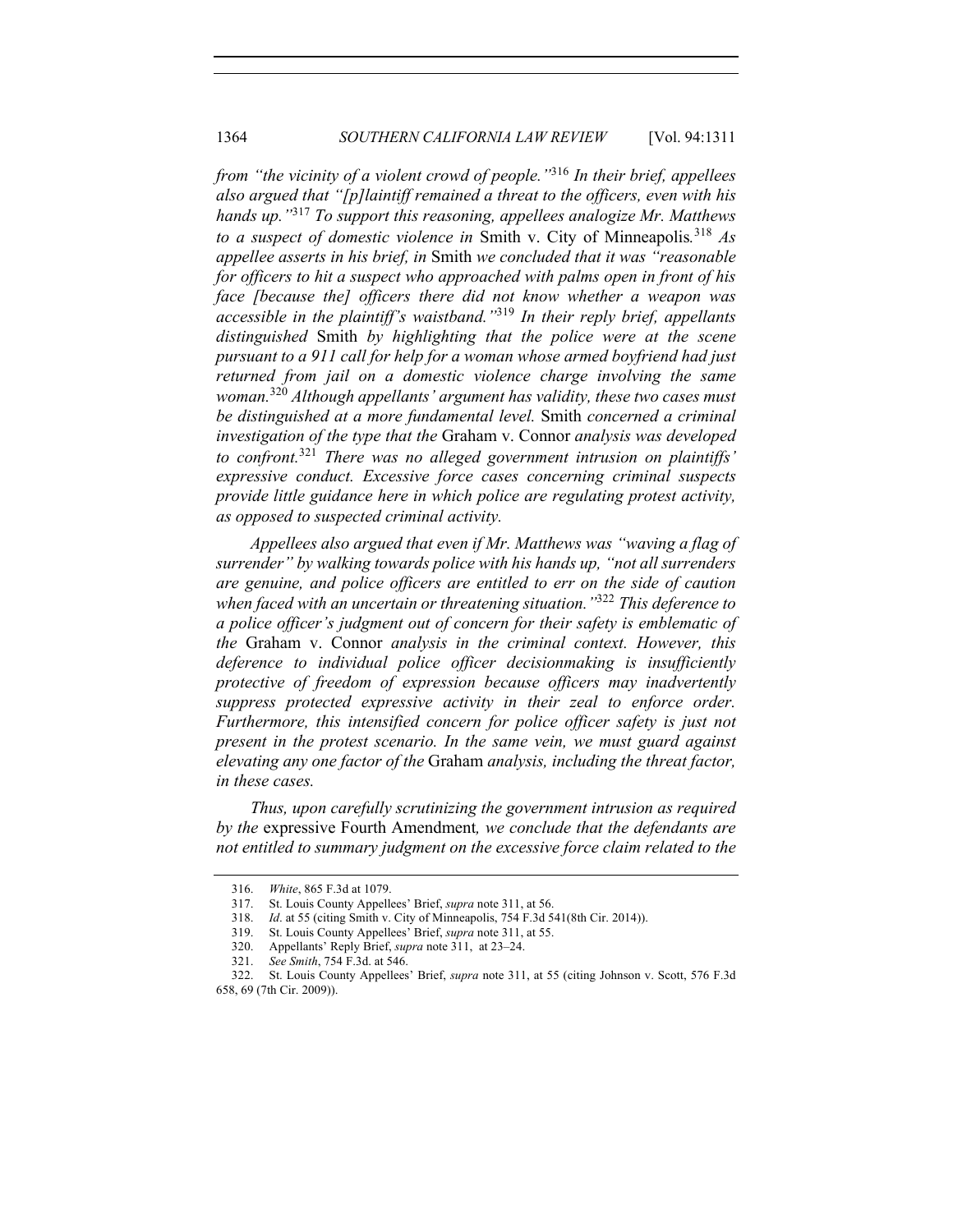*use of less lethal weapons against Mr. Matthews. We weigh positively for Mr. Matthews the fact that he appeared to be engaging in expressive protest activity at the time of his encounter with the police. Furthermore, if Mr. Matthews was engaged in any criminal conduct, it was along the lines of refusal to disperse.*<sup>323</sup> *This is relevant for two reasons. First, refusal to disperse is a misdemeanor.*<sup>324</sup> *Second, the crime of refusal to disperse is often incidental to protest activity. It is not an independent crime like robbery or burglary that has no relation to expressive activity. To provide the First Amendment with necessary "breathing space,"*<sup>325</sup> *we must be more tolerant of alleged criminal activity when it is related to the protest activity that is nondestructive, and nonviolent. Regarding the threat factor, we now find that an unarmed man walking alone with his hands up towards a line of armed riot police poses no threat to them or to the general public. In terms of*  Graham*'s third flight or resistance factor, Mr. Matthews was doing neither when police shot him with less lethal weapons.*

*We had previously ruled that the arrest tactics which included forcefully slamming Mr. Matthews' face against the pavement and then placing a knee with the officer's body weight on his back to handcuff him did not amount to excessive force because some degree of force is endemic to arrest.*<sup>326</sup> *However, after carefully scrutinizing the government intrusion as we are required in light of freedom of expression, we now reverse that ruling and hold that police officers are not entitled to summary judgment on the excessive force claim in connection to these arrest tactics. While forceful police tactics may be a part of an arrest in the context of a criminal investigation, Mr. Matthews' arrest was not in that context but in the context of perceived protest activity. Since freedom of expression requires heightened judicial protection, we cannot summarily apply a categorical rule regarding the propriety of the government's use of force. This is not only critical to Mr. Matthews' case, but critical to the protest as a whole. A violent arrest may not only serve to punish Mr. Matthews for his presence at the protest, but it may also intimidate other protesters witnessing the arrest and chill their protest activity. Justice Brennan expressed this concern in the context of arrests for distribution of alleged obscene expressive materials, warning that "the consequences of illegal use of power to arrest fall not only upon the specific victims of abuse of that power but also upon all of those* 

<sup>323.</sup> White v. Jackson, 865 F.3d 1064, 1079 (8th Cir. 2017).

<sup>324.</sup> MO. REV. STAT. § 574.060.2 ("The offense of refusal to disperse is a class C misdemeanor."). 325. *See In re* Grand Jury Subpoena: Subpoena Duces Tecum, 829 F.2d 1291, 1298–99 (4th Cir. 1987) (holding in which the Fourth Circuit, in deciding whether to quash a broad subpoena for obscene video materials, expressed concern for the chilling of freedom of expression and called for a more delicate tool that provides freedom of expression "breathing space to survive").

<sup>326.</sup> *White*, 865 F.3d at 1080.